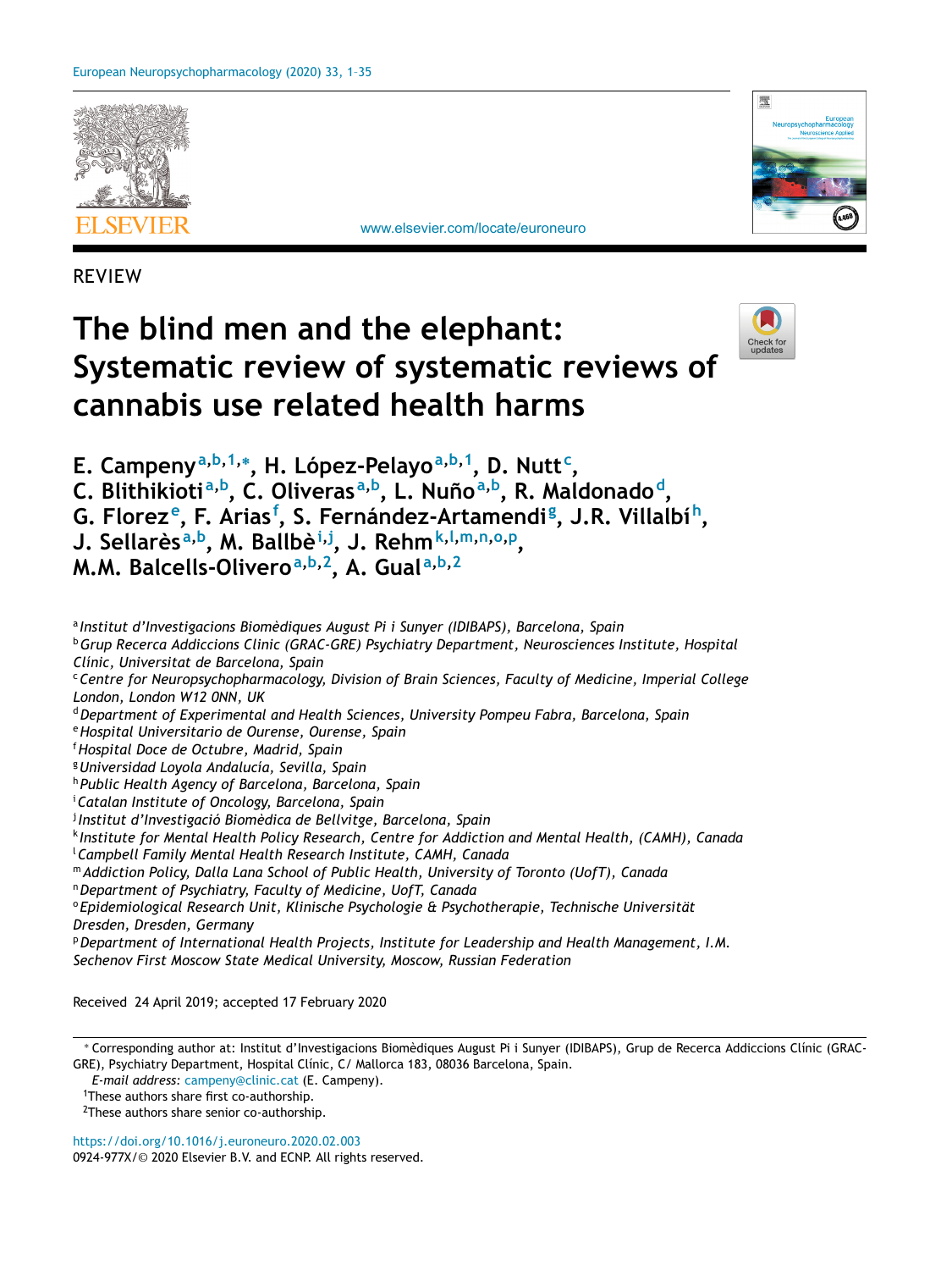**KEYWORDS** Cannabis; Harms; Risks; Mental health; Organic; injury

#### **Abstract**

Cannabis is the third most used psychoactive substance worldwide. The legal status of cannabis is changing in many Western countries, while we have very limited knowledge of the public health impact of cannabis-related harms. There is a need for a summary of the evidence of harms and risks attributed to cannabis use, in order to inform the definition of cannabis risky use. We have conducted a systematic review of systematic reviews, aiming to define cannabisrelated harms. We included systematic reviews published until July 2018 from six different databases and following the PRISMA guidelines. To assess study quality we applied the AMSTAR 2 tool. A total of 44 systematic reviews, including 1,053 different studies, were eligible for inclusion. Harm was categorized in three dimensions: mental health, somatic harm and physical injury (including mortality). Evidence shows a clear association between cannabis use and psychosis, affective disorders, anxiety, sleep disorders, cognitive failures, respiratory adverse events, cancer, cardiovascular outcomes, and gastrointestinal disorders. Moreover, cannabis use is a risk factor for motor vehicle collision, suicidal behavior and partner and child violence. Cannabis use is a risk factor for several medical conditions and negative social consequences. There is still little data on the dose-dependency of these effects; evidence that is essential in order to define, from a public health perspective, what can be considered risky use of cannabis. This definition should be based on quantitative and qualitative criteria that informs and permits the evaluation of current approaches to a regulated cannabis market. © 2020 Elsevier B.V. and ECNP. All rights reserved.

## **1. Introduction**

Cannabis is the third most prevalent psychoactive substance worldwide, only after alcohol and tobacco. The annual global estimated prevalence of cannabis use, during the last 12 months, is about 3.9%, meaning that a total of approximately 192 million people aged between 15 and 64 years have used [cannabis](#page-33-0) in 2016 (United Nations Office on Drugs and Crime, 2018).

Cannabis legislative frameworks are evolving worldwide. As of November 2017, medical use, and consequently, production and sale of cannabis is allowed in Australia, Canada, Chile, Colombia, Germany, Israel, Jamaica, The [Netherlands,](#page-31-0) Peru, and in 29 US states (Abuhasira et al, 2018). The recreational use of cannabis has been approved in eight states of the USA, plus the District of Columbia, Uruguay and Canada, which means that new frameworks for controlling the production, distribution and sale of cannabis have been put in place [\(Government](#page-32-0) of Canada, 2018). In countries like Spain, Belgium and The Netherlands, cannabis has an ambiguous legal situation and laws concerning production, distribution and sale are not settled yet (United [Nations](#page-33-0) Office on Drugs and Crime, 2018).

These legal changes reflect in part a social perception of decreased risks [associated](#page-33-0) to cannabis (United Nations Office of Drugs and Crime, 2017). In Western countries, and regardless of its legal situation, risk perception of cannabis use is closer to that of alcohol and tobacco than to illicit drugs such as cocaine or heroin. This could contribute to higher cannabis use prevalence (Parker and [Anthony,](#page-33-0) 2018) and in fact, the prevalence of cannabis use in these countries is much closer to alcohol and tobacco than to illegal drugs (United [Nations](#page-33-0) Office on Drugs and Crime, 2018).

Such high prevalence and low social risk perception point to the need to develop secondary prevention strategies aiming at the early identification of risky cannabis users [\(Casajuana](#page-31-0) et al., 2016). However, an appropriate identification of 'risky use' is still needed, since the literature on

the harms associated to cannabis use is scarce and often inconclusive, not discriminating for instance between different types of marijuana (mixed delta-9THC/cannabidiol, mixtures from "skunk"). Narrative and systematic reviews have been conducted on several dimensions of cannabis related harm [\(Hall,](#page-32-0) 2015; ["WHO](#page-34-0) | Cannabis," 2010). More specifically, the American Academies of Science report summarizes the evidence regarding multiple health effects of cannabis and cannabinoid use (National Academies of Sciences, Engineering, 2017). [Nevertheless,](#page-33-0) a global view from a public health perspective is still lacking [\(Fischer](#page-32-0) et al/, n.d.).

Hence, the aim of this work is to systematically review all systematic reviews on cannabis related harms, as a first step in the assessment of global risks associated to cannabis use, which in the end should inform the definition of cannabis risky use.

#### **2. Experimental procedures**

This systematic review was based on the Preferred Reporting Items for Systematic Reviews and Meta-Analyses (PRISMA) guidelines [\(Liberati](#page-32-0) et al., 2009). This protocol provides a checklist for reporting systematic reviews [\(Table](#page-2-0) 1). The study protocol was registered with PROSPERO (registration number: CRD42018089130).

#### **2.1. Search strategy**

An electronic search was made in Science Direct (1823 – July 2018), Medline (1950 – July 2018), EBM Reviews-Cochrane Database of Systematic Reviews (2005 – July 2018), EBM Reviews – ACP Journal Club (1991 **–** July 2018), and EBM Reviews-Cochrane Central Register of Controlled Trials (1991 – July 2018). The search was split into six core concepts, for an explanatory purpose: a) social: social, economy, absenteeism, learning; b) organic: disease, disturbances, "organic pathology"; c) mental health: "psychiatric disorder", "mental health"; d) injury: injury, violence, traffic;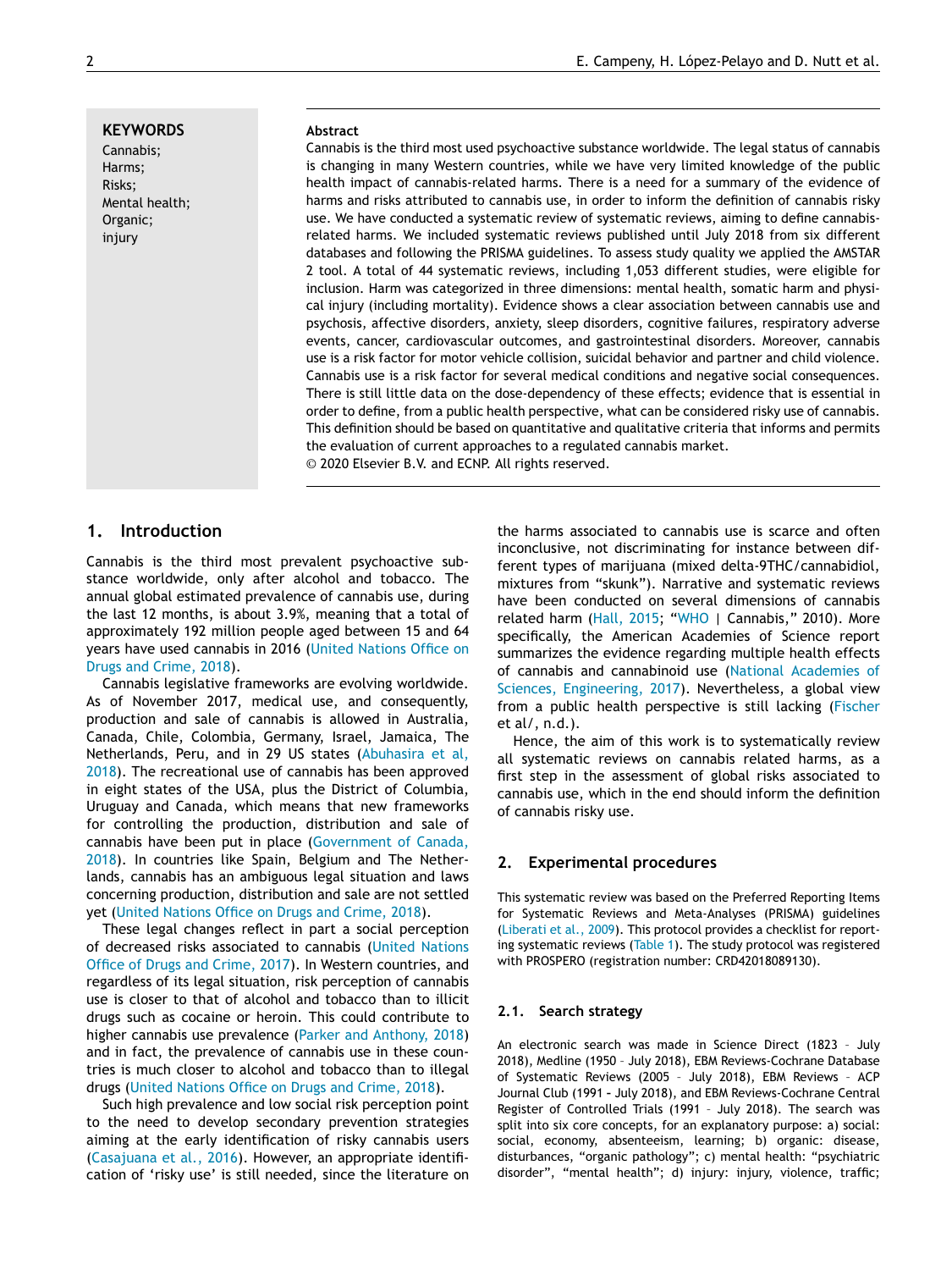<span id="page-2-0"></span>

| Table 1 PRISMA 2009 checklist. |
|--------------------------------|
|                                |

| Section/topic                         | $\#$           | Checklist item                                                                                                                                                                                                                                                                                                       | Reported<br>on page # |
|---------------------------------------|----------------|----------------------------------------------------------------------------------------------------------------------------------------------------------------------------------------------------------------------------------------------------------------------------------------------------------------------|-----------------------|
| <b>TITLE</b>                          |                |                                                                                                                                                                                                                                                                                                                      |                       |
| <b>Title</b>                          | $\mathbf{1}$   | Identify the report as a systematic review, meta-analysis, or both.                                                                                                                                                                                                                                                  | 1                     |
| <b>ABSTRACT</b>                       |                |                                                                                                                                                                                                                                                                                                                      |                       |
| Structured summary                    | $\overline{2}$ | Provide a structured summary including, as applicable: background; objectives;<br>data sources; study eligibility criteria, participants, and interventions; study<br>appraisal and synthesis methods; results; limitations; conclusions and<br>implications of key findings; systematic review registration number. | $\overline{2}$        |
| <b>INTRODUCTION</b>                   |                |                                                                                                                                                                                                                                                                                                                      |                       |
| Rationale                             | 3              | Describe the rationale for the review in the context of what is already known.                                                                                                                                                                                                                                       | 3                     |
| Objectives                            | 4              | Provide an explicit statement of questions being addressed with reference to<br>participants, interventions, comparisons, outcomes, and study design (PICOS).                                                                                                                                                        | 3                     |
| <b>METHODS</b>                        |                |                                                                                                                                                                                                                                                                                                                      |                       |
| Protocol and registration             | 5              | Indicate if a review protocol exists, if and where it can be accessed (e.g., Web<br>address), and, if available, provide registration information including<br>registration number.                                                                                                                                  | 4                     |
| Eligibility criteria                  | 6              | Specify study characteristics (e.g., PICOS, length of follow-up) and report<br>characteristics (e.g., years considered, language, publication status) used as<br>criteria for eligibility, giving rationale.                                                                                                         | 4                     |
| Information sources                   | $\overline{7}$ | Describe all information sources (e.g., databases with dates of coverage,<br>contact with study authors to identify additional studies) in the search and<br>date last searched.                                                                                                                                     | 4                     |
| Search                                | 8              | Present full electronic search strategy for at least one database, including any<br>limits used, such that it could be repeated.                                                                                                                                                                                     | 4                     |
| Study selection                       | 9              | State the process for selecting studies (i.e., screening, eligibility, included in<br>systematic review, and, if applicable, included in the meta-analysis).                                                                                                                                                         | 4                     |
| Data collection process               | 10             | Describe method of data extraction from reports (e.g., piloted forms,<br>independently, in duplicate) and any processes for obtaining and confirming<br>data from investigators.                                                                                                                                     | $4 - 5$               |
| Data items                            | 11             | List and define all variables for which data were sought (e.g., PICOS, funding<br>sources) and any assumptions and simplifications made.                                                                                                                                                                             | 4                     |
| Risk of bias in individual<br>studies | 12             | Describe methods used for assessing risk of bias of individual studies (including<br>specification of whether this was done at the study or outcome level), and<br>how this information is to be used in any data synthesis.                                                                                         |                       |
| Summary measures                      | 13             | State the principal summary measures (e.g., risk ratio, difference in means).                                                                                                                                                                                                                                        |                       |
| Synthesis of results                  | 14             | Describe the methods of handling data and combining results of studies, if done,<br>including measures of consistency (e.g., $I^2$ ) for each meta-analysis.                                                                                                                                                         |                       |
| Risk of bias across<br>studies        | 15             | Specify any assessment of risk of bias that may affect the cumulative evidence<br>(e.g., publication bias, selective reporting within studies).                                                                                                                                                                      |                       |
| Additional analyses                   | 16             | Describe methods of additional analyses (e.g., sensitivity or subgroup analyses,<br>meta-regression), if done, indicating which were pre-specified.                                                                                                                                                                  |                       |
| <b>RESULTS</b>                        |                |                                                                                                                                                                                                                                                                                                                      |                       |
| Study selection                       | 17             | Give numbers of studies screened, assessed for eligibility, and included in the<br>review, with reasons for exclusions at each stage, ideally with a flow diagram.                                                                                                                                                   | $5 - 11$              |
| Study characteristics                 | 18             | For each study, present characteristics for which data were extracted (e.g.,<br>study size, PICOS, follow-up period) and provide the citations.                                                                                                                                                                      | $5 - 11$              |
| Risk of bias within<br>studies        | 19             | Present data on risk of bias of each study and, if available, any outcome level<br>assessment (see item 12).                                                                                                                                                                                                         |                       |
| Results of individual<br>studies      | 20             | For all outcomes considered (benefits or harms), present, for each study: (a)<br>simple summary data for each intervention group (b) effect estimates and<br>confidence intervals, ideally with a forest plot.                                                                                                       |                       |
| Synthesis of results                  | 21             | Present results of each meta-analysis done, including confidence intervals and<br>measures of consistency.                                                                                                                                                                                                           |                       |

(*continued on next page*)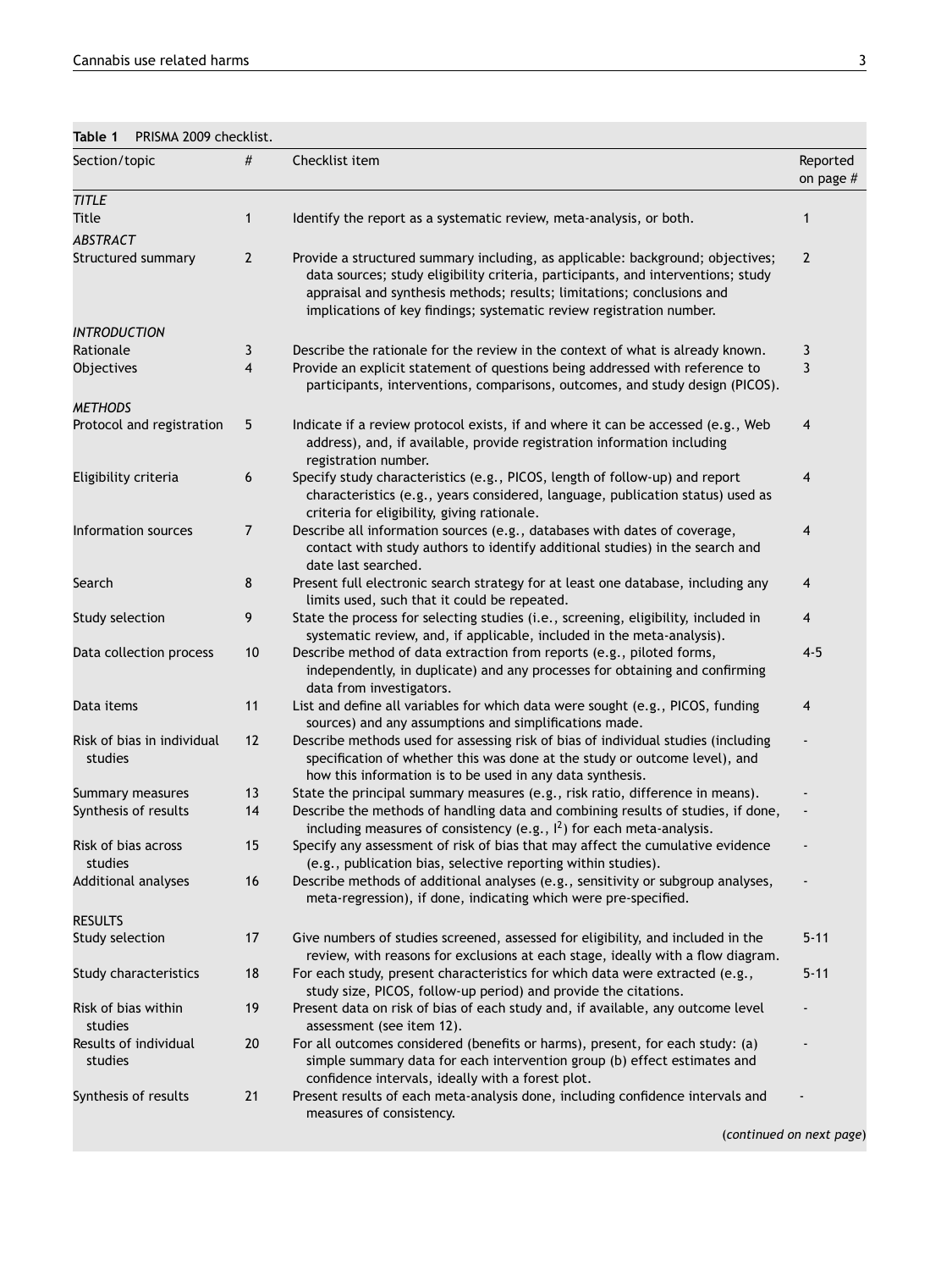| Table 1<br>(continued)         |    |                                                                                                                                                                                            |                         |
|--------------------------------|----|--------------------------------------------------------------------------------------------------------------------------------------------------------------------------------------------|-------------------------|
| Section/topic                  | #  | Checklist item                                                                                                                                                                             | Reported<br>on page $#$ |
| Risk of bias across<br>studies | 22 | Present results of any assessment of risk of bias across studies (see Item 15).                                                                                                            |                         |
| Additional analysis            | 23 | Give results of additional analyses, if done (e.g., sensitivity or subgroup<br>analyses, meta-regression [see Item 16]).                                                                   |                         |
| <b>DISCUSSION</b>              |    |                                                                                                                                                                                            |                         |
| Summary of evidence            | 24 | Summarize the main findings including the strength of evidence for each main<br>outcome; consider their relevance to key groups (e.g., healthcare providers,<br>users, and policy makers). | $12 - 15$               |
| Limitations                    | 25 | Discuss limitations at study and outcome level (e.g., risk of bias), and at<br>review-level (e.g., incomplete retrieval of identified research, reporting<br>bias).                        | 14                      |
| Conclusions                    | 26 | Provide a general interpretation of the results in the context of other evidence,<br>and implications for future research.                                                                 | 15                      |
| <b>FUNDING</b>                 |    |                                                                                                                                                                                            |                         |
| <b>Funding</b>                 | 27 | Describe sources of funding for the systematic review and other support (e.g.,<br>supply of data); role of funders for the systematic review.                                              | 16                      |

*From:* Moher D, Liberati A, Tetzlaff J, Altman DG, The PRISMA Group (2009). Preferred Reporting Items for Systematic Reviews and Meta-Analyses: The PRISMA Statement. PLoS Med 6(7): e1000097. doi:10.1371/journal.pmed1000097.

e) mortality: mortality, hospitalization, morbidity; f) somatic: chronic, pathology∗, "health impact∗", infect∗, cancer, circulat∗, respirat∗, pulm∗, gastro∗, bronch∗, pregnan∗, prenatal, HIV, skin. A combination of the following key words was used with every core concept: cannabis, marihuana, delta 9-tetrahydrocannabinol, risk, harm, consequences, "systematic review" and meta-analysis.

A secondary search was performed, by reviewing reference lists in order to find additional relevant studies.

#### **2.2. Selection criteria**

Full systematic reviews and meta-analyses of studies examining harms, risks and consequences of cannabis use up to July 2018, were eligible for inclusion. Exclusion criteria were: Animal studies, laboratory and neuroimaging studies, synthetic cannabinoid studies, studies based on proving the beneficial effects of cannabinoids, studies based on proving the efficacy of treatments and interventions, studies based on proving the efficacy of cannabis use identification. No languages restrictions were applied.

#### **2.3. Data extraction and quality assessments**

EC and HL-P searched the articles and independently screened titles and abstracts of retrieved studies for eligibility. Both reviewers met afterward to discuss inclusion/exclusion of the articles; any disagreement was discussed together with two senior researchers (MB and AG). From the selected systematic reviews and meta-analysis the following information was extracted: authors, year of publication, aims, number of papers, number of subjects included, type of studies, age range, gender, pattern of cannabis use, outcomes and limitations.

To assess study quality, two researchers applied the AMSTAR 2 tool "assessment of multiple systematic reviews", for randomized and non-randomized systematic reviews of healthcare interventions [\(Shea](#page-33-0) et al., 2017). In case of doubts or discrepancy in any item, an agreement between both researchers was achieved.

All reported results are statistically significant unless otherwise specified.

## **3. Results**

We found 6,725 unique entries of systematic reviews and meta-analyses. Finally, 44 publications were included [\(Fig.](#page-19-0) 1). The results of the quality assessment indicated an AMSTAR 2 average of 60.1% affirmative punctuation.

The six dimensions previously included for the search strategy resulted in three domains: 1) mental health [\(Table](#page-4-0) 2); 2) somatic [\(Table](#page-11-0) 3); 3) injury and mortality [\(Table](#page-20-0) 4). Main results are synthesized in [Table](#page-24-0) 5.

#### **3.1. Mental health harms**

Nineteen systematic reviews were included, with an average quality of 65.1% (AMSTAR 2). Reviews included the following outcomes: psychosis, affective disorders, anxiety disorders, pathological gambling, personality disorders and cannabis dependence.

#### **3.1.1. Psychosis (number of systematic reviews and meta-analyses: 10)**

Multiple studies have revealed a clear relationship between cannabis consumption and psychotic symptoms. The risk for developing schizophrenia (OR 3.9 CI95% 2.84–5.34) and other psychotic disorders (OR 5.07 CI95% 3.62–7.09) is higher among heavy cannabis users, compared to non-users [\(Marconi](#page-33-0) et al., 2016a). Psychotic symptoms are attributed to cannabis use in different forms: using cannabis at least five times per month (OR 2.2 CI95% 1.5–3.3), up to fifty times per month (OR 3.1 CI95% 1.7–5.5), using cannabis before 15 years old (OR=4.5, CI 95% 1.1-18.2), and heavy cannabis use (OR 3.59 CI95% [2.42–5.32\)](#page-33-0) (Le Bec et al., [2009;](#page-32-0) Marconi et al., 2016a). The risk of psychotic disorders is increased by gene-environment interaction (e.g. with variants of COMT 158Val and DRD2 rs1076560 T) [\(Misiak](#page-33-0) et al., 2017). Evidence is still unclear concerning lifetime cannabis use (vs.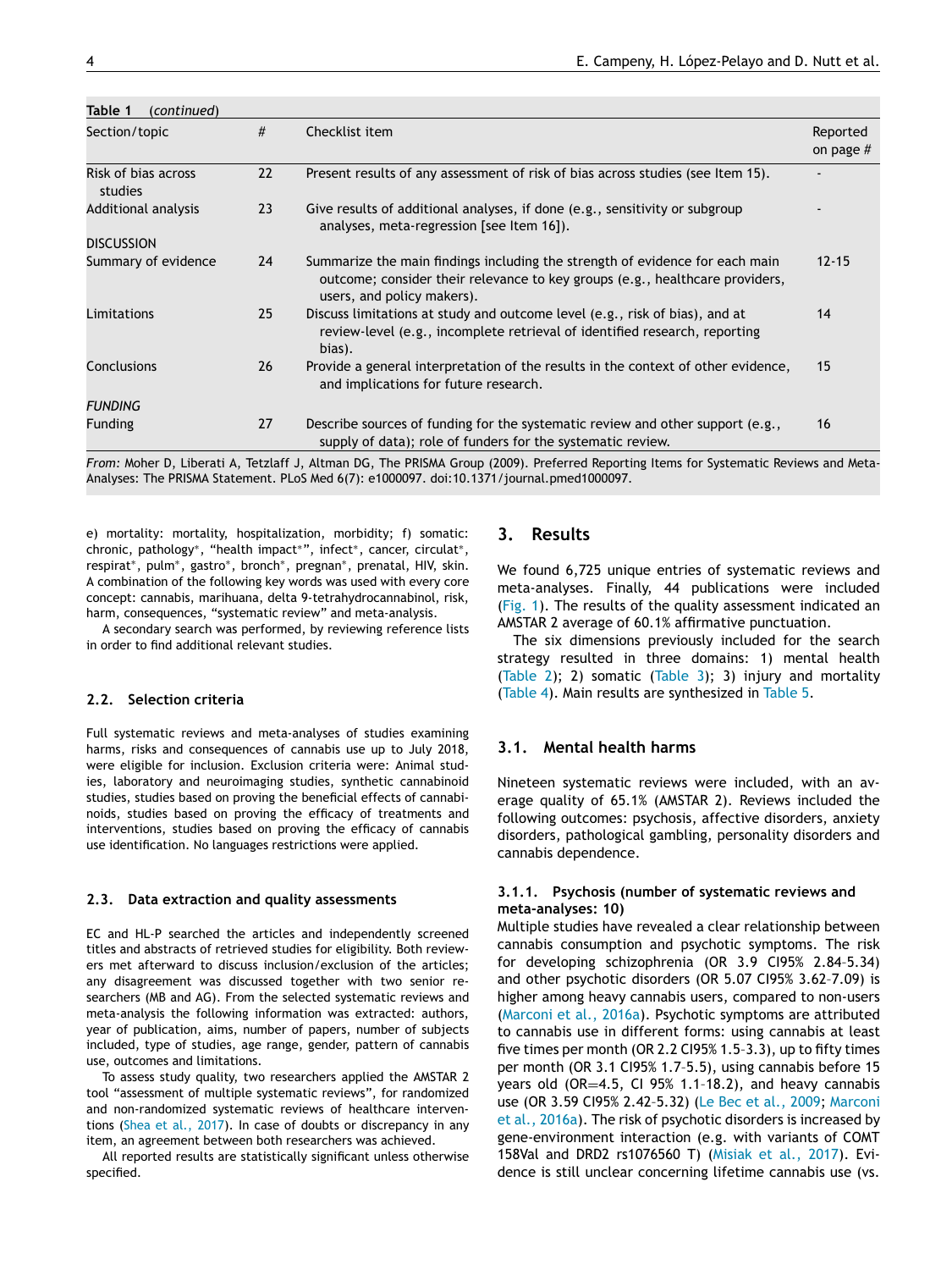<span id="page-4-0"></span>

| 75%<br>Association of<br>Twomey, C.<br>Anxiety<br>10 longitudinal<br>58538 (general<br>D. (2017)<br>cannabis use with<br>studies<br>(7/10)<br>population)<br>Up to 12 years old<br>the development of<br>elevated anxiety<br>symptoms in the<br>general population<br>75%<br>To establish the<br>89 papers/83<br>41/131 samples of<br>Psychosis<br>Large, M.<br>cohort studies<br>et al.<br>extent to which use<br>the mean age at<br>onset of psychosis<br>(2011)<br>of cannabis,<br>in substance-using<br>alcohol, and other<br>psychoactive<br>and non-substance-<br>substances affects<br>using individuals<br>the age onset of<br>with psychotic<br>disorder.<br>psychosis.<br>Comprised to 8167 | Authors and Area | Aim | Number of<br>included papers<br>and type of<br>studies | AMSTAR 2<br>affirmative<br>punctuation<br>(%) | Number of study<br>subjects and age<br>range | Pattern of use                                                                                                                                                                                               | Results                                                                                                                                                                                                                                                                                                                                                                                                                                                                                                                                                                                                                                                                                                           |
|-------------------------------------------------------------------------------------------------------------------------------------------------------------------------------------------------------------------------------------------------------------------------------------------------------------------------------------------------------------------------------------------------------------------------------------------------------------------------------------------------------------------------------------------------------------------------------------------------------------------------------------------------------------------------------------------------------|------------------|-----|--------------------------------------------------------|-----------------------------------------------|----------------------------------------------|--------------------------------------------------------------------------------------------------------------------------------------------------------------------------------------------------------------|-------------------------------------------------------------------------------------------------------------------------------------------------------------------------------------------------------------------------------------------------------------------------------------------------------------------------------------------------------------------------------------------------------------------------------------------------------------------------------------------------------------------------------------------------------------------------------------------------------------------------------------------------------------------------------------------------------------------|
|                                                                                                                                                                                                                                                                                                                                                                                                                                                                                                                                                                                                                                                                                                       |                  |     |                                                        |                                               |                                              | Use vs. Non-use<br>Regular use vs. non<br>regular use (1/10)<br>Daily /weekly/<br>occasional use vs.<br>no use (1/10)<br>Maturing-out/late-<br>onset/chronic users<br>vs. non-users or<br>low-users $(1/10)$ | Cannabis use associated with anxiety,<br>small OR of 1.15 (95% CI 1.03-1.29)<br>and minimal heterogeneity ( $12 = 23\%$ ).<br>High-quality studies (k=5) decreased<br>the OR to a non-significant level of<br>1,04 (95% CI 0.97-1.19; $12 = 0\%$ )., as<br>did adjusting for publication bias<br>displayed in the funnel plot (OR=1,08;<br>95% CI 0.94-1.23).<br>Studies operationalizing the exposure as<br>cannabis use/non use $(k=7)$ rather<br>than frequency of cannabis use<br>yielded a non-significant OR of 1,09<br>(95% CI 0.97-1.24; I2=18%).<br>Studies measuring the outcome of<br>anxiety using diagnosis $(k=6)$ yielded a<br>non-significant OR of 1,08 (95% CI<br>$0.96 - 1.21$ ; $12 = 0\%$ ). |
| patients and<br>non-substance<br>using.                                                                                                                                                                                                                                                                                                                                                                                                                                                                                                                                                                                                                                                               |                  |     |                                                        |                                               | substance-using                              | Cannabis-using<br>Non cannabis-using                                                                                                                                                                         | The age at onset of psychosis was 2.70<br>earlier among samples of cannabis<br>users (CI 95%; $-0.526$ to $-0.301$ ).                                                                                                                                                                                                                                                                                                                                                                                                                                                                                                                                                                                             |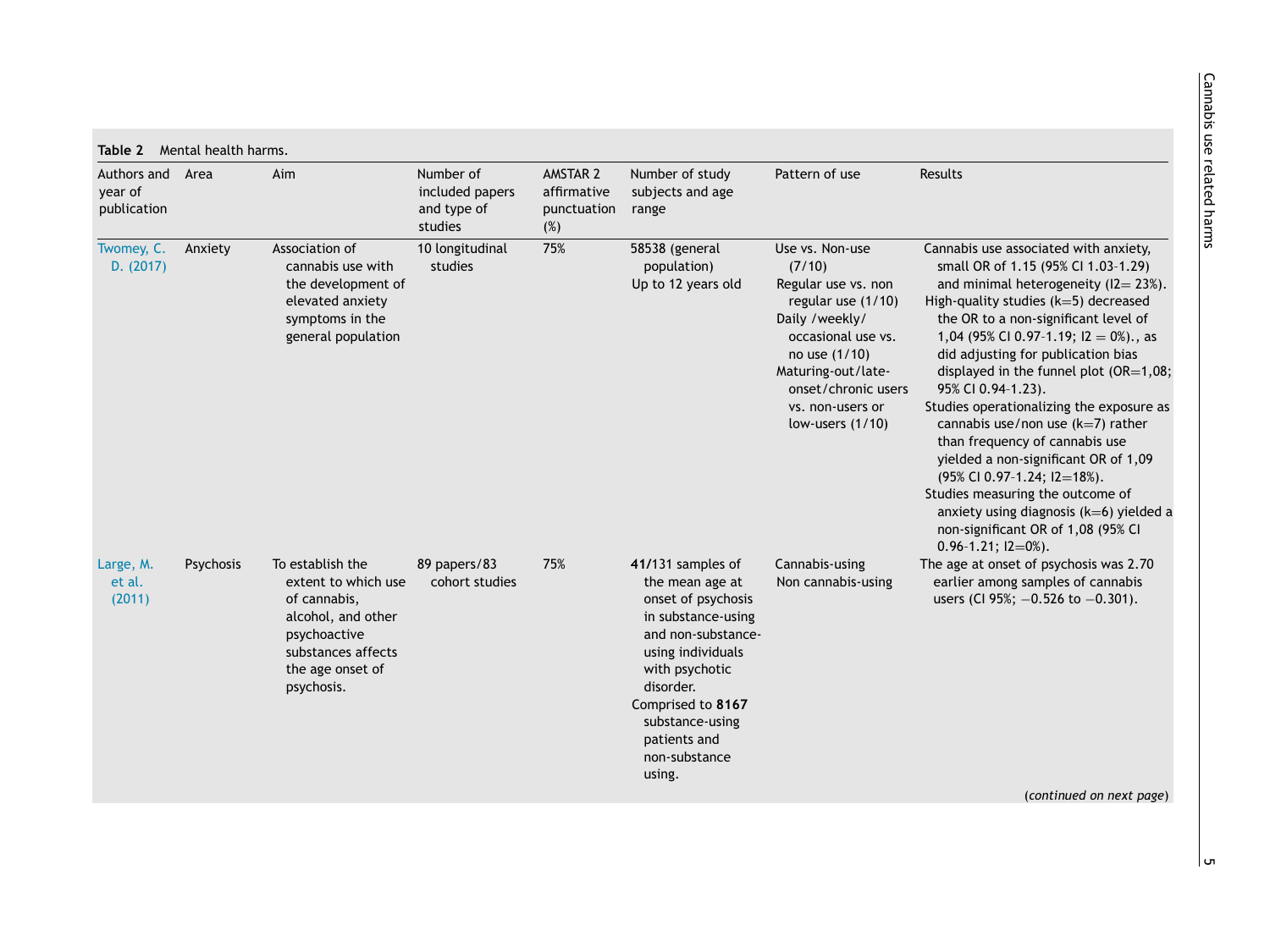| Table 2 (continued)                        |                                            |                                                                                                                |                                                                                  |                                               |                                              |                                 |                                                                                                                                                                                                                                                                                                                                                                                                                                                                                                                                            |
|--------------------------------------------|--------------------------------------------|----------------------------------------------------------------------------------------------------------------|----------------------------------------------------------------------------------|-----------------------------------------------|----------------------------------------------|---------------------------------|--------------------------------------------------------------------------------------------------------------------------------------------------------------------------------------------------------------------------------------------------------------------------------------------------------------------------------------------------------------------------------------------------------------------------------------------------------------------------------------------------------------------------------------------|
| Authors and Area<br>year of<br>publication |                                            | Aim                                                                                                            | Number of<br>included papers<br>and type of<br>studies                           | AMSTAR 2<br>affirmative<br>punctuation<br>(%) | Number of study<br>subjects and age<br>range | Pattern of use                  | Results                                                                                                                                                                                                                                                                                                                                                                                                                                                                                                                                    |
| Moore, T.,<br>et al.<br>(2007)             | Psychosis<br>and<br>affective<br>disorders | The relation between<br>cannabis use and<br>subsequent<br>psychotic or<br>affective mental<br>health outcomes. | 35 longitudinal<br>studies:<br>11 psychosis<br>24 affective<br>outcomes          | 78.1%                                         |                                              | Cannabis use                    | There is an increased risk of any<br>psychotic outcomes in individuals who<br>had ever used cannabis (pooled<br>adjusted OR= 1.41 95% CI 1.20-2.84).<br>Consistent with a dose-response<br>effect, with greater risk in people who<br>used cannabis most frequently (2.09,<br>1.54 to 2.84).<br>Cannabis frequent use and depression:<br>95% CI, OR 1.49 (1.15-1.94). For<br>suicidal ideation according to cannabis<br>exposure: 4.55 (1.37 to 15.11).<br>Anxiety outcomes according to<br>cannabis exposure: 1.40 (0.96 to<br>$2.04$ ).  |
| Kraan, T.,<br>et al.<br>(2016)             | <b>Psychosis</b>                           | Association between<br>cannabis use and<br>transition to<br>psychosis in<br>ultra-high risk<br>(UHR) samples   | 7 prospective<br>studies                                                         | 56.3%                                         | 1171 subjects<br>12-35 years old             | Cannabis users vs.<br>non-users | Lifetime cannabis use and transition to<br>psychosis: 1.143 (0.86 to 1.52) 95% CI.<br>Cannabis abuse/dependence and<br>transition to psychosis: 1.754 (1.14 to<br>2.71) 95% CI.                                                                                                                                                                                                                                                                                                                                                            |
| Marconi, A.,<br>et al.<br>(2016)           | Psychosis                                  | Association between<br>the extent of<br>cannabis<br>consumption and<br>psychosis-related<br>outcomes.          | 10 studies:<br>6 prospective<br>cohorts; 3 cross<br>sectional; 1<br>case-control | 87.5%                                         | 66.816 individuals                           | Review                          | A consistent increase in the risk of<br>psychosis-related outcomes with<br>higher levels of cannabis exposure in<br>all the included studies $(12=82%)$ . An<br>OR of 3.90 (2.84 to 5.34) for the risk<br>of schizophrenia and other psychosis<br>outcomes among the most severe<br>cannabis users compared to the<br>nonusers.<br>The pooled OR for presence of psychotic<br>symptoms was 3.59 (2.42 to 5.32) and<br>for a diagnosis of schizophrenia or<br>psychotic disorder was 5.07 (3.62 to<br>$7.09$ ).<br>(continued on next page) |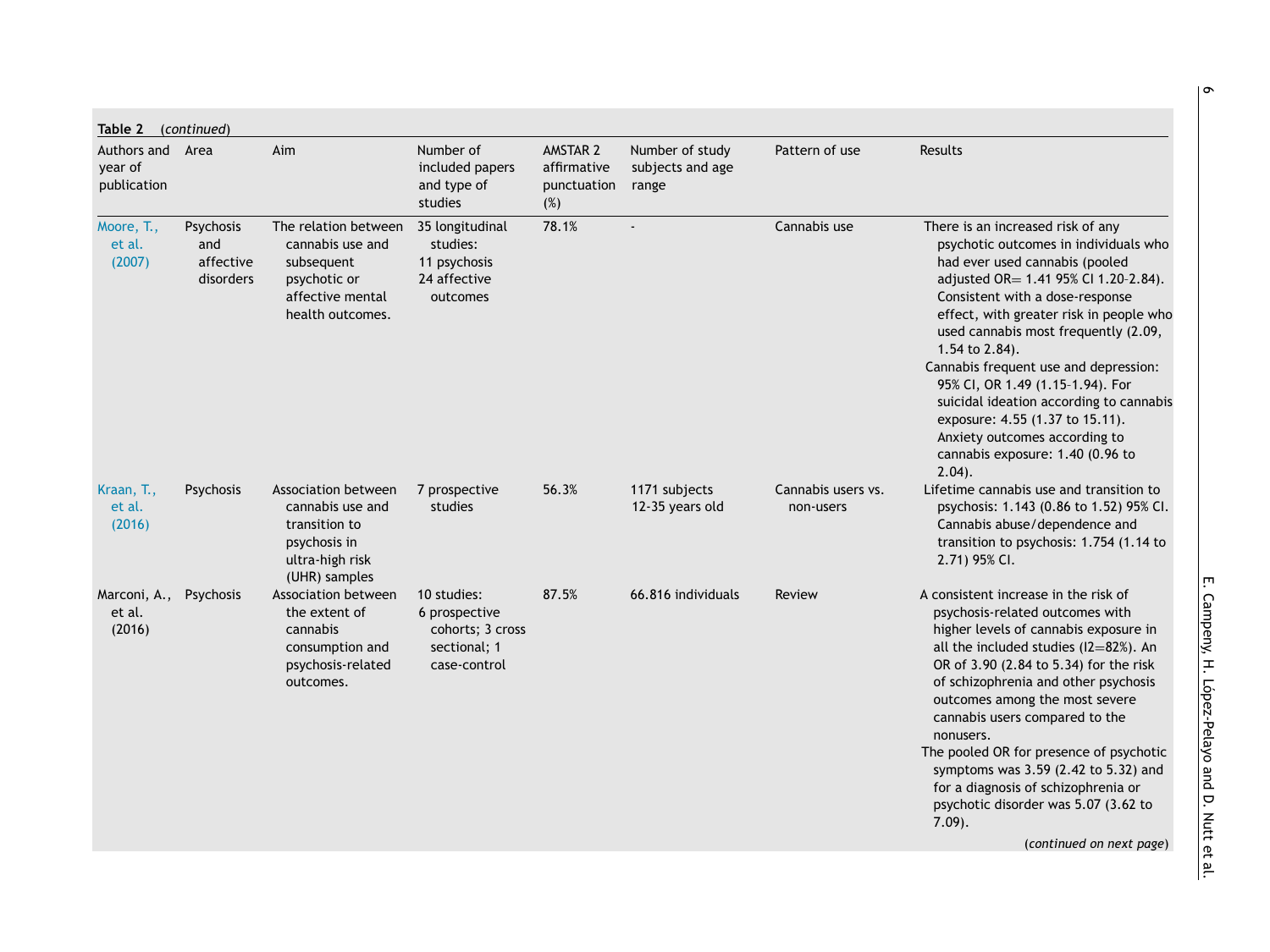| Authors and<br>year of<br>publication | Area       | Aim                                                                                                                                      | Number of<br>included papers<br>and type of<br>studies                                                            | AMSTAR 2<br>affirmative<br>punctuation<br>(%) | Number of study<br>subjects and age<br>range    | Pattern of use                                                                                         | <b>Results</b>                                                                                                                                                                                                                                                                                                                                                                                            |
|---------------------------------------|------------|------------------------------------------------------------------------------------------------------------------------------------------|-------------------------------------------------------------------------------------------------------------------|-----------------------------------------------|-------------------------------------------------|--------------------------------------------------------------------------------------------------------|-----------------------------------------------------------------------------------------------------------------------------------------------------------------------------------------------------------------------------------------------------------------------------------------------------------------------------------------------------------------------------------------------------------|
| Cairns, K.<br>E., et al.<br>(2014)    | Depression | Identify risk and<br>protective factors<br>for depression<br>during adolescence<br>that are modifiable<br>by the young<br>person.        | 113 publications:<br>15 studies for<br>cannabis use                                                               | 78.1%                                         | 12-18 years old                                 | Cannabis use: the<br>extent to which the<br>adolescent engages<br>in use of cannabis<br>(in any form). | Cannabis use in adolescence was found<br>to be associated with higher levels of<br>depression. A small but significant size<br>emerged (r=0.118(0.068 to 0.168),<br>with substantial heterogeneity evident<br>$(12 = 81\%)$ .<br>A subgroup analysis by gender revealed<br>a significant interaction, with larger<br>effect size estimates for those studies<br>$(n=2)$ with female samples $(p=0.003)$ . |
| Linscott, R.<br>J., et al.<br>(2013)  | Psychosis  | Epidemiological<br>evidence on<br>psychotic<br>experiences in<br>children and<br>adults.                                                 | 61 cohorts*                                                                                                       | 37.5%                                         |                                                 |                                                                                                        | Cannabis use and prevalence of<br>psychotic experiences: 2.51 (1.84 to<br>3.43). Cannabis use and incidence of<br>psychotic experiences: 1.77 (1.20 to<br>$2.61$ ).                                                                                                                                                                                                                                       |
| Large, M.,<br>et al.<br>(2014)        | Psychosis  | Outcomes associated<br>with psychosis and<br>co-morbid<br>substance use.                                                                 | 22 articles <sup>*</sup> :<br>11 cross-sectional;<br>9 longitudinal; 1<br>patients<br>readmitted<br>within 1 year | 78.1%                                         | 3302 subjects:<br>1879 current<br>substance use | Current substance use<br>vs. no substance<br>use.                                                      | Positive symptoms and cannabis use (95%<br>CI): $0.38$ (-0.02 to 0.78). Negative<br>symptoms and cannabis use (95% CI):<br>0.07 (-0.24 to 0.38). Depressive<br>symptoms and cannabis use 95% CI:<br>$-0.10$ $(-0.71$ to $0.51)$ . Social function<br>and cannabis use (95% CI): -0.20 (-0.56<br>to 0.16).                                                                                                 |
| Lev-Ran, S.,<br>et al.<br>(2014)      | Depression | To establish the<br>extent to which<br>different patterns<br>of cannabis use are<br>associated with the<br>development of<br>depression. | 14 longitudinal<br>studies                                                                                        | 78.1%                                         | 76058 subjects<br>Up to 12 years old            | Cannabis use<br>(includes any use);<br>Heavy cannabis use<br>(at least one per<br>week)                | Heavy cannabis users & develop of<br>depression: OR 1.62 (95% Cl 1.21 to<br>2.16), compared with non-users or<br>light-users.<br>Cannabis users developing depression:<br>OR 1.17 (95% CI 1.05 to 1.30),<br>compared to controls.<br>(continued on next page)                                                                                                                                             |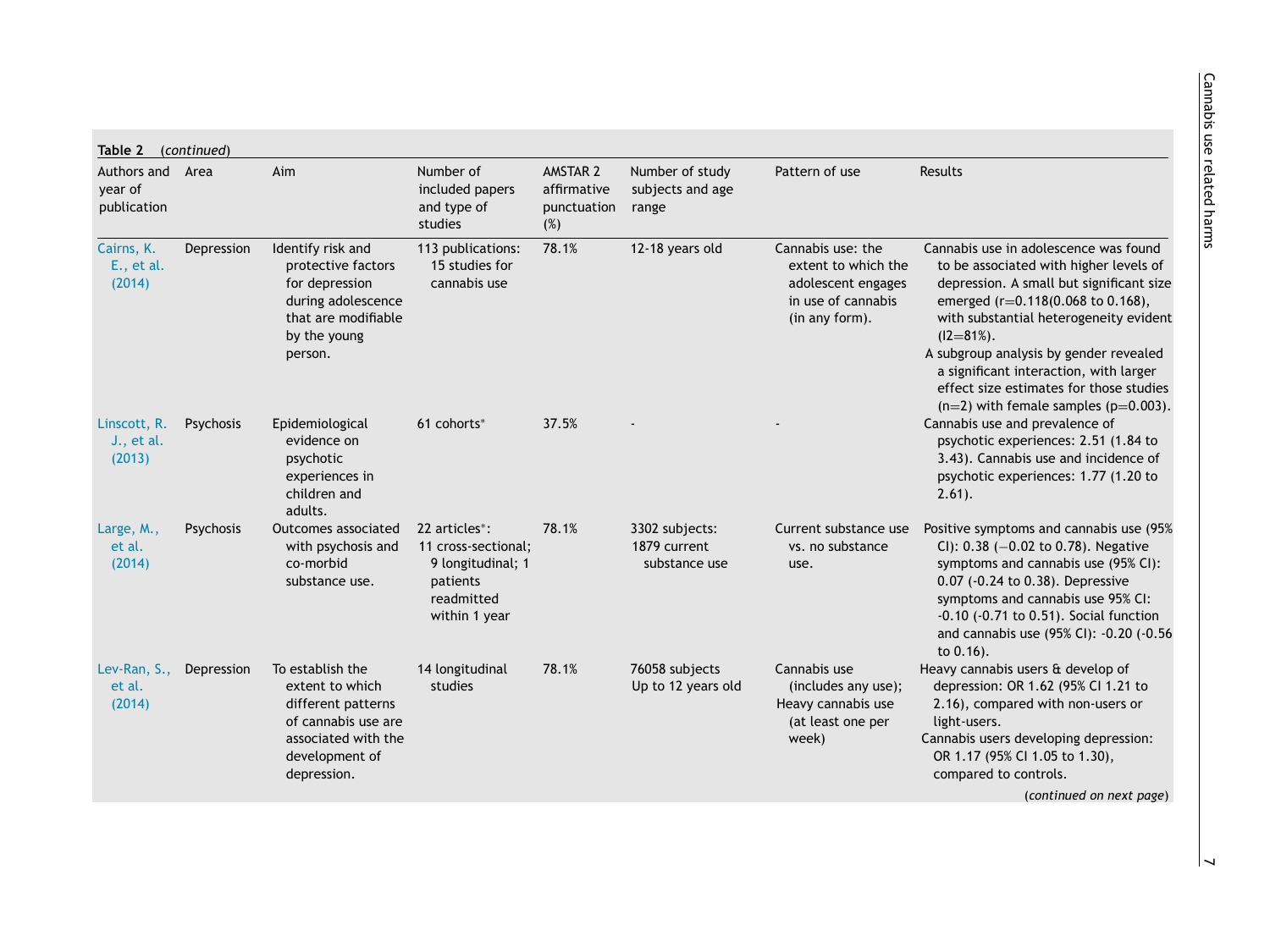| year of<br>publication                     | Authors and Area    | Aim                                                                                                                                                                                  | Number of<br>included papers<br>and type of<br>studies | AMSTAR 2<br>affirmative<br>punctuation<br>(%) | Number of study<br>subjects and age<br>range                                                                                   | Pattern of use                                                                                                                        | Results                                                                                                                                                                                                                                                                                                                                    |
|--------------------------------------------|---------------------|--------------------------------------------------------------------------------------------------------------------------------------------------------------------------------------|--------------------------------------------------------|-----------------------------------------------|--------------------------------------------------------------------------------------------------------------------------------|---------------------------------------------------------------------------------------------------------------------------------------|--------------------------------------------------------------------------------------------------------------------------------------------------------------------------------------------------------------------------------------------------------------------------------------------------------------------------------------------|
| Marangoni,<br>C., et al.<br>(2016)         | Bipolar<br>disorder | The role of the<br>environmental<br>exposures as risk<br>factors for bipolar<br>disorder.                                                                                            | 3/22 longitudinal<br>studies, for<br>cannabis ue.      | 57.7%                                         | 39872:<br>1849 exposed/cases;<br>38023 not<br>exposed/controls                                                                 |                                                                                                                                       | Study 1: aOR 4.98 (1.80 to 13.81) p<0.01<br>for any use; aOR 8.93 (2.77 to 28.82)<br>p<0.001 for 1-4 times/week use.<br>Study 2: OR 2.12 (1.10 to 4.08)<br>p<0.05. Study 3: aOR 2.47 (1.03 to<br>5.92) $p<0.05$ for weekly to almost<br>daily use.                                                                                         |
| Ruiz-<br>Veguilla,<br>M., et al.<br>(2012) | Psychosis           | Neurological soft<br>signs in patients<br>with psychosis and<br>cannabis use                                                                                                         | 5 cross-sectional<br>studies                           | 68.8%                                         | 284 subjects<br>Cases: 92<br>Controls: 80<br>Not specified: 112<br>Mean ages:<br>29.9, 26.3, 26.9                              | No consumer,<br>consumer, cannabis<br>use abuser<br>$(DSM-IV);$<br>Abuse/dependence<br>(DSM-IV); Daily<br>cannabis user<br>$(CIDI)$ . | Psyc_Cann+ showed fewer total NSS:<br>Standardized mean difference<br>calculated was 0.46 (95% Cl= -0.07 to<br>0.98). However this difference was<br>not statistically significant $(p>0.05)$ .                                                                                                                                            |
| Misiak, B.,<br>et al.<br>(2017)            |                     | Interactions between<br>genetic variation in<br>candidate genes<br>and environmental<br>factors in patients<br>with schizophrenia<br>spectrum<br>phenotypes and<br>Bipolar Disorder. | 62 studies:<br>21 cannabis use<br>3 substance abuse    | 61.5%                                         | 113517 subjects:<br>112462 subjects with<br>cannabis use<br>1055 subjects with<br>substance abuse<br>Adolescents and<br>adults | Cannabis use;<br>Cannabis intake;<br>Lifetime cannabis use<br>$(DSM-IV);$<br>Cannabis abuse or<br>dependence (DIGS).                  | Gene x environment interaction that<br>affects on certain individuals with<br>several alleles (for instance, COMT<br>158Val and DRD2 rs1076560 T) in<br>combination with cannabis use,<br>leading to increased risk of psychosis<br>(schizophrenia and schizophreniform<br>disorder, early onset of psychosis)<br>(continued on next page) |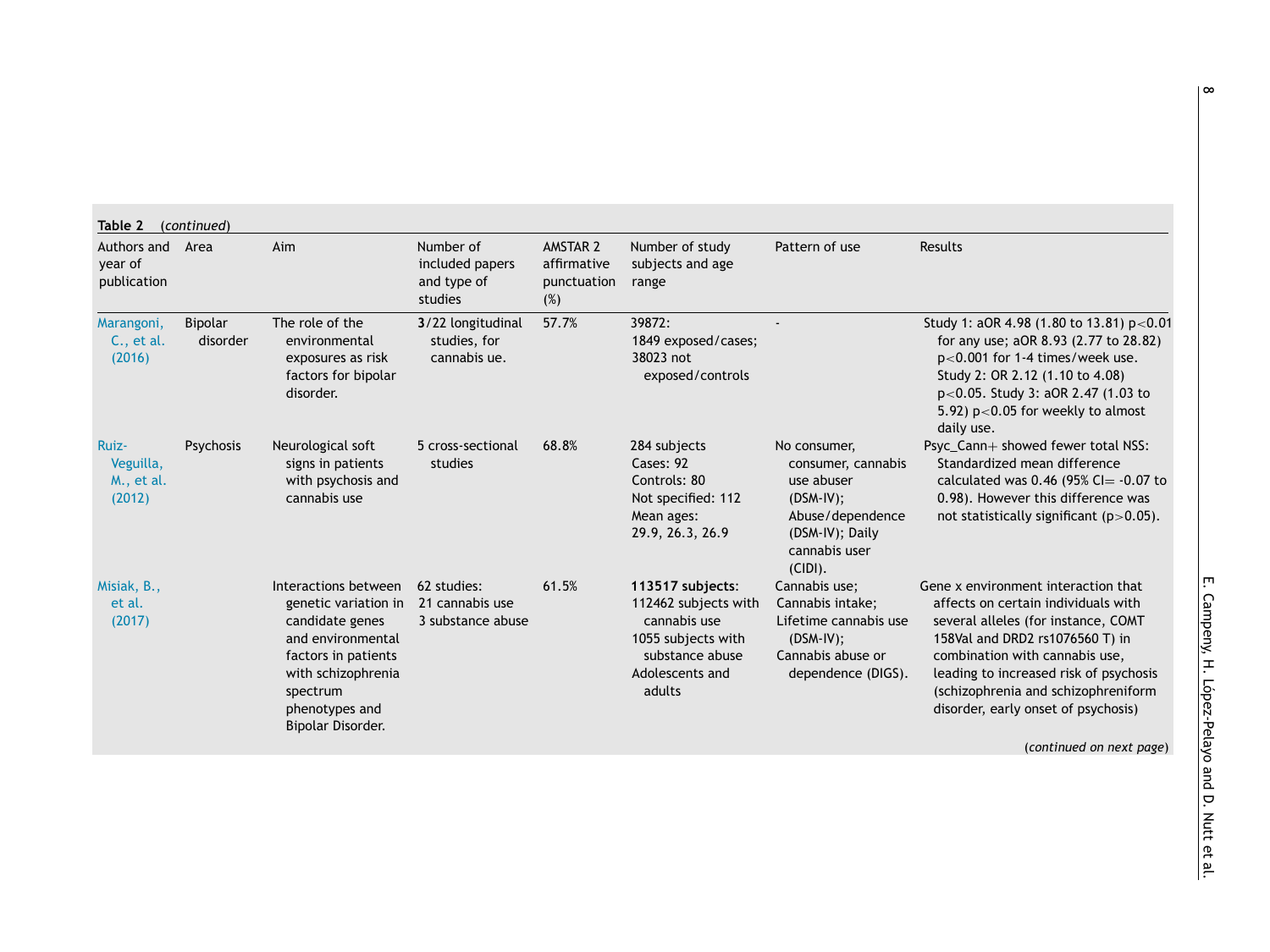| Authors and Area<br>year of<br>publication |           | Aim                                                                                                                                                                                   | Number of<br>included papers<br>and type of     | AMSTAR 2<br>affirmative<br>punctuation | Number of study<br>subjects and age<br>range                                                                                                                                             | Pattern of use                                                                     | <b>Results</b>                                                                                                                                                                                                                                                                                                                                                                                                                                                                                                                                                                                                                                                          |
|--------------------------------------------|-----------|---------------------------------------------------------------------------------------------------------------------------------------------------------------------------------------|-------------------------------------------------|----------------------------------------|------------------------------------------------------------------------------------------------------------------------------------------------------------------------------------------|------------------------------------------------------------------------------------|-------------------------------------------------------------------------------------------------------------------------------------------------------------------------------------------------------------------------------------------------------------------------------------------------------------------------------------------------------------------------------------------------------------------------------------------------------------------------------------------------------------------------------------------------------------------------------------------------------------------------------------------------------------------------|
|                                            |           |                                                                                                                                                                                       | studies                                         | (%)                                    |                                                                                                                                                                                          |                                                                                    |                                                                                                                                                                                                                                                                                                                                                                                                                                                                                                                                                                                                                                                                         |
| Szoke, A.,<br>et al.<br>(2014)             | Psychosis | Identify studies that<br>explored the<br>association<br>between cannabis<br>use and<br>psychometric<br>schizotypy and<br>synthetize the<br>results using<br>meta-analytical<br>tools. | 29 cross-sectional<br>studies<br>(longitudinal) | 81.3%                                  | Ever vs. never use:<br>N ever: 17408<br>subjects<br>N never: 15087<br>subjects<br>Current users vs.<br>non-current users:<br>Current: 4120<br>subjects<br>Non-current: 3143<br>subjects. | Ever vs. never use<br>Current users vs.<br>non-current users                       | Life-time use vs. Never use: total<br>(includes positive and negative<br>symptoms and disorganization) CI 95%<br>0.42 (0.34 to 0.51). Current use vs.<br>Not current use: total (positive and<br>negative symptoms and<br>disorganization) CI 95% 0.21 (0.14 to<br>$0.29$ ).<br>Life-time use vs. Never use: Positive<br>0.44 (0.32 to 0.57). Current use vs.<br>Not current use: Positive 0.23 (0.15 to<br>$0.31$ ).<br>Life-time use vs. Never use: Negative<br>0.18 (0.15 to 0.21). Current use vs.<br>Not current use: Negative 0.10 (0.04<br>to 0.23).<br>Life-time use vs. Never use:<br>Disorganization 0.33 (0.27 to 0.40).<br>Current use vs. Not current use: |
| Le Bec, P.<br>Y., et al.<br>(2008)         | Psychosis | Examine the evidence 7 prospective<br>that cannabis use<br>causes chronic<br>psychotic disorders<br>by using<br>established criteria<br>of causality.                                 | cohorts                                         | 42.3%                                  | 50.275 subjects<br>Up to 11 years old,<br>except two studies<br>that contemplate<br>subjects since the<br>day they were<br>born.                                                         | No consensus. (times<br>per month, times<br>per year, frequency<br>of consumption) | Disorganization 0.17 (0.15 to 0.37).<br>Association between cannabis use at<br>least five times per month and<br>psychotic symptoms OR=2.2 (95% CI<br>$1.5$ to $3.3$ ).<br>Association between cannabis use up to<br>50 times OR=3.1 (95% CI 1.7 to 5.5)<br>and cannabis use before 15 years old<br>OR=4.5 (95% CI 1.1 to 18.2) with<br>psychotic symptoms.<br>(continued on next page)                                                                                                                                                                                                                                                                                 |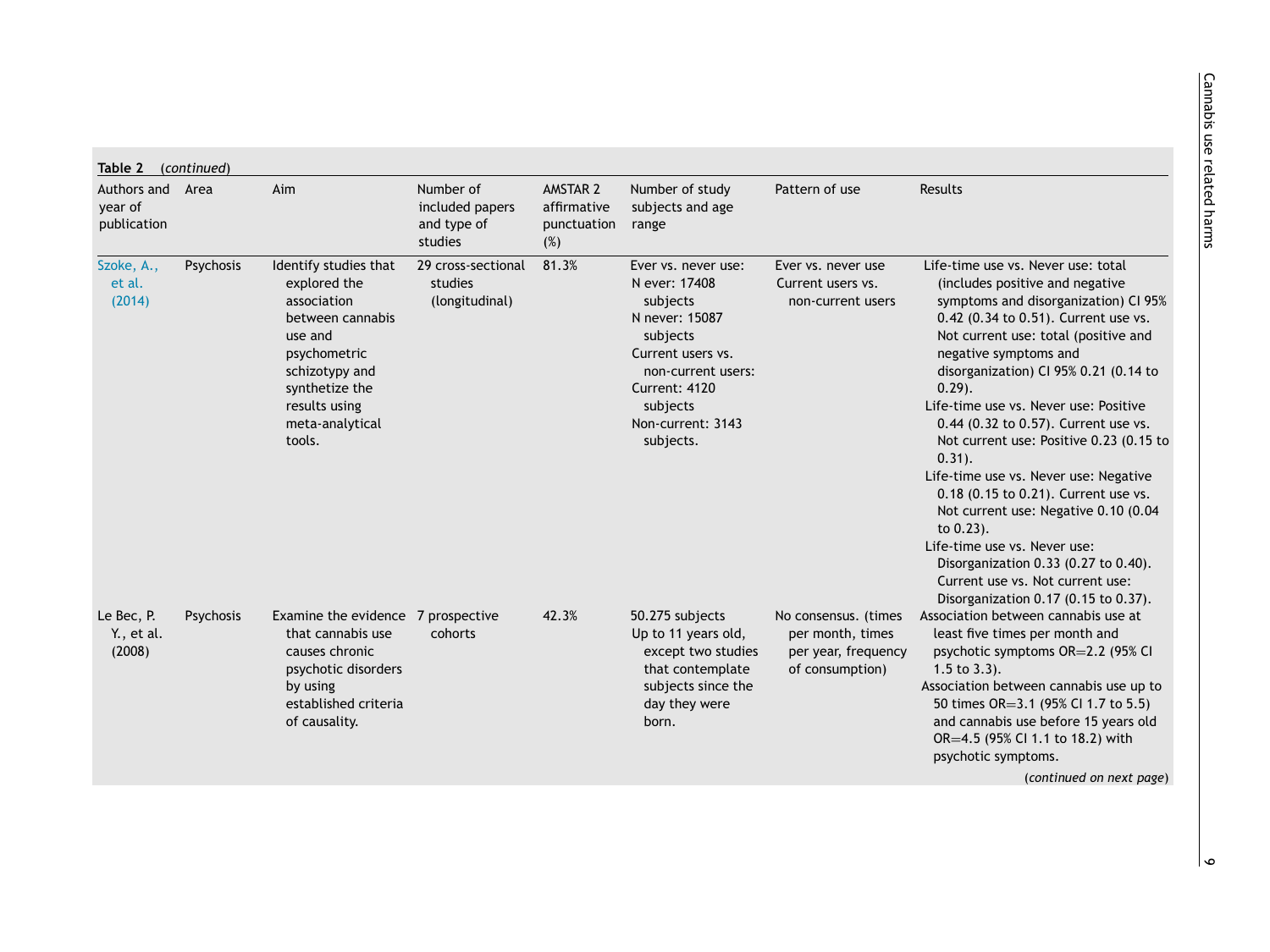| Authors and Area<br>vear of<br>publication |                             | Aim                                                                                                                                                            | Number of<br>included papers<br>and type of<br>studies | AMSTAR 2<br>affirmative<br>punctuation<br>(%) | Number of study<br>subjects and age<br>range                                                                   | Pattern of use                                               | Results                                                                                                                                                                                                                                                                                                                                                                              |
|--------------------------------------------|-----------------------------|----------------------------------------------------------------------------------------------------------------------------------------------------------------|--------------------------------------------------------|-----------------------------------------------|----------------------------------------------------------------------------------------------------------------|--------------------------------------------------------------|--------------------------------------------------------------------------------------------------------------------------------------------------------------------------------------------------------------------------------------------------------------------------------------------------------------------------------------------------------------------------------------|
| Dowling, N.<br>A., et al.<br>(2017)        | Pathological<br>gambling    | Identify early risk and 2/17 longitudinal<br>protective factors<br>longitudinally<br>associated with the<br>subsequent<br>development of<br>gambling problems. | studies for<br>cannabis                                | 90.6%                                         | Age average: from<br>3-21 years at the<br>first evaluation;<br>From 17-39 years at<br>the final<br>evaluation. |                                                              | Cannabis use displayed a small effect<br>size with subsequent problem<br>gambling. There was no heterogeneity<br>in effect size estimates between<br>associations and no significant<br>publication bias. Sensivity analyses<br>suggested that these results are robust<br>to the inclusion of articles using<br>non-standardized measures of<br>problem gambling and adjusted data. |
| Bouso, J.C.,<br>et al.<br>(2018)           | Personality<br>disorders    | Analyze the<br>relationship<br>between<br>personality and<br>administration of<br>psychedelics/<br>hallucinogens drugs                                         | 18 observational<br>studies                            | 61.5%                                         |                                                                                                                |                                                              | Authors did not find clear results<br>referred to isolated cannabis use.                                                                                                                                                                                                                                                                                                             |
| Schlossarek,<br>S., et al.<br>(2016)       | Cannabis<br>depen-<br>dence | To identify recent<br>findings regarding<br>psychosocial<br>determinants of<br>cannabis<br>dependence and to<br>summarize them<br>systematically               | 26 cross-sectional<br>and longitudinal<br>studies      | 53.8%                                         | Up to 13 years old.                                                                                            | No consensus (daily,<br>frequently, weekly)                  | The most consistent predictive factors of<br>cannabis dependence were an early<br>onset of cannabis use (at the age of<br>11-15 years), frequent use, positive<br>psychotropic effect of cannabis, use<br>independent from social contexts and<br>prior drug involvement.                                                                                                            |
| Zammit, S.,<br>et al.<br>(2008)            | Psychosis                   | To systematically<br>review the<br>evidence pertaining<br>to whether<br>cannabis affects<br>outcome of<br>psychotic disorders                                  | 12 longitudinal<br>studies                             | 69.2%                                         | Not specified                                                                                                  | No consensus (regular<br>use, misuse vs.<br>non-misuse, use) | Cannabis use is associated with<br>increased relapse or rehospitalization,<br>decreased treatment adherence and<br>co-occurring cannabis and tobacco<br>users have greater psychiatric<br>severity.                                                                                                                                                                                  |
|                                            |                             |                                                                                                                                                                |                                                        |                                               |                                                                                                                |                                                              | (continued on next page)                                                                                                                                                                                                                                                                                                                                                             |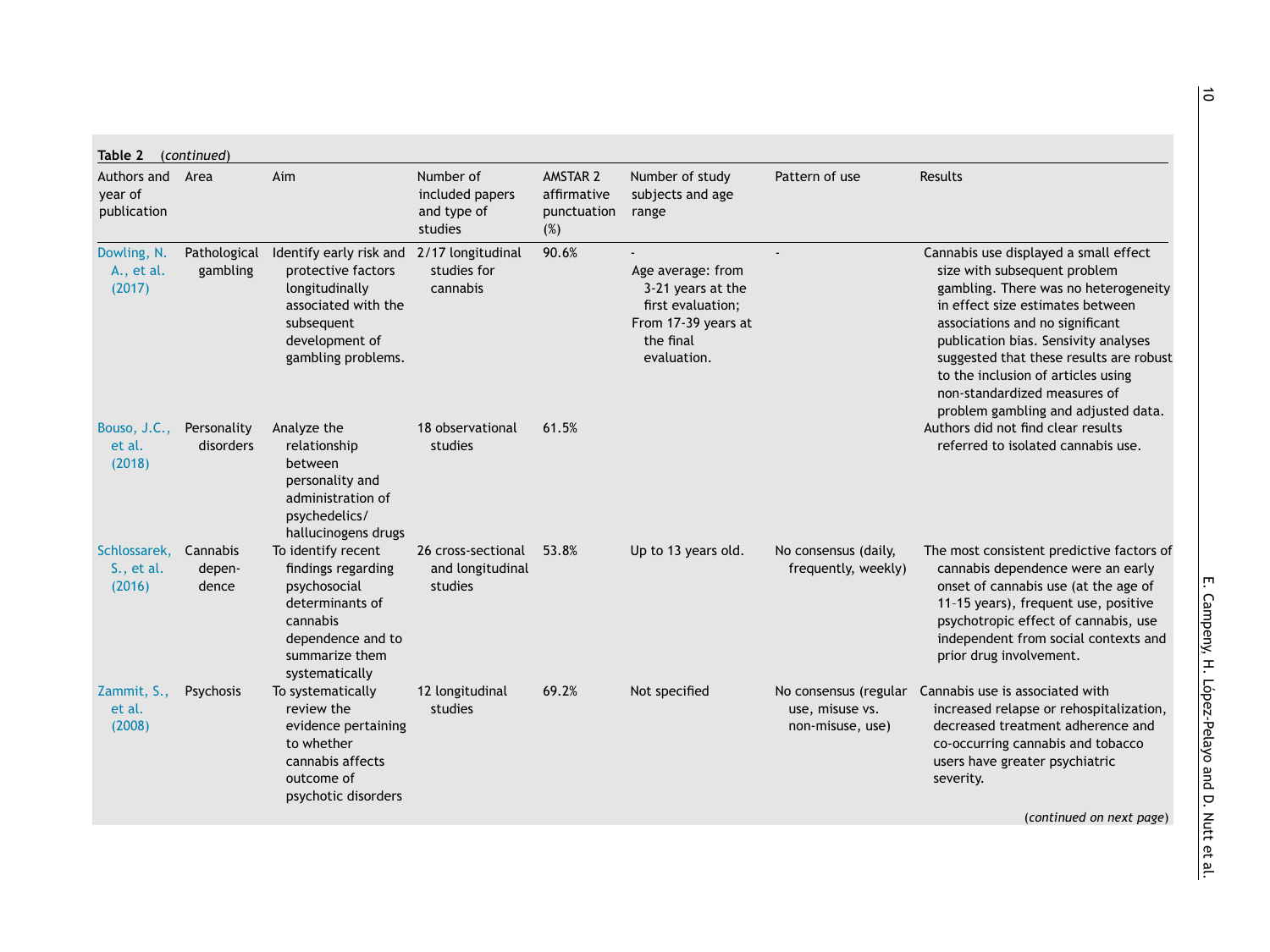| Authors and Area<br>year of<br>publication |                                             | Aim                                                                                                                                                           | Number of<br>included papers<br>and type of<br>studies | AMSTAR 2<br>affirmative<br>punctuation<br>(%) | Number of study<br>subjects and age<br>range | Pattern of use                                                                                                      | Results                                                                                                                                                                                                                                                                                                                                                                                                                                                                                                                                                                                                                                                       |
|--------------------------------------------|---------------------------------------------|---------------------------------------------------------------------------------------------------------------------------------------------------------------|--------------------------------------------------------|-----------------------------------------------|----------------------------------------------|---------------------------------------------------------------------------------------------------------------------|---------------------------------------------------------------------------------------------------------------------------------------------------------------------------------------------------------------------------------------------------------------------------------------------------------------------------------------------------------------------------------------------------------------------------------------------------------------------------------------------------------------------------------------------------------------------------------------------------------------------------------------------------------------|
| Peters, E.<br>N., et al.<br>(2012)         | Cannabis<br>depen-<br>dence and<br>drug use | To highlight the<br>clinical needs of<br>co-occurring users<br>and consider<br>whether future<br>interventions ought<br>to be modified to<br>meet these needs | 28 cross-sectional<br>and longitudinal<br>studies      | 57.7%                                         | Adolescents and<br>adults                    | No consensus<br>(lifetime use,<br>adolescence use,<br>cannabis use,<br>cannabis and<br>tobacco<br>co-occurring use) | Lifetime cannabis and tobacco<br>co-occurring use (CT) is associated<br>with cannabis abuse or dependence<br>and nicotine dependence. Adolescent<br>CT is associated with cannabis (20-24<br>years) and nicotine (23-27 years)<br>dependence, decreased life<br>satisfaction, fewer years of education<br>and increased depressive symptoms in<br>adulthood.<br>CT is associated with withdrawal<br>syndrome (depressed mood,<br>headaches, sweating/heart-racing,<br>nausea, yawning), anxiety symptoms,<br>fewer years of education, greater<br>psychiatric severity, more legal<br>problems and more likely to have been<br>drunk in the previous 30 days. |
|                                            |                                             |                                                                                                                                                               |                                                        |                                               |                                              |                                                                                                                     |                                                                                                                                                                                                                                                                                                                                                                                                                                                                                                                                                                                                                                                               |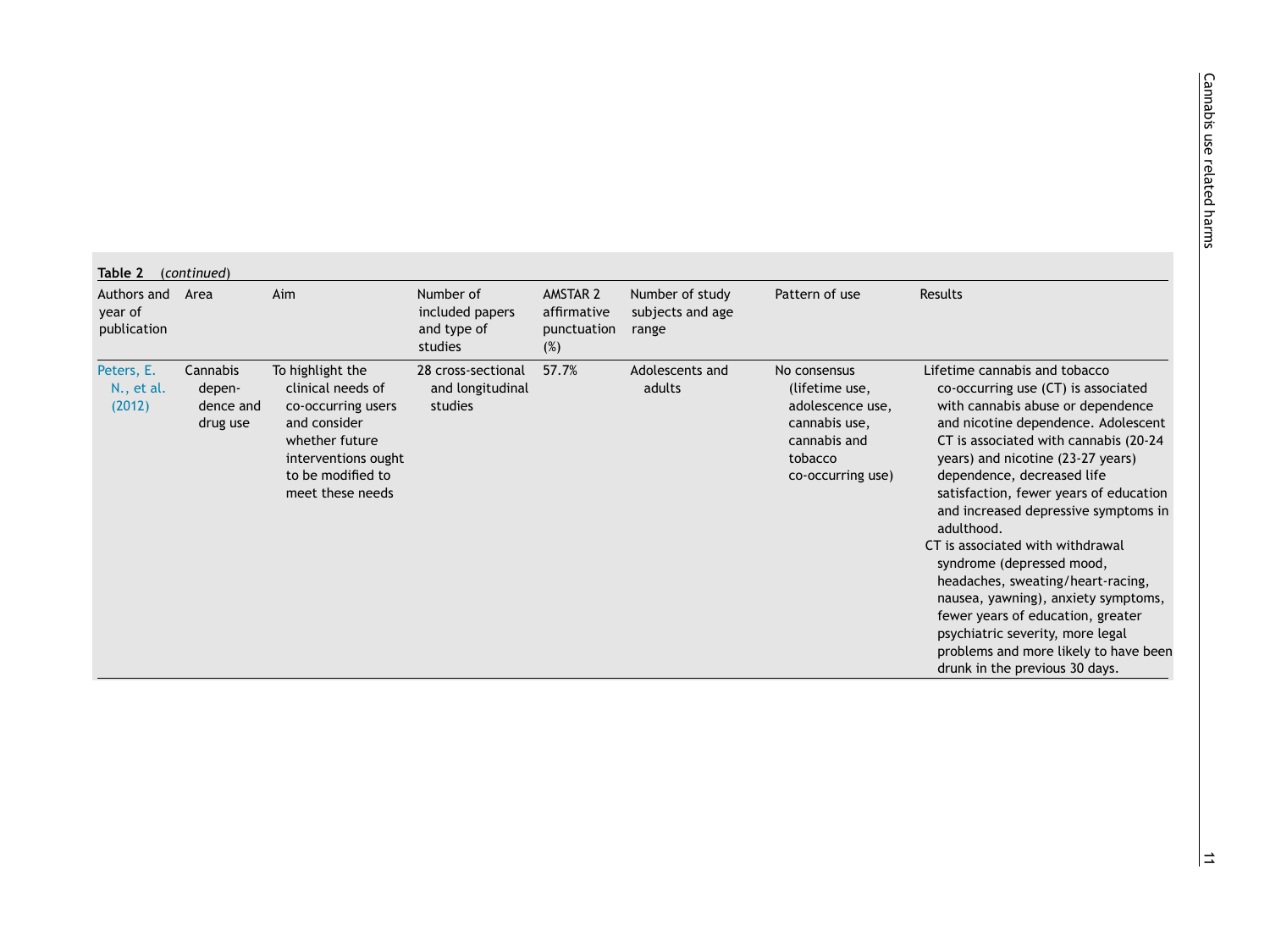<span id="page-11-0"></span>

| Authors and<br>year of<br>publication | Area        | Aim                                                         | Number of<br>included papers<br>and type of<br>studies                                                                                                                                                             | AMSTAR 2<br>punctuation range<br>(%) | Number of study<br>affirmative subjects and age                                            | Pattern of use | Results                                                                                                                                                                                                                                                                                                                                                                                                                                                                                                                                                                                                                                         |
|---------------------------------------|-------------|-------------------------------------------------------------|--------------------------------------------------------------------------------------------------------------------------------------------------------------------------------------------------------------------|--------------------------------------|--------------------------------------------------------------------------------------------|----------------|-------------------------------------------------------------------------------------------------------------------------------------------------------------------------------------------------------------------------------------------------------------------------------------------------------------------------------------------------------------------------------------------------------------------------------------------------------------------------------------------------------------------------------------------------------------------------------------------------------------------------------------------------|
| Martinasek,<br>M., et al.<br>(2016)   | Respiratory | Inhalational effects of<br>inhalational<br>cannabis.        | 48 articles:<br>5 case control; 10<br>cohort studies; 7<br>cross-sectional;<br>13 case studies;<br>5 experimental<br>studies;<br>1 longitudinal<br>study; 1<br>retrospective<br>study; 1<br>secondary<br>analysis. | 25%                                  | 17.902 subjects<br>Up to 15 years old,<br>except one case<br>study $\rightarrow$ 13 months |                | There is a risk of lung cancer from<br>inhalational marijuana, an association<br>between inhalational marijuana and<br>spontaneous pneumothorax, bullous<br>emphysema, and chronic obstructive<br>pulmonary disease.<br>A variety of symptoms have been<br>reported by inhalational marijuana<br>smokers, including wheezing,<br>shortness of breath, altered<br>pulmonary function tests, cough,<br>phlegm production, bronchodilation<br>and other symptoms.                                                                                                                                                                                  |
| Broyd et al.<br>(2016)                | Cognition   | Effects of cannabis use 105 articles<br>in human cognition. |                                                                                                                                                                                                                    | 28.1%                                |                                                                                            |                | Cognitive effects of cannabis exposure<br>are plagued with heterogeneity of<br>both the extent of cannabis exposure<br>in the samples assessed and the<br>instruments of assessing cognitive<br>function.<br>Memory function is the most<br>consistently impaired cognitive<br>domain affected by cannabis.<br>Cannabis-related attentional<br>impairment may reflect residual<br>effects that dissipate gradually as<br>cannabinoids are cleared from the<br>body.<br>Psychomotor function is affected by<br>acute intoxication and that this likely<br>persists for some time after chronic<br>cannabis exposure.<br>(continued on next page) |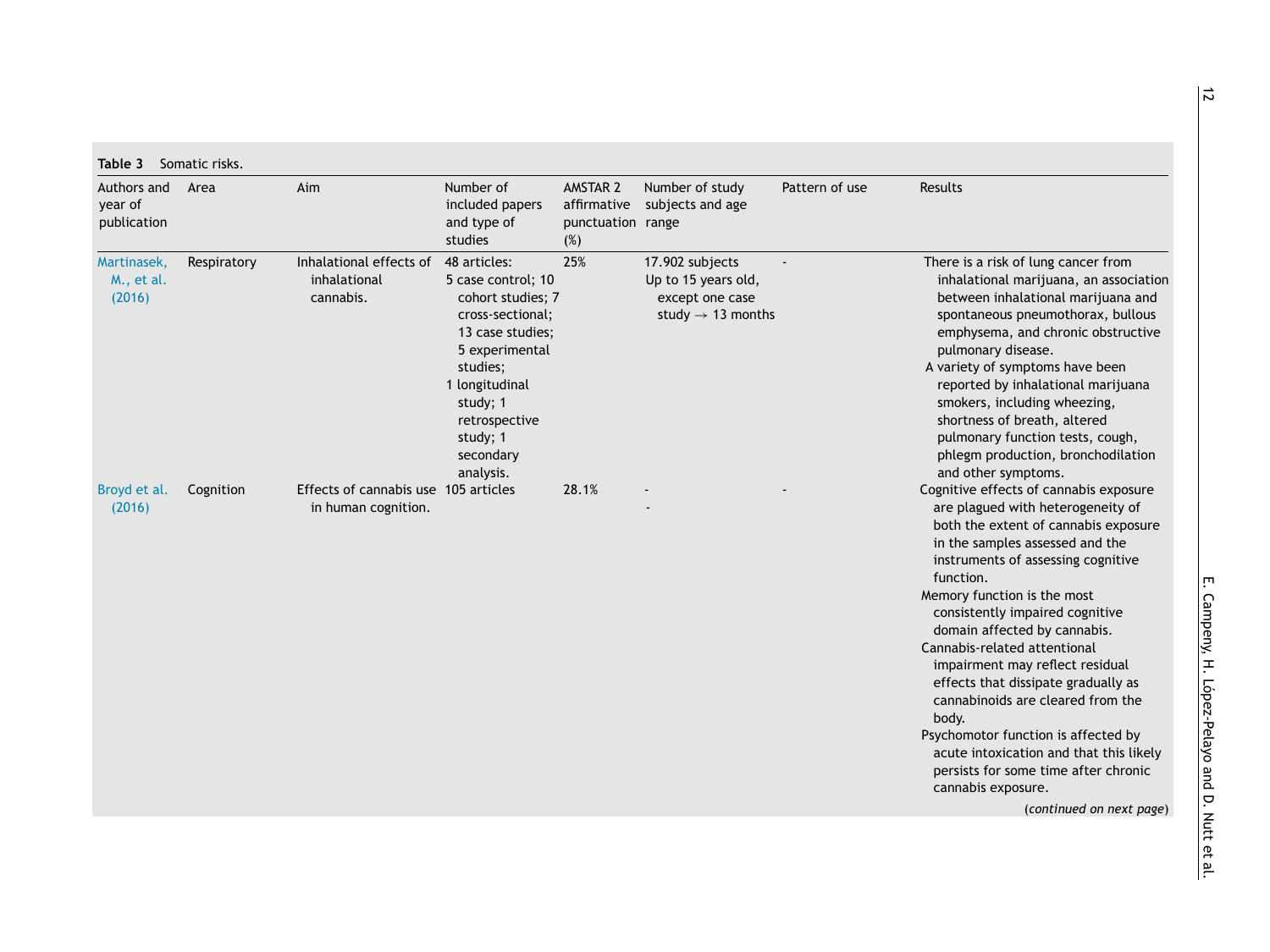| Authors and<br>year of<br>publication | Area                  | Aim                                                                                                     | Number of<br>included papers<br>and type of<br>studies | AMSTAR 2<br>punctuation range<br>(%) | Number of study<br>affirmative subjects and age                                       | Pattern of use                                      | Results                                                                                                                                                                                                                                                                                                                                                                                                                                                                                                                                                                                                                                                                                                               |
|---------------------------------------|-----------------------|---------------------------------------------------------------------------------------------------------|--------------------------------------------------------|--------------------------------------|---------------------------------------------------------------------------------------|-----------------------------------------------------|-----------------------------------------------------------------------------------------------------------------------------------------------------------------------------------------------------------------------------------------------------------------------------------------------------------------------------------------------------------------------------------------------------------------------------------------------------------------------------------------------------------------------------------------------------------------------------------------------------------------------------------------------------------------------------------------------------------------------|
|                                       |                       |                                                                                                         |                                                        |                                      |                                                                                       |                                                     | Executive function subdomains are<br>differentially affected by acute<br>administration and chronic exposure<br>to cannabis.<br>Despite a large number of studies of<br>chronic users in the past decade, the<br>extent to which these effects persist<br>in chronic or abstinent users on<br>decision making, reward processing<br>and delay discounting remains unclear.                                                                                                                                                                                                                                                                                                                                            |
| Wang, T.,<br>et al.<br>(2008)         | and Nervous<br>System | Gastrointestinal Adverse events related 31 articles:<br>to the medical use of 23 randomized<br>cannabis | controlled<br>trials; 8<br>observational<br>studies.   | 81.3%                                | 1932 exposed to<br>cannabinoid<br>exposure;<br>1209 control groups<br>18-78 years old | From 18 hours - 37<br>weeks duration of<br>exposure | The rate of non-serious adverse events<br>was higher among participants<br>assigned to medical cannabinoids than<br>among controls (rate ratio [RR] 1.86,<br>95% confidence interval [CI]<br>$1.57 - 2.21$ .<br>The rates of serious adverse events did<br>not differ significantly between these<br>2 groups (RR 1.04, 95% CI 0.78-1.39).<br>Of the 164 serious adverse events, the<br>most common was relapse of multiple<br>sclerosis (21 events [12.8%]), vomiting<br>(16 events [9.8%]) and urinary tract<br>infection (15 events [9.1%]).<br>Dizziness was the most commonly<br>reported non-serious adverse event<br>(714 events [15.5%]) among people<br>exposed to cannabinoids.<br>(continued on next page) |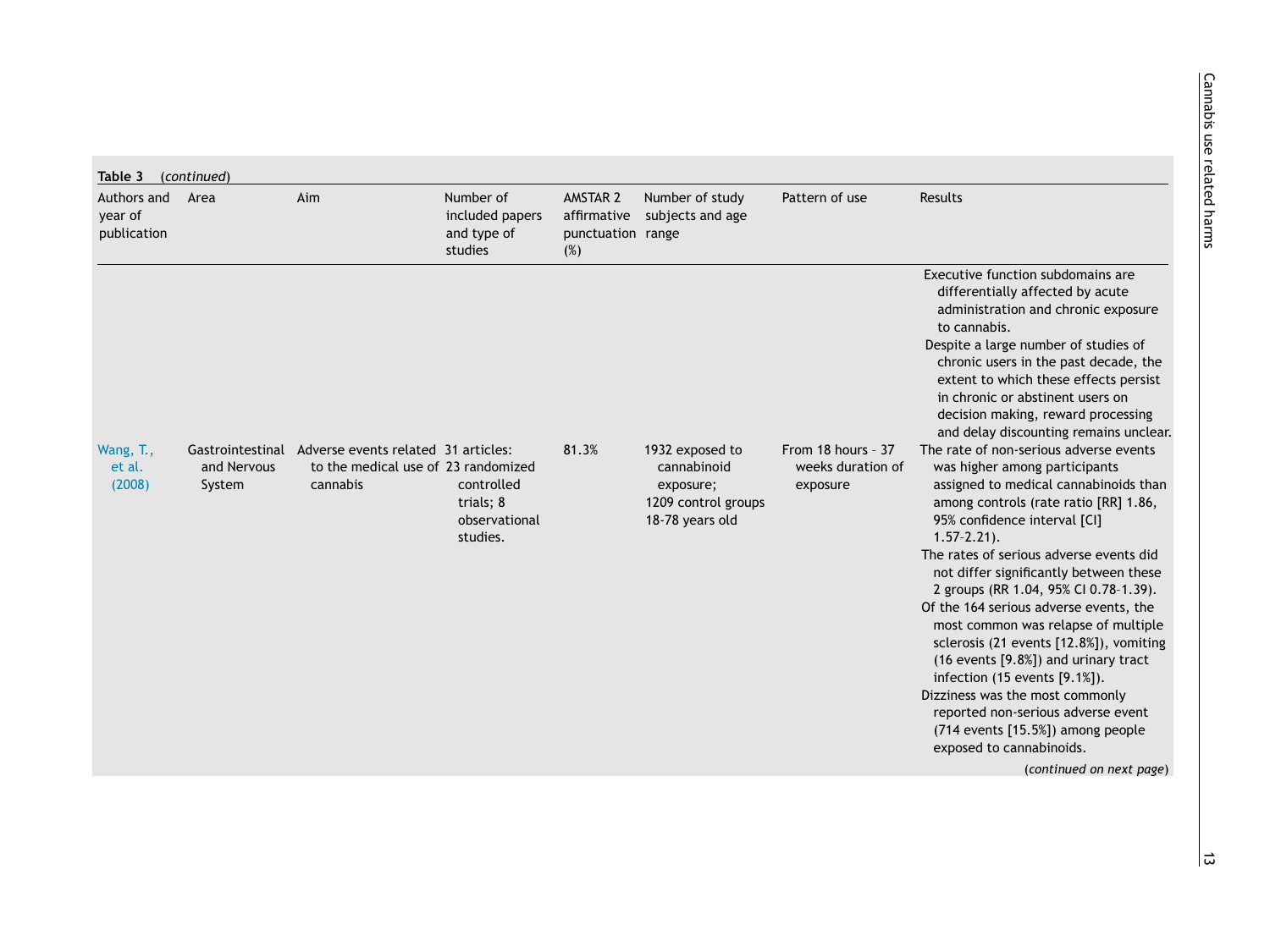| Table 3                                       | (continued)    |                                                                                                                                                                      |                                                                                                      |                                      |                                                     |                                                                                                                                               |                                                                                                                                                                                                                                                                                                                                                                                                                                                                                                                                                                       |
|-----------------------------------------------|----------------|----------------------------------------------------------------------------------------------------------------------------------------------------------------------|------------------------------------------------------------------------------------------------------|--------------------------------------|-----------------------------------------------------|-----------------------------------------------------------------------------------------------------------------------------------------------|-----------------------------------------------------------------------------------------------------------------------------------------------------------------------------------------------------------------------------------------------------------------------------------------------------------------------------------------------------------------------------------------------------------------------------------------------------------------------------------------------------------------------------------------------------------------------|
| Authors and<br>year of<br>publication         | Area           | Aim                                                                                                                                                                  | Number of<br>included papers<br>and type of<br>studies                                               | AMSTAR 2<br>punctuation range<br>(%) | Number of study<br>affirmative subjects and age     | Pattern of use                                                                                                                                | Results                                                                                                                                                                                                                                                                                                                                                                                                                                                                                                                                                               |
| Kennedy, M.<br>C. (2017)                      | Cardiovascular | Affectation of cannabis 14 articles<br>use in exercise<br>performance and<br>sport.                                                                                  |                                                                                                      | 15.6%                                | 19-59 years old                                     | THC:<br>7 mg to 20 mg<br>30-60 mg<br>Cannabis per week:<br>$3.7g + 0.82g$<br>Hashish per week:<br>$15-30 g$<br>Joints per day:<br>$5.9 + 3.1$ | None showed any improvement in<br>aerobic performance.<br>Exercise induced asthma was shown to<br>be inhibited.<br>Two studies found that marijuana<br>precipitated angina at a lower<br>work-load (100% of subjects) and<br>strength is probably reduced.<br>Relevant to drug testing was that<br>aerobic exercise was shown to cause<br>only very small rises $(<1$ ng/mL) in<br>THC concentrations.                                                                                                                                                                |
| de Carvalho,<br>M. F. F.,<br>et al.<br>(2015) | Cancer         | Relationship between<br>marijuana users and<br>the development of<br>head and neck<br>cancer.                                                                        | 6 articles from 9<br>case control<br>studies.                                                        | 65.6%                                | Cases: 5732<br>Controls: 8199<br>Up to 15 years old |                                                                                                                                               | The meta-analysis found no association<br>between exposure and disease<br>$(OR = 1.021; IC 95% = 0.912-1.14;$<br>$p = 0.718$ .<br>Approximately 12.6% of cases and 14.3%<br>of controls were marijuana users.<br>Despite this evidence, the association of<br>HNC in marijuana users has not been<br>proven even in studies that control for<br>tobacco use.                                                                                                                                                                                                          |
| Nugent. S.M., Cognition<br>et al.<br>(2017)   |                | Long-term physical and 75 articles:<br>mental health<br>effects of cannabis<br>use in chronic pain<br>and general patient<br>populations (We only<br>focus on harms) | Harms $\rightarrow$ 43<br>publications: 11<br>systematic<br>reviews, 32<br>observational<br>studies. | 84.4%                                |                                                     |                                                                                                                                               | Limited evidence on the potential<br>benefits and harms of cannabis use in<br>chronic pain populations.<br>Moderate-strength evidence that light to<br>moderate cannabis smoking does not<br>adversely affect lung function over<br>about 20 years.<br>Cannabis use has potentially serious<br>mental health and adverse cognitive<br>effects, although data are insufficient<br>to characterize the magnitude of risk.<br>Exist little methodologically rigorous<br>evidence examines cannabis effects in<br>patients with chronic pain.<br>(continued on next page) |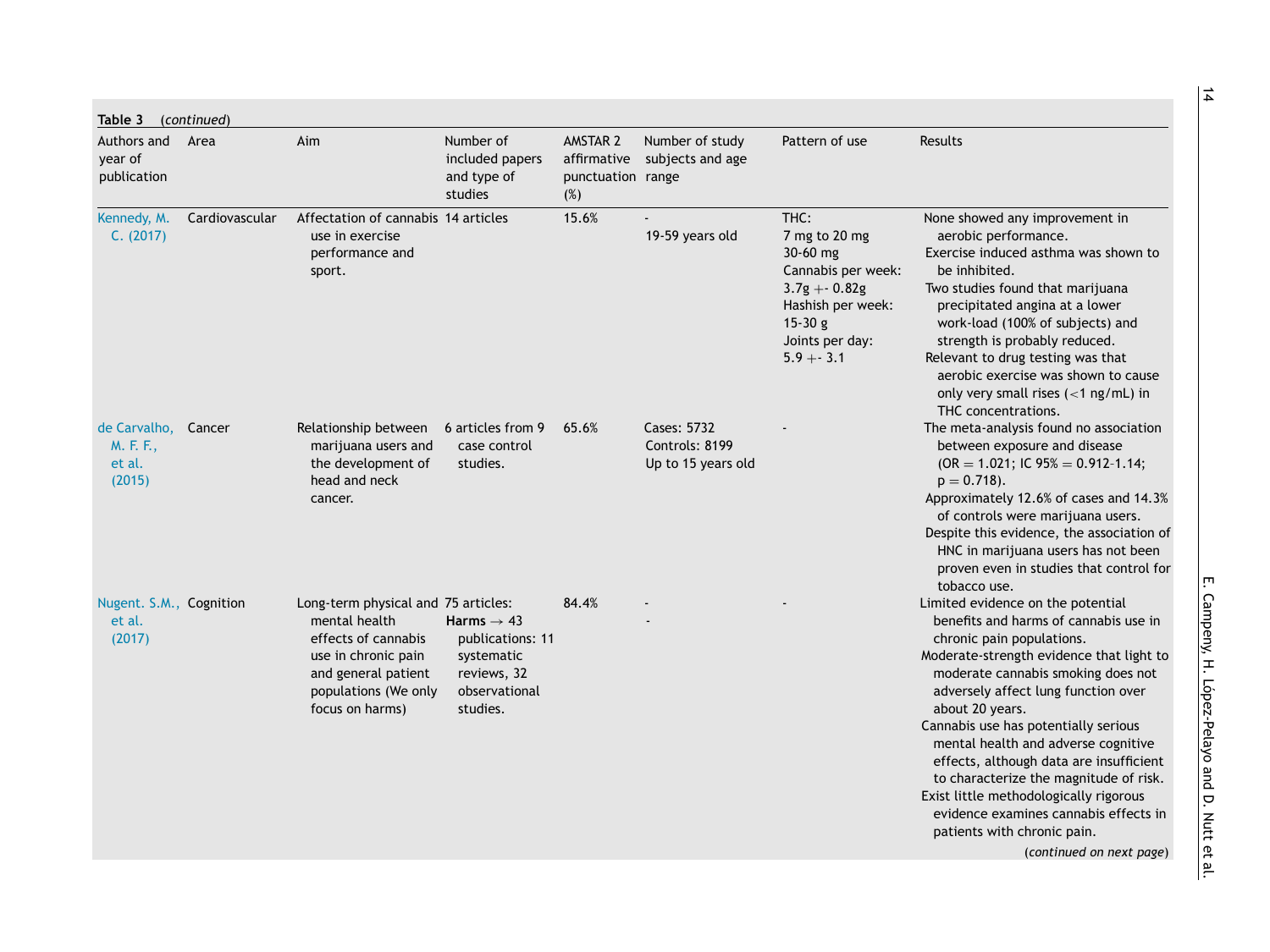| Authors and                     | Table 3 (continued)<br>Area | Aim                                                                                                                       | Number of                                 | AMSTAR 2                 | Number of study                                           | Pattern of use                                       | Results                                                                                                                                                                                                                                                                                                                                                                                                                                                                                                                                                                                                                                                                                                                                                                                                                                                                                                                                                                                                                                                                                                                                                                                                                                                                                                                                                                                                                             |
|---------------------------------|-----------------------------|---------------------------------------------------------------------------------------------------------------------------|-------------------------------------------|--------------------------|-----------------------------------------------------------|------------------------------------------------------|-------------------------------------------------------------------------------------------------------------------------------------------------------------------------------------------------------------------------------------------------------------------------------------------------------------------------------------------------------------------------------------------------------------------------------------------------------------------------------------------------------------------------------------------------------------------------------------------------------------------------------------------------------------------------------------------------------------------------------------------------------------------------------------------------------------------------------------------------------------------------------------------------------------------------------------------------------------------------------------------------------------------------------------------------------------------------------------------------------------------------------------------------------------------------------------------------------------------------------------------------------------------------------------------------------------------------------------------------------------------------------------------------------------------------------------|
| year of<br>publication          |                             |                                                                                                                           | included papers<br>and type of<br>studies | punctuation range<br>(%) | affirmative subjects and age                              |                                                      |                                                                                                                                                                                                                                                                                                                                                                                                                                                                                                                                                                                                                                                                                                                                                                                                                                                                                                                                                                                                                                                                                                                                                                                                                                                                                                                                                                                                                                     |
| Gurney, J.,<br>et al.<br>(2015) | Cancer                      | Find if there are<br>associations between<br>cannabis exposure<br>and testicular germ<br>cell tumor (TGCT)<br>development | 3 case-control<br>articles                | 81.3%                    | <b>Cases: 719</b><br>Controls: 1419<br>Up to 18 years old | Ever-use<br>Current use<br>Weekly use<br>$>10$ years | In terms of overall association, our<br>meta-analysis was inconclusive<br>regarding the association between<br>ever-use of cannabis and development<br>of TGCT (pooled odds ratio [OR],<br>ever-use compared with never use):<br>1.19, 95 % CI 0.72-1.95), and for the<br>association of former use with TGCT<br>(OR: 1.54, 95 % CI 0.84-2.85).<br>Current use of cannabis increased the<br>odds of TGCT development by 62 %<br>(OR: 1.62, 95 % Cl 1.13-2.31).<br>Frequency of cannabis was associated<br>with TGCT development, with weekly<br>(or greater) use appearing to nearly<br>doubling the odds of TGCT<br>development (OR: 1.92, 95 % CI<br>1.35-2.72). Association between the<br>duration of cannabis use $(>=10$ years<br>vs. never use) and TGCT development<br>(OR: 1.50, 95 % Cl 1.08-2.09).<br>There was insufficient evidence to<br>conclude that cannabis use was<br>associated with seminoma<br>development. There was evidence of<br>an association be-tween cannabis use<br>and non-seminoma development -<br>with current use more than doubling<br>the odds of tumor development (OR:<br>2.09, 95 % CI 1.29-3.37).<br>Frequency of use was also strongly<br>associated with non-seminoma<br>development, with those using<br>cannabis on at least a weekly basis<br>having two and a half times greater<br>odds of tumor development compared<br>those who never used cannabis<br>(continued on next page) |
|                                 |                             |                                                                                                                           |                                           |                          |                                                           |                                                      |                                                                                                                                                                                                                                                                                                                                                                                                                                                                                                                                                                                                                                                                                                                                                                                                                                                                                                                                                                                                                                                                                                                                                                                                                                                                                                                                                                                                                                     |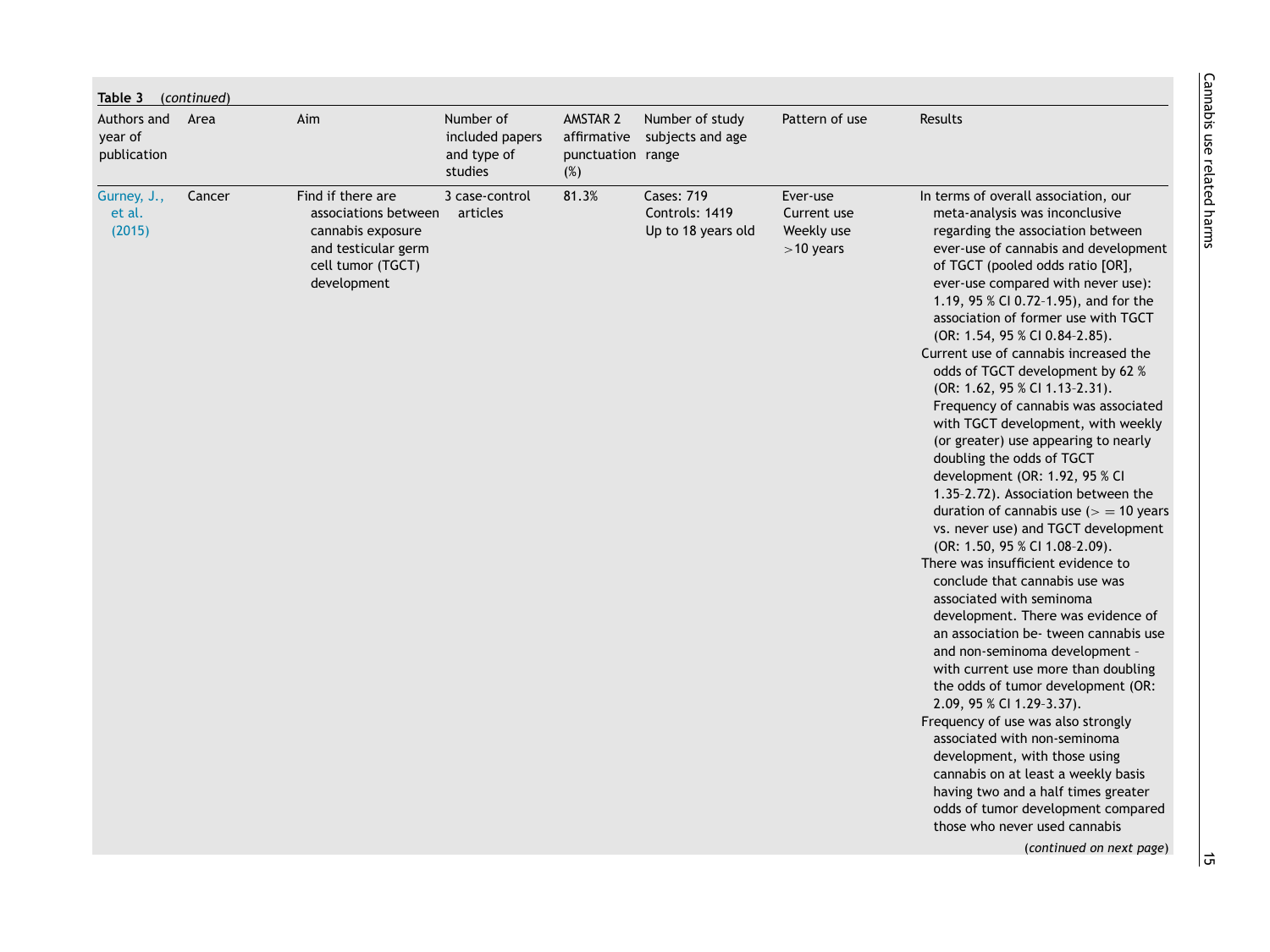| Authors and<br>year of<br>publication       | Area                         | Aim                                                                                                                                                                                                                                        | Number of<br>included papers<br>and type of<br>studies                                      | AMSTAR 2<br>affirmative<br>punctuation range<br>(%) | Number of study<br>subjects and age                                                      | Pattern of use                                                           | Results                                                                                                                                                                                                                                                                                                                                                                                                                |
|---------------------------------------------|------------------------------|--------------------------------------------------------------------------------------------------------------------------------------------------------------------------------------------------------------------------------------------|---------------------------------------------------------------------------------------------|-----------------------------------------------------|------------------------------------------------------------------------------------------|--------------------------------------------------------------------------|------------------------------------------------------------------------------------------------------------------------------------------------------------------------------------------------------------------------------------------------------------------------------------------------------------------------------------------------------------------------------------------------------------------------|
| Carrigan, N., Cognition<br>et al.<br>(2016) |                              | Determine whether or<br>not there is a<br>relationship between 2 for polydrug use<br>cognitive failures<br>and different<br>psychological<br>disorders or<br>substance use, and<br>how this relates to<br>objective cognitive<br>outcomes. | 21 studies:<br>2 for cannabis use                                                           | 15.6%                                               | 61 subjects cannabis Cannabis use<br>use<br>85 subjects polydrug<br>use                  | Polydrug use                                                             | Daily smoking and alcohol dependence<br>seemed to be associated with<br>increased cognitive failures.<br>Cannabis seemed to have a small<br>detrimental effect on everyday<br>cognition.                                                                                                                                                                                                                               |
| et al.<br>(2017)                            | Jouanjus, E., Cardiovascular | Cardiovascular risk<br>related to the use of 29 observational<br>cannabis-based<br>products.                                                                                                                                               | 115 studies:<br>studies<br>81 case report<br>3 clinical trials<br>2 experimental<br>studies | 43.8%                                               | 24.999 subjects                                                                          | Cannabis-based<br>products: THC,<br>Sativex,<br>Dronabinol,<br>Nabilone. | An association between exposure to<br>cannabis-based products and<br>cardiovascular disease. This evidence<br>is stronger for ischemic strokes than<br>for any other cardiovascular diseases.<br>Tachycardia and hypertension were<br>often reported.                                                                                                                                                                  |
| Macleod, J.,<br>et al.<br>(2004)            | Social harm                  | Psychological and<br>social sequelae of<br>cannabis and other<br>illicit drugs use                                                                                                                                                         | 48 prospective<br>studies                                                                   | 73.1%                                               | 89.097 subjects<br>(some studies<br>follow-up is not<br>reported).<br>Up to 15 years old | Any use<br>Weekly use<br>Use on more than 50<br>occasions<br>Daily use   | Cannabis use was consistently associated<br>with reduced educational attainment<br>(substantial strength and magnitude).<br>Cannabis use was consistently<br>associated with use of other drugs<br>(substantial strength and magnitude).<br>Cannabis use was inconsistently<br>associated neither with psychological<br>problems nor with antisocial or<br>otherwise problematic behavior.<br>(continued on next page) |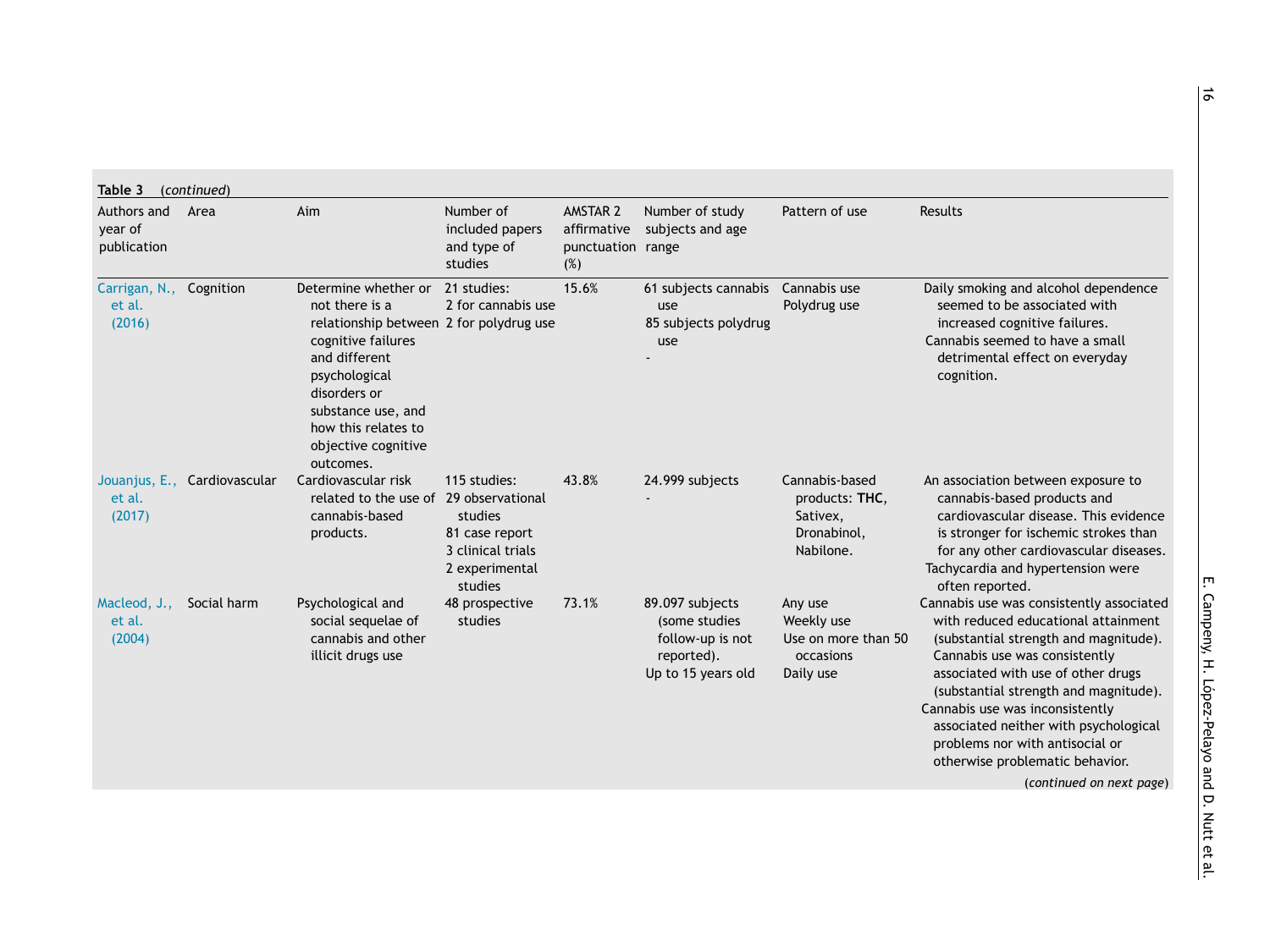| Table 3<br>Authors and            | (continued)<br>Area           | Aim                                                                                                                                                                                                           | Number of                                                   | AMSTAR 2                                | Number of study                                        | Pattern of use                                                                                                                                                                                                       | <b>Results</b>                                                                                                                                                                                                                                                                                                                                                                                                                                                                                                                                                                                                                                                                                                                                                          |
|-----------------------------------|-------------------------------|---------------------------------------------------------------------------------------------------------------------------------------------------------------------------------------------------------------|-------------------------------------------------------------|-----------------------------------------|--------------------------------------------------------|----------------------------------------------------------------------------------------------------------------------------------------------------------------------------------------------------------------------|-------------------------------------------------------------------------------------------------------------------------------------------------------------------------------------------------------------------------------------------------------------------------------------------------------------------------------------------------------------------------------------------------------------------------------------------------------------------------------------------------------------------------------------------------------------------------------------------------------------------------------------------------------------------------------------------------------------------------------------------------------------------------|
| year of<br>publication            |                               |                                                                                                                                                                                                               | included papers<br>and type of<br>studies                   | affirmative<br>punctuation range<br>(%) | subjects and age                                       |                                                                                                                                                                                                                      |                                                                                                                                                                                                                                                                                                                                                                                                                                                                                                                                                                                                                                                                                                                                                                         |
| Gates, P. J.,<br>et al.<br>(2014) | Nervous System The effects of | cannabinoid<br>administration on<br>slep                                                                                                                                                                      | 39 studies:<br>11 studies for<br>cannabis<br>administration | 59.4%                                   | 230 subjects for<br>cannabis use<br>Up to 18 years old | Cannabis use:<br>Use as usual;<br>Unclear dose,<br>reaching as use<br>until "reaching a<br>subjective high";<br>% mg of THC per 1g<br>joint;<br>$0.7 - 1.4, 2.5 - 10, 15,$<br>20, 30, 200, 300 mg<br>THC (oral dose) | Cannabinoid use among recreational<br>users: may interrupt the normal cycles<br>of sleep e particularly SWS sleep, and<br>does not appear to consistently cause<br>any significant change to the time<br>spent asleep or the number of night<br>time awakenings, but may leave an<br>impression of non-restful sleep.<br>Cannabinoid use among users with a<br>medical condition known to disturb<br>sleep: shows some consistency across<br>studies of improved sleep via reduced<br>night time disturbances, although the<br>majority of these studies do not<br>include psychometrically validated<br>measures, and shows relatively<br>inconsistent effects on sleep among<br>studies with objective measures.                                                      |
| Ruisch, I.,<br>et al.<br>(2018)   | Maternal and<br>fetal health  | Highly prevalent and<br>preventable<br>maternal substance<br>use during pregnancy<br>including the use of<br>cigarettes, alcohol,<br>cannabis, and<br>caffeine, and<br>offspring risk of<br>conduct problems. | 3/36 longitudinal 81.3%<br>studies for<br>cannabis use.     |                                         | 1684 subjects:<br>421 cases<br>1263 controls           | Cannabis use                                                                                                                                                                                                         | Present meta-analytic results comprised<br>only three available about THC studies<br>and did not indicate an overall<br>association between cannabis use<br>during pregnancy and offspring<br>conduct problems. $OR = 1.29$ (95%-CI<br>0.93-1.81; $12 = 0$ ; three studies).<br>The only available confounder-adjusted<br>data did not reveal a significant<br>association and, moreover, it was<br>suggested by the authors that their<br>unadjusted results may reflect<br>differences in parental tolerance for<br>problem behavior instead of true<br>offspring behavioral differences<br>(O'Connell and Fried, 1991).<br>Odds ratios (ORs) were 2.06 (1.67-2.54,<br>25 studies) for maternal smoking and<br>$OR = 2.11$ (1.42-3.15, 9 studies) for<br>alcohol use. |
|                                   |                               |                                                                                                                                                                                                               |                                                             |                                         |                                                        |                                                                                                                                                                                                                      | (continued on next page)                                                                                                                                                                                                                                                                                                                                                                                                                                                                                                                                                                                                                                                                                                                                                |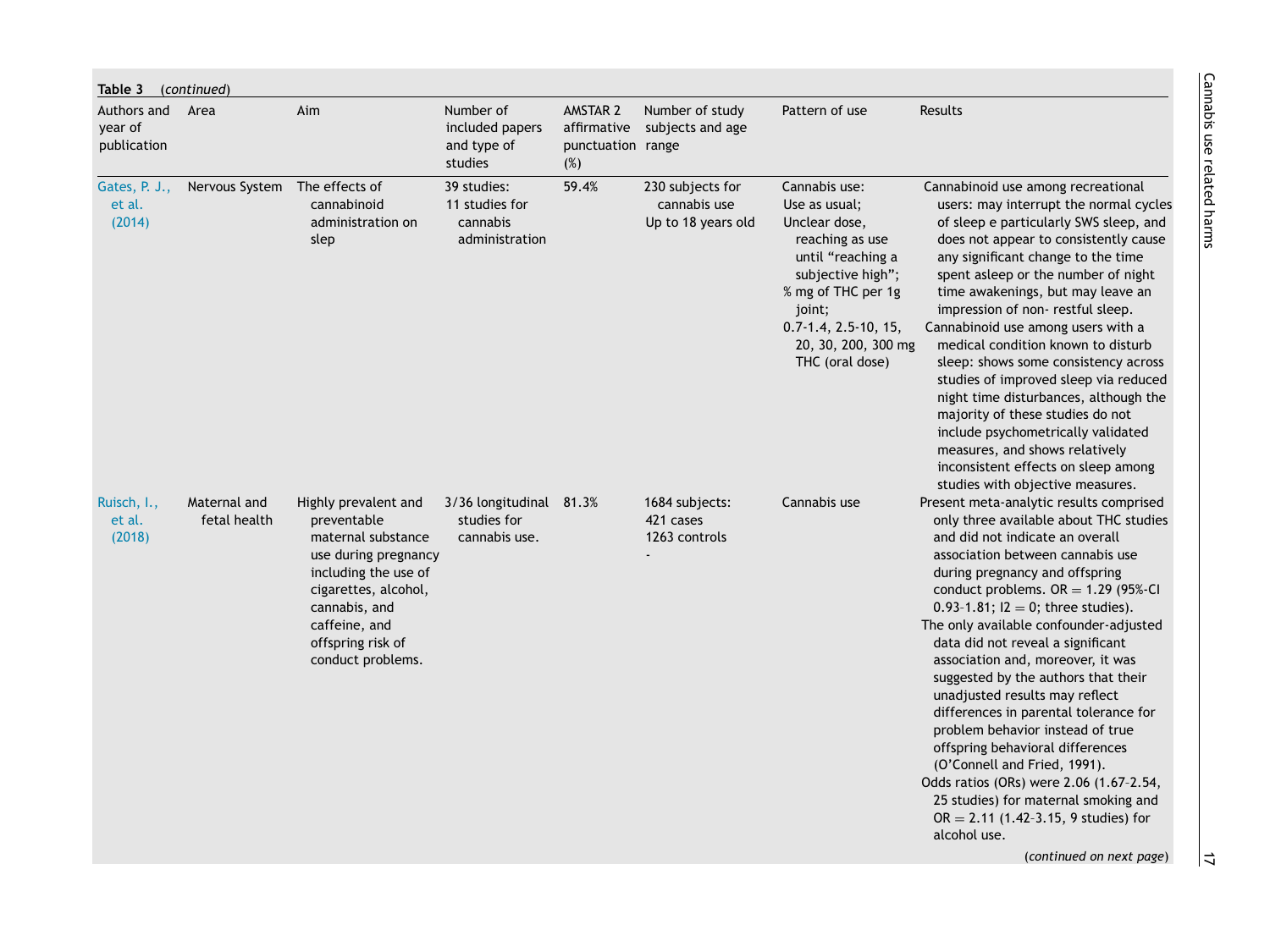| Authors and<br>year of<br>publication            | Area      | Aim                                                                                                                                              | Number of<br>included papers<br>and type of<br>studies                    | AMSTAR 2<br>affirmative<br>punctuation range<br>(%) | Number of study<br>subjects and age           | Pattern of use                           | Results                                                                                                                                                                                                                                                                                                                                                                                                                                                                                                                                                                                                                                                                                                                                              |
|--------------------------------------------------|-----------|--------------------------------------------------------------------------------------------------------------------------------------------------|---------------------------------------------------------------------------|-----------------------------------------------------|-----------------------------------------------|------------------------------------------|------------------------------------------------------------------------------------------------------------------------------------------------------------------------------------------------------------------------------------------------------------------------------------------------------------------------------------------------------------------------------------------------------------------------------------------------------------------------------------------------------------------------------------------------------------------------------------------------------------------------------------------------------------------------------------------------------------------------------------------------------|
| Bogaty, S.,<br>et al.<br>(2018)                  | Cognition | Evaluate the cognitive 14 studies<br>differences between<br>cannabis never-using<br>patients and patients<br>who currently use<br>cannabis.      |                                                                           | 50%                                                 | 1430 subjects<br>Mean age: 15-45<br>years old | Cannabis users vs.<br>never-using        | Cannabis user (CANN+) performed worse<br>on several cognitive domains<br>compared to Never-using cannabis<br>(CANN-).<br>Premorbid IQ reported poorer<br>performance for CANN+ (g=-.40, 95%<br>CI [-0.59- -0.20].<br>Current IQ reported poorer performance<br>for CANN+ (g=-.17, 95% CI [-0.34-<br>$-0.00$ ].<br>Working Memory reported poorer<br>performance for CANN+ (g=-.76, 95%<br>CI [-1.30- -0.22].<br>CANN+ outperformed CANN- in tests of<br>conceptual set-shifting.<br>The association between age and<br>performance in CANN+ cognition was<br>varied, with older age predictive of<br>worse performance in processing<br>speed, sustained attention, verbal<br>memory, and better performance in<br>verbal learning and very fluency. |
| Ghasemiesfe, Respiratory<br>M., et al.<br>(2018) |           | To examine the<br>association between<br>marijuana use and<br>respiratory<br>symptoms,<br>pulmonary function<br>and obstructive lung<br>disease. | 22 studies:<br>10 prospective<br>studies<br>12 cross-sectional<br>studies | 87.5%                                               | 671 subjects<br>(adolescents and<br>adults)   | Current use,<br>Moderate to heavy<br>use | Wheezing (OR 2.011.3 CI95%<br>1.50-21.706), cough (OR 1.73 CI95%<br>1.21-2.47), chronic sputum production<br>(OR 1.53 Cl95% 1.08-2.18) are<br>associated to current marijuana<br>smoking. Moderate to heavy marijuana<br>smoking is associated with cough (OR<br>4.37 CI95% 1.71-11.19), sputum<br>production (OR 3.40 Cl95% 1.99-5.79),<br>wheezing (OR 2.83 CI95% 1.89-4.23)<br>and dyspnea (OR 1.56 CI95%<br>$1.33 - 1.83$ ).<br>(continued on next page)                                                                                                                                                                                                                                                                                         |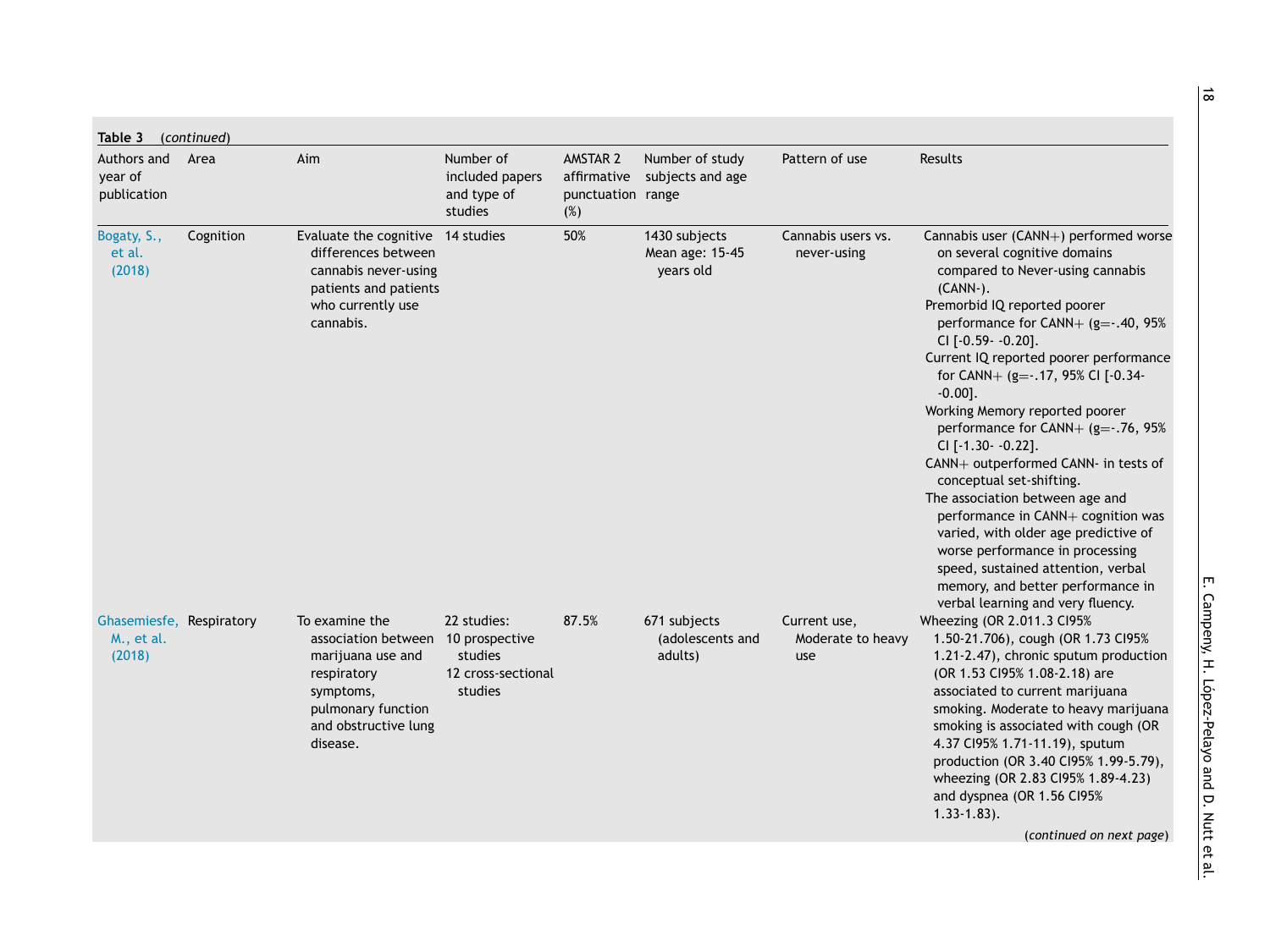| Authors and<br>year of<br>publication | Area                         | Aim                                                                                                                                                                                                                                                          | Number of<br>included papers<br>and type of<br>studies  | AMSTAR 2<br>affirmative<br>punctuation range<br>(%) | Number of study<br>subjects and age          | Pattern of use                                                                                | Results                                                                                                                                                                                                                                                                                                                                                  |
|---------------------------------------|------------------------------|--------------------------------------------------------------------------------------------------------------------------------------------------------------------------------------------------------------------------------------------------------------|---------------------------------------------------------|-----------------------------------------------------|----------------------------------------------|-----------------------------------------------------------------------------------------------|----------------------------------------------------------------------------------------------------------------------------------------------------------------------------------------------------------------------------------------------------------------------------------------------------------------------------------------------------------|
| Irner, T.B.<br>(2012)                 | Maternal and<br>fetal health | To identify relevant<br>published data on<br>adolescents who<br>have been exposed<br>in utero to alcohol<br>and/or other<br>substances and to<br>examine<br>developmental<br>consequences across<br>functions and mental<br>health at this point<br>in life. | 25 cross-sectional<br>and longitudinal<br>studies       | 30.8%                                               | Subjects aged<br>between 4 - 51<br>years old | Marijuana exposure                                                                            | Cognitive functioning and behavioral<br>disturbances are the most significant<br>effects due to maternal marijuana<br>use.                                                                                                                                                                                                                               |
| Ganzer, F.,<br>et al.<br>(2016)       | Cognition                    | To investigate<br>long-term effects of<br>cannabis use after a<br>prolonged duration<br>of abstinence.                                                                                                                                                       | 38 cross-sectional 87.5%<br>and longitudinal<br>studies |                                                     |                                              | Regular consumption<br>of cannabis or<br>marijuana, and at<br>least 14 days of<br>abstinence. | Cannabis use, even after a time of<br>abstinence, impairs attention and<br>conctentration ( $r = .273$ , 95%Cl. 109 to<br>.423). Motor function remains<br>impaired even after a time of<br>abstinence ( $r = .478$ , 95%Cl .394 to<br>.555). Memory and learning also<br>remain impaired after a time of<br>abstinence (r=0.229, 95%Cl.130 to<br>.323). |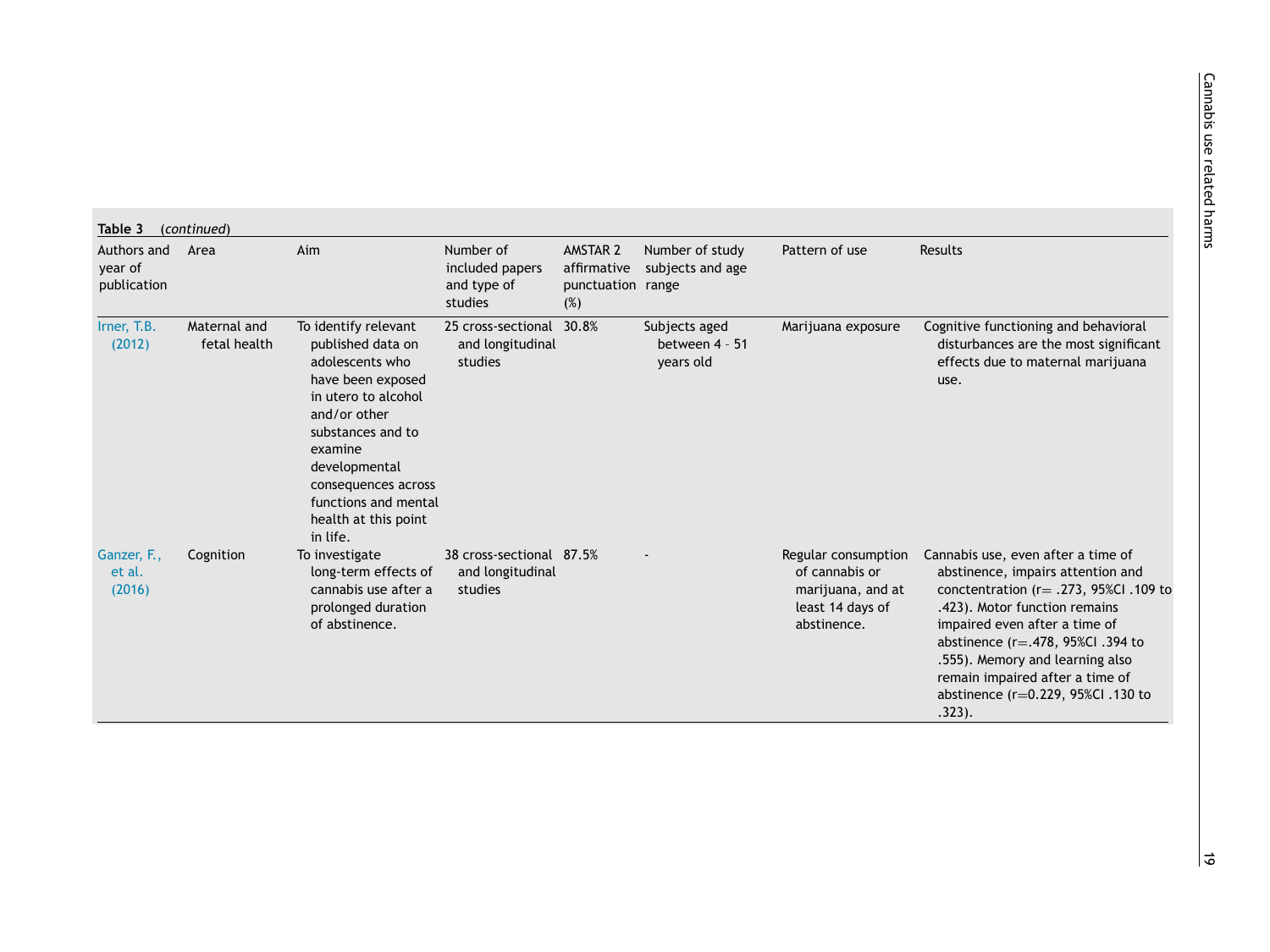<span id="page-19-0"></span>

#### PRISMA 2009 Flow Diagram



**Fig. 1** PRISMA 2009 flow diagram. *From:* Moher D, Liberati A, Tetzlaff J, Altman DG, The PRISMA Group (2009). *P*referred *R*eporting *I*tems for *S*ystematic Reviews and *M*eta-*A*nalyses: The PRISMA Statement. PLoS Med 6(7): e1000097. [doi:10.1371/journal.](https://doi.org/10.1371/journal.pmed1000097) pmed1000097.

no use) and incidence of psychosis: OR 1.41 CI95% 1.20–2.84 [\(Moore](#page-33-0) et al., 2007), OR 1.14 CI95% 0.86–1.52 (Kraan et al., 2016). The [association](#page-32-0) between cannabis use and transitioning to a first episode of psychosis is well documented. Cannabis use has an impact on incidence (OR1.77 CI95% 1.20–2.61) and prevalence (OR2.51 CI95% 1.84–3.43) of psychotic experiences [\(Linscott](#page-32-0) and van Os, 2013). Moreover, age at onset of psychosis is 2.7 years earlier for cannabis users (95% CI, -0.526 to -0.301) [\(Large](#page-32-0) et al., 2011).

Evidence supports that cannabis use worsens psychosis prognosis. Smoking cannabis is related with fewer total neurological soft signs, defined as minor neurological abnormalities in sensory and motor performance (OR 0.46 CI95% 0.07–0.98) [\(Ruiz-Veguilla](#page-33-0) et al., 2012). Moreover, not using cannabis is considered a protective factor on positive (OR 0.42 CI95% 0.34–0.51) and negative symptoms (OR 0.18 CI95% 0.15–0.21) and disorganization (OR 0.33 CI95% 0.27–0.40) [\(Szoke](#page-33-0) et al., 2014). In addition, cannabis use is associated with an increased risk of relapse or rehospitalization and lower treatment adherence; although the authors did not provide specific measures of this association [\(Zammit](#page-34-0) et al., 2008).

Only one review did not find an association between cannabis use and psychosis. This could be due to that nearly all the reviewed studies had a cross-sectional design and the few longitudinal studies included had limited sample sizes [\(Large](#page-32-0) et al., 2014).

#### **3.1.2. Affective disorders (number of systematic reviews and meta-analyses: 4)**

Several studies have suggested that cannabis consumption may represent a risk factor for depression (OR 1.17 CI95% 1.05–1.30) [\(Lev-Ran](#page-32-0) et al., 2014), mainly after long-term and heavy consumption (at least one joint per week or DSM-IV Cannabis Use Disorder) (OR 1.49 CI95% 1.15–1.94) [\(Moore](#page-33-0) et al., 2007) (OR 1.62 CI95% 1.21–2.16)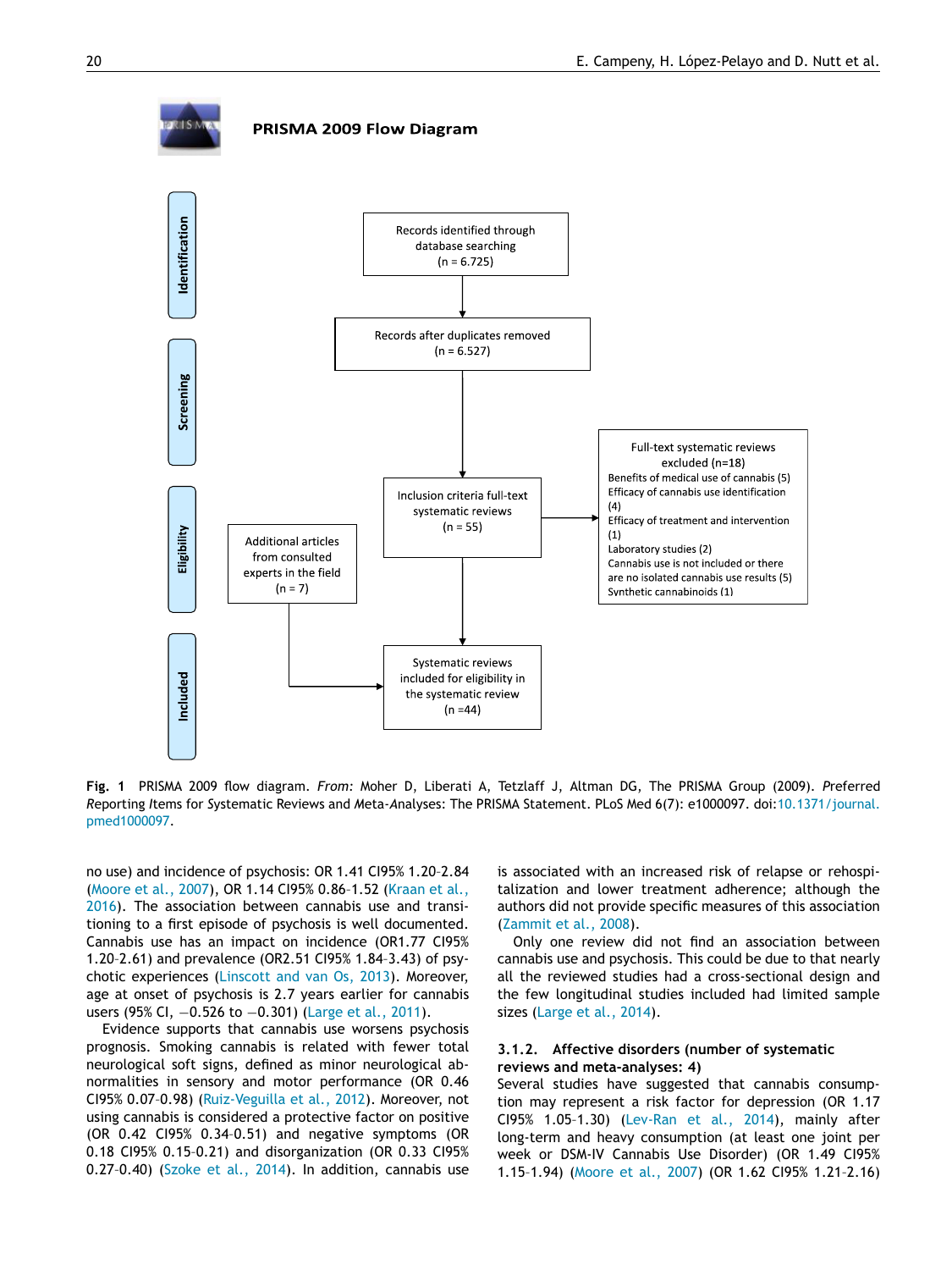<span id="page-20-0"></span>

| Authors and<br>year of<br>publication | Area              | Aim                                                                                                                                                                                                               | Number of<br>included papers<br>and type of<br>studies                              | AMSTAR 2<br>affirmative<br>punctuation<br>(%) | Number of study<br>subjects and<br>age range | Pattern of use                                                                                                                                                                                                       | <b>Results</b>                                                                                                                                                                                                                                                                                                                                                                                                                                                                                                                                                                                                                                                                                                                                                                                                                                                                                                                         |
|---------------------------------------|-------------------|-------------------------------------------------------------------------------------------------------------------------------------------------------------------------------------------------------------------|-------------------------------------------------------------------------------------|-----------------------------------------------|----------------------------------------------|----------------------------------------------------------------------------------------------------------------------------------------------------------------------------------------------------------------------|----------------------------------------------------------------------------------------------------------------------------------------------------------------------------------------------------------------------------------------------------------------------------------------------------------------------------------------------------------------------------------------------------------------------------------------------------------------------------------------------------------------------------------------------------------------------------------------------------------------------------------------------------------------------------------------------------------------------------------------------------------------------------------------------------------------------------------------------------------------------------------------------------------------------------------------|
| Kuhns, J. B.,<br>et al.<br>(2009)     | Violence          | To synthesize the<br>results of marijuana,<br>cocaine and opiate<br>drug toxicology<br>studies of homicide<br>victims and examine<br>variation in the<br>results across person<br>and setting<br>characteristics. | 19 papers:<br>8/18 independent<br>studies for<br>marihuana use<br>(cross-sectional) | 53.1%                                         | 16.298 subjects<br>Minors and<br>adults      | $\sim$                                                                                                                                                                                                               | Marijuana toxicology with a range of 0-34%.<br>The random effects mean was 6% [95%<br>confidence interval $(Cl) = 2-17%$ , Q (test<br>of homogeneity) = 290.76, df = 7, P $<$<br>$0.00005$ ].<br>Positive relationship between proportion<br>testing positive and year of data. For<br>marijuana and cocaine the relationship<br>was small, positive and statistically<br>significant ( $B = 0.16$ , $Z = 2.40$ ,<br>$P = 0.016$ , $n = 13$ ; $B = 0.16$ , $Z = 3.55$ ,<br>$P = 0.00046$ , $n = 26$ ).<br>A strong curvilinear relationship with the<br>highest toxicology levels occurring during<br>early to middle adulthood. For marijuana<br>the highest toxicology level was for the<br>age category 20-29 (40%). The highest<br>percentage testing positive was: +25<br>(33%), 30-34, 20-29 and 25-34 category<br>age.<br>Geographic region. Marijuana: United<br>States (7%, [2%-19%, 95% CI]) Other (5%,<br>[1%-30%, 95% CI]. |
| Asbridge, M.,<br>et al.<br>(2012)     | Traffic<br>events | To determine whether<br>the acute<br>consumption of<br>cannabis (THC) by<br>drivers increases the<br>risk of a motor<br>vehicle collision.                                                                        | 9 observational<br>studies                                                          | 78.1%                                         | 49.411 subjects                              | Most studies used<br>1ng/ml of cannabis<br>or any amount<br>greater than zero<br>as the cutoff for a<br>positive test result<br>with one study<br>using a 2ng/ml<br>cutoff and another<br>using only<br>self-report. | Cannabis was associated with a significantly<br>increased risk of collisions compared with<br>unimpaired driving (OR 1.92 [95% CI 1.35<br>to 2.73]; P=0.0003).<br>Heterogeneity among the individual study (I<br>$= 81$ ).<br>Collision risk estimates were higher in<br>case-control studies (OR 2.79 [95% Cl 1.23<br>to $(6.33)$ ] P=0.01) and studies of fatal<br>collisions (OR 2.10 [95% CI 1.31 to 3.36];<br>$P=0.002$ ) than in culpability studies (OR<br>1.65 [95% CI 1.11 to 2.46]; P=0.07) and<br>studies of non-fatal collisions (OR 1.74<br>[95% CI 0.88 to 3.46]; P=0.11).                                                                                                                                                                                                                                                                                                                                               |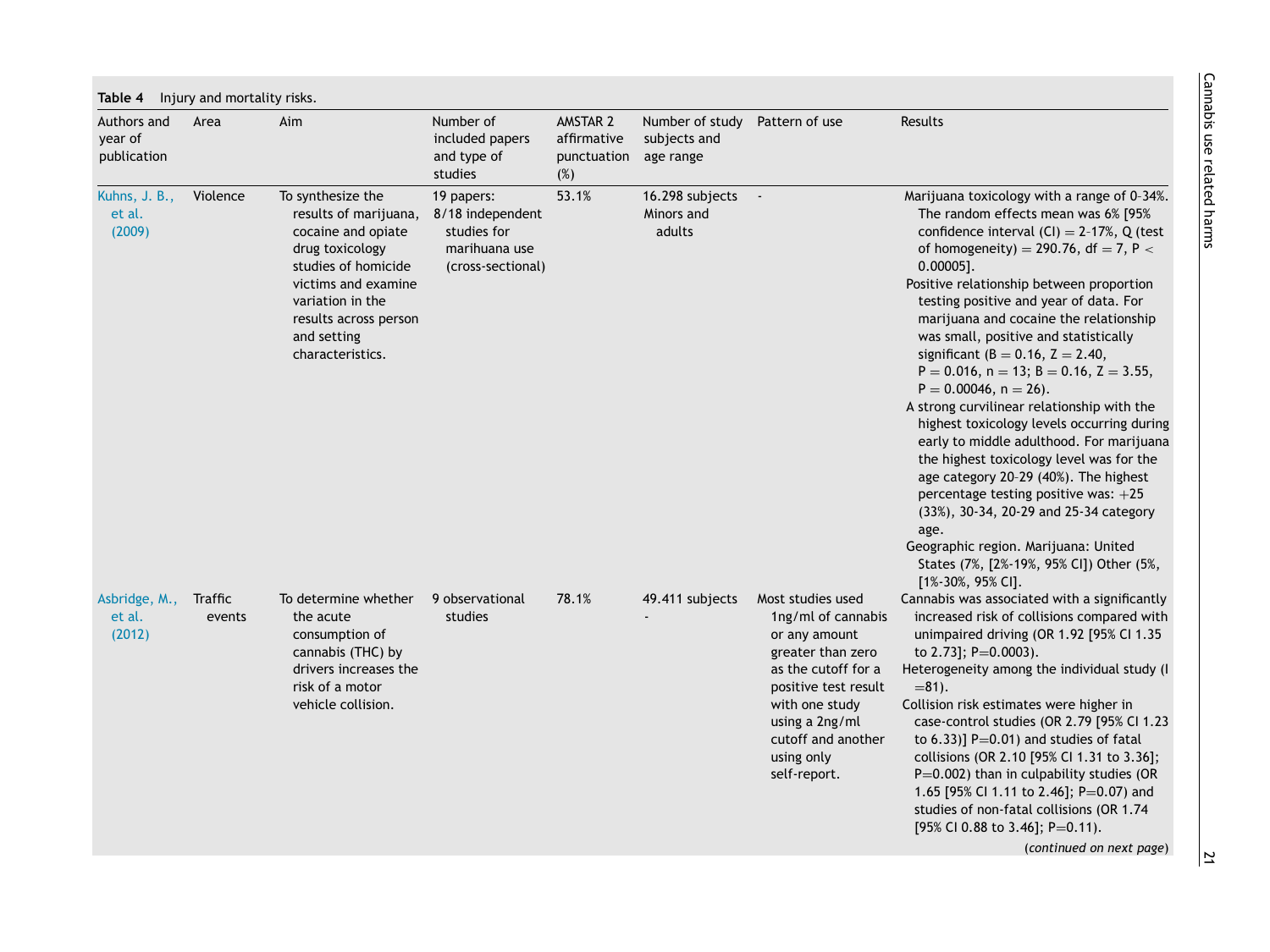| Authors and<br>year of<br>publication | Area                     | Aim                                                                                                                                                                   | Number of<br>included papers<br>and type of<br>studies                      | AMSTAR 2<br>affirmative<br>punctuation<br>(%) | Number of study<br>subjects and<br>age range                                | Pattern of use                                        | Results                                                                                                                                                                                                                                                                                                                                                                                                                                    |
|---------------------------------------|--------------------------|-----------------------------------------------------------------------------------------------------------------------------------------------------------------------|-----------------------------------------------------------------------------|-----------------------------------------------|-----------------------------------------------------------------------------|-------------------------------------------------------|--------------------------------------------------------------------------------------------------------------------------------------------------------------------------------------------------------------------------------------------------------------------------------------------------------------------------------------------------------------------------------------------------------------------------------------------|
| Elvik, R.<br>(2013)                   | <b>Traffic</b><br>events | Risk of road accident<br>associated with the<br>use of drugs.                                                                                                         | 28/66<br>cross-sectional<br>and longitudinal<br>studies for<br>cannabis use | 56.3%                                         |                                                                             |                                                       | Use of drugs while driving tends to have a<br>larger effect on the risk of fatal and<br>serious injury accidents than on the risk<br>of less serious accidents (usually property<br>damage-only accidents).<br>Cannabis and Property damage (OR 1.26<br>[95% CI, 1.10-1.44].                                                                                                                                                               |
| Hostiuc, S.,<br>et al.<br>(2018)      | Traffic<br>events        | Analyze whether there<br>is a significant<br>association between<br>DUIC (driving under<br>the influence of<br>cannabis) and UTEs<br>(unfavorable traffic<br>events). | 24 cross-sectional<br>studies                                               | 62.5%                                         | 245.779:<br>Controls<br>reported:<br>31.536 (no<br>data from 6<br>studies). | THC blood analysis<br>over 0.5ng/ml (in 3<br>studies) | Exist significant increases in the effect size<br>for DUIC (driving under the influence of<br>cannabis) tested through blood analysis:<br>odds ratio (OR) of 2.27 and a confidence<br>interval (CI) between 1.36 and 3.80.<br>Death as an outcome, with an OR of 1.56<br>and a CI between 1.16 and 2.09.<br>Case-control as the type of study, with an<br>OR of 1.99 and a CI between 1.05 and<br>3.80.<br>Publication bias was very high. |
| Choenni, V.,<br>et al.<br>(2017)      | Violence                 | <b>Association between</b><br>alcohol and illicit<br>drug use and the<br>perpetration of<br>intimate partner<br>violence (IPV) and<br>child maltreatment<br>$(CM)$ .  | 14/96<br>cross-sectional<br>studies for<br>cannabis use                     | 12.5%                                         |                                                                             | Cannabis use                                          | IPV perpetration is often associated with<br>cannabis and cocaine use.<br>Studies on the association between illicit<br>drug use and CM are scarce. Studies on<br>overall illicit drug use imply that there is<br>an association with CM. There is some<br>evidence that both stimulants and<br>depressants are associated with CM<br>perpetration.<br>(continued on next page)                                                            |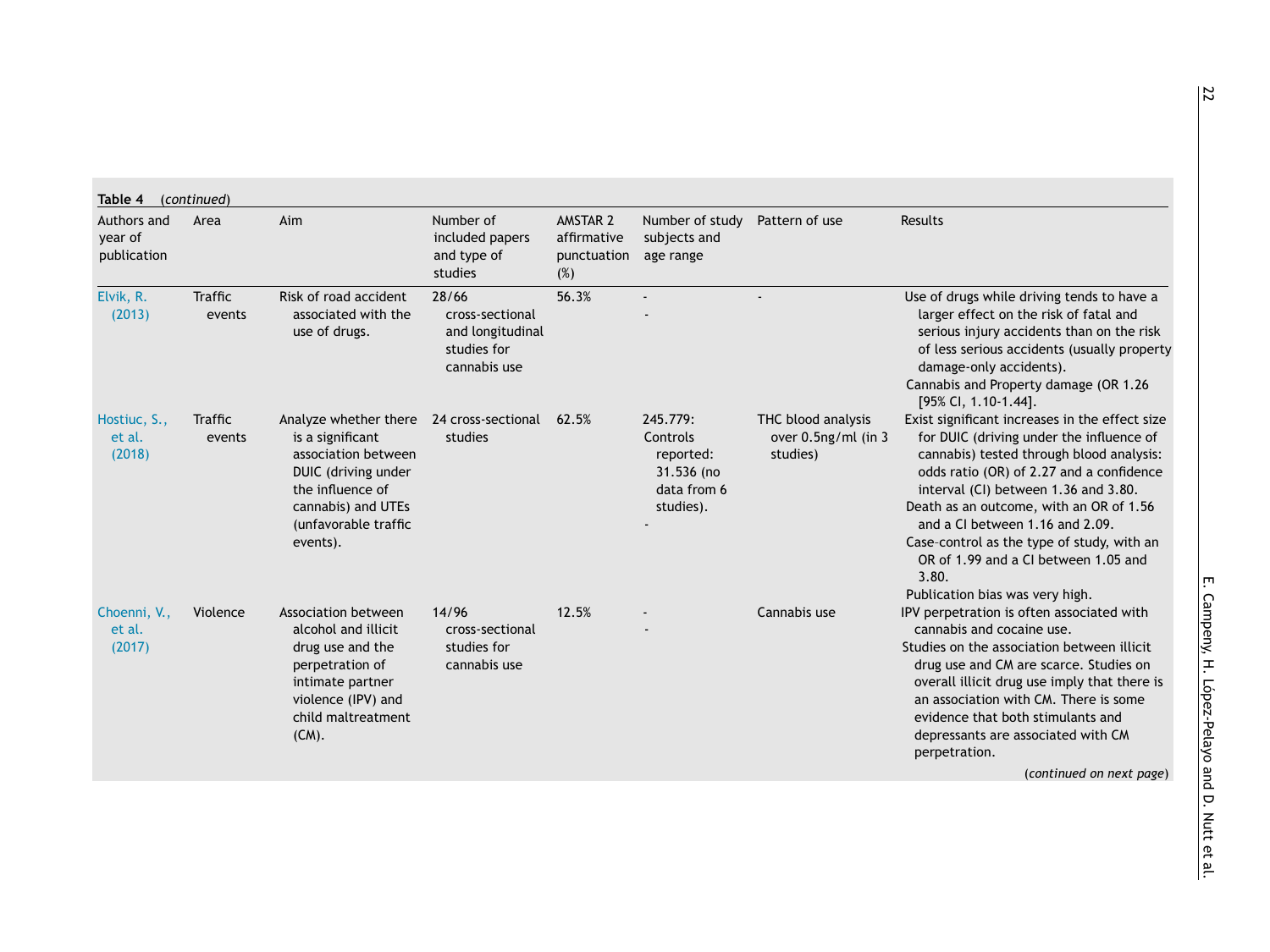| Authors and<br>year of<br>publication      | Area      | Aim                                                                                                                                                                                          | Number of<br>included papers<br>and type of<br>studies | AMSTAR 2<br>affirmative<br>punctuation<br>(%) | Number of study<br>subjects and<br>age range | Pattern of use                                                                                                                                                                                                               | <b>Results</b>                                                                                                                                                                                                                                                                                                                                                                                                                                                                                                          |
|--------------------------------------------|-----------|----------------------------------------------------------------------------------------------------------------------------------------------------------------------------------------------|--------------------------------------------------------|-----------------------------------------------|----------------------------------------------|------------------------------------------------------------------------------------------------------------------------------------------------------------------------------------------------------------------------------|-------------------------------------------------------------------------------------------------------------------------------------------------------------------------------------------------------------------------------------------------------------------------------------------------------------------------------------------------------------------------------------------------------------------------------------------------------------------------------------------------------------------------|
| Calabria, B.,<br>et al.<br>(2010)          | Mortality | To review the literature 19 cross-sectional<br>on mortality among<br>people who use<br>cannabis.<br>All-cause mortality,<br>motor vehicle<br>accidents, cancer<br>and suicidal<br>behaviors. | and longitudinal<br>studies                            | 21.9%                                         |                                              | "Heavy" use:<br>$>50$ times or $>10$<br>joints-years and<br>Weekly use<br>"Light" use:<br>Ever use, less than<br>weekly and any<br>detection of THC.                                                                         | There is insufficient evidence to assess<br>whether the all-cause mortality rate is<br>elevated among cannabis users in the<br>general population.<br>Case-control studies suggest some<br>association between 'heavy' cannabis<br>users and respiratory and brain cancers<br>and responsibility in fatal motor vehicle<br>accidents.<br>The evidence is as yet unclear as to<br>whether cannabis use increases the risk<br>of suicide.<br>Indirect effects of cannabis use and<br>associated mortality may also exist. |
| Borges, G.,<br>Suicide<br>et al.<br>(2016) |           | To review the<br>epidemiological<br>literature on acute<br>and chronic effects<br>of cannabis on<br>suicidality (ideation,<br>attempt and death).                                            | 23 longitudinal<br>studies                             | 59.4%                                         | Adolescents<br><b>Adults</b>                 | Distinguishes<br>between acute<br>(consumed on a<br>specific occasion<br>and its acute<br>consequences) and<br>chronic use<br>(cannabis use<br>patterns, symptoms<br>of cannabis use<br>disorder and heavy<br>cannabis use). | Cannabis use & suicide ideation: OR=1.43<br>$(1.13$ to 1.83). Heavy cannabis use $\alpha$<br>suicide ideation: OR=2.53 (1.00 to 6.39).<br>Cannabis use & suicide attempt OR=2.23<br>$(1.24 \text{ to } 4.00)$ . Heavy cannabis use &<br>suicide attempt OR=3.20 (1.72 to 5.94).                                                                                                                                                                                                                                         |
|                                            |           |                                                                                                                                                                                              |                                                        |                                               |                                              |                                                                                                                                                                                                                              | (continued on next page)                                                                                                                                                                                                                                                                                                                                                                                                                                                                                                |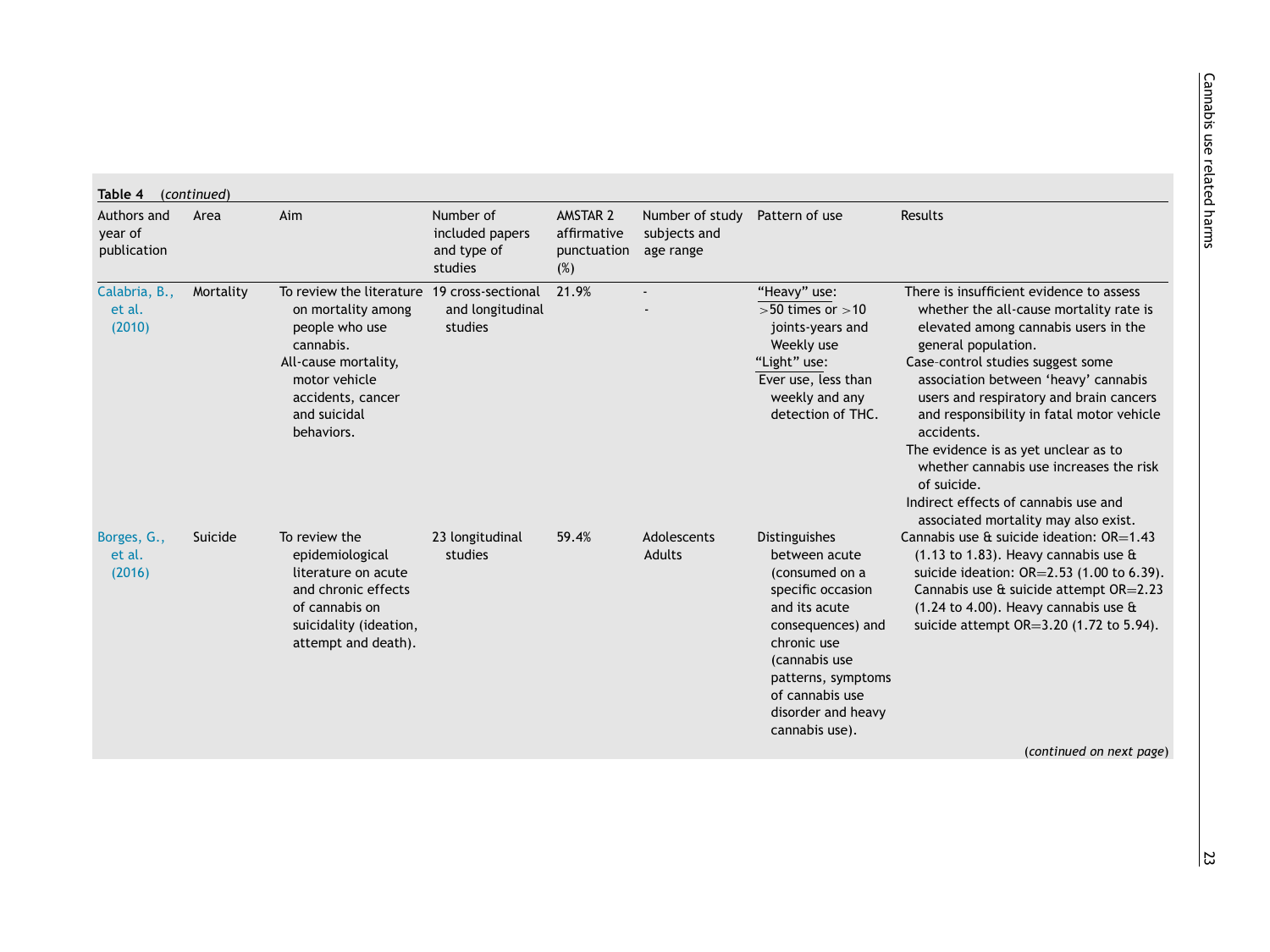| Authors and<br>year of<br>publication | Area                                      | Aim                                                                                                                                                              | Number of<br>included papers<br>and type of<br>studies   | AMSTAR 2<br>affirmative<br>punctuation<br>(%) | Number of study<br>subjects and<br>age range | Pattern of use | Results                                                                                                                                                                                                                                                                                                                                                                                                                                                                                                                                                                                                                                                                                                                                                                                                                                                                                                                                                                                                                                                                                                                                |
|---------------------------------------|-------------------------------------------|------------------------------------------------------------------------------------------------------------------------------------------------------------------|----------------------------------------------------------|-----------------------------------------------|----------------------------------------------|----------------|----------------------------------------------------------------------------------------------------------------------------------------------------------------------------------------------------------------------------------------------------------------------------------------------------------------------------------------------------------------------------------------------------------------------------------------------------------------------------------------------------------------------------------------------------------------------------------------------------------------------------------------------------------------------------------------------------------------------------------------------------------------------------------------------------------------------------------------------------------------------------------------------------------------------------------------------------------------------------------------------------------------------------------------------------------------------------------------------------------------------------------------|
| Li, M. C.,<br>et al (2012)            | <b>Traffic</b><br>events                  | To assess the<br>association between<br>marijuana use and<br>crash risk                                                                                          | 2 cross-sectional,<br>5 case control, 2<br>cohort design | 78.1%                                         | 93.200: Drivers<br>up to 15 years<br>old     | Marijuana use  | All studies except one reported statistically<br>significantly increased risk of crash<br>involvement associated with marijuana<br>use. The summary odds ratio estimated<br>from the random-effects model was 2.66<br>(95% CI, 2.07-3.41). Two studies provided<br>data for assessing the dose response<br>relation between marijuana use and<br>crash risk. Brault, et al., found that the<br>risk of crash involvement increased<br>progressively with the concentration of<br>11-nor-9-carboxy-THC (THC-COOH);<br>relative to that for drivers testing<br>negative for the substance, the estimated<br>odds ratios of crash involvement were 1.1<br>(95% confidence interval: 0.5, 2.6) for<br>those with low THC-COOH concentrations<br>in their urine, 1.8 (95% confidence<br>interval: 1.0, 3.5) for those with medium<br>THC-COOH concentrations, and 3.3 (95%<br>confidence interval: 1.9, 5.9) for those<br>with high THCCOOH concentrations.<br>Fergusson and Horwood (70) found that<br>the risk of crash involvement increased<br>significantly as self-reported frequency of<br>marijuana use in the past year increased. |
| Coentre, R.,<br>et al.<br>(2017)      | Depression<br>and<br>suicidal<br>behavior | To assess rate of<br>depressive symptoms<br>and suicidal behavior<br>and to search for the<br>most relevant<br>demographic and<br>clinical factors<br>associated | Prospective                                              | 50%                                           | Mean age 28.94                               | Cannabis use   | Prevalence of Suicide attempts: 10,83%;<br>Suicide: 1,51%.<br>Greatest suicide risk was found during the<br>month before and 2 months after first<br>contact; Severity of depressive symptoms<br>and cannabis use are predominant risk<br>factors across time.                                                                                                                                                                                                                                                                                                                                                                                                                                                                                                                                                                                                                                                                                                                                                                                                                                                                         |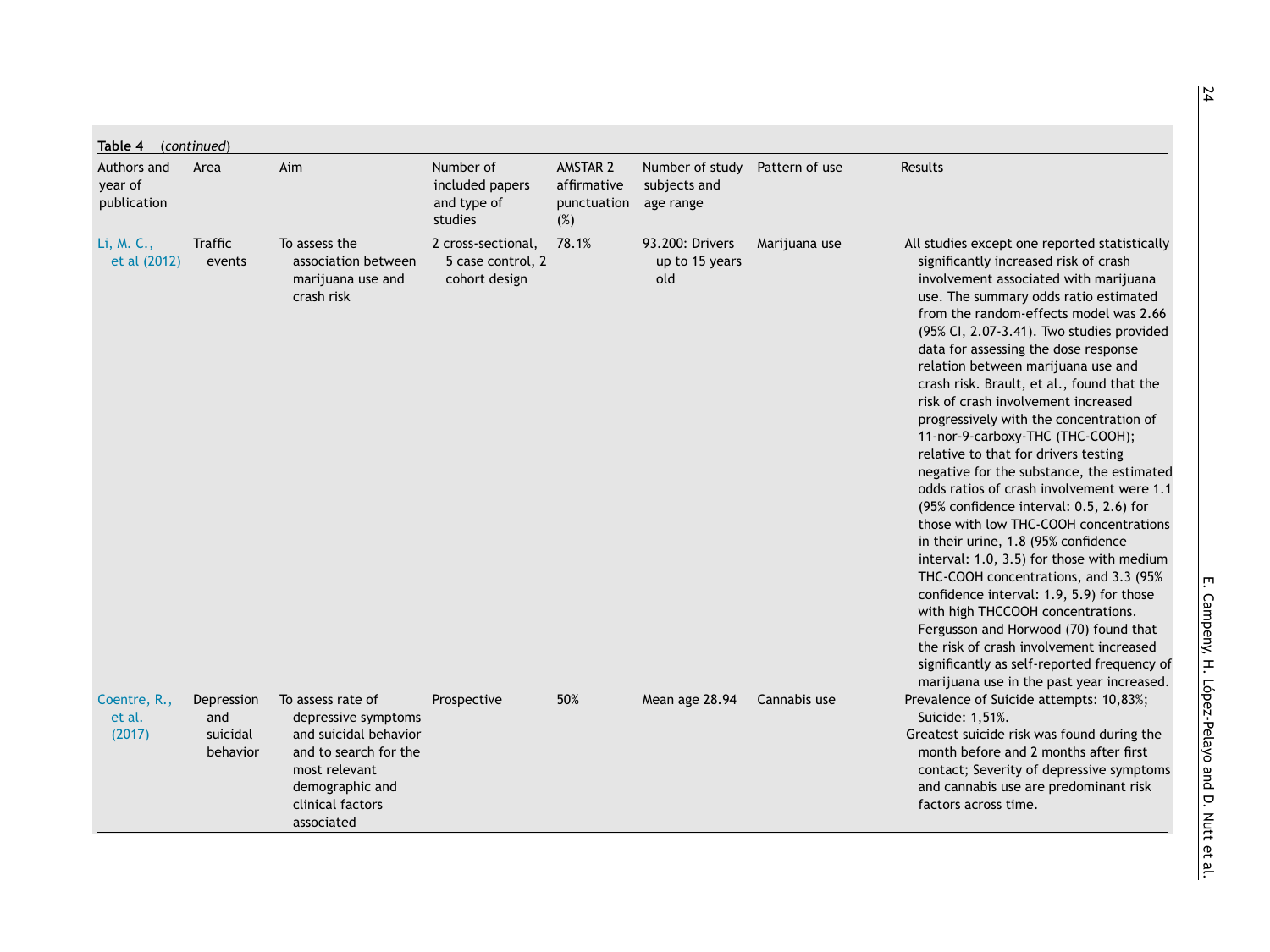<span id="page-24-0"></span>**Table 5** Main results.

| Main affectations of cannabis use |                                                                                                                                                                              |
|-----------------------------------|------------------------------------------------------------------------------------------------------------------------------------------------------------------------------|
| Mental health                     | Psychosis (incidence, early onset, larger effects)                                                                                                                           |
|                                   | Affective disorders (development of depression, suicidal ideation, development of bipolar disorder)<br>Anxiety (development of anxiety symptoms and higher anxiety outcomes) |
| Organic/somatic                   | Respiratory (pneumothorax, emphysema, chronic obstructive pulmonary disease)                                                                                                 |
|                                   | Cancer (lung cancer and testicular germ cell tumor)                                                                                                                          |
|                                   | Cardiovascular (tachycardia, hypertension)                                                                                                                                   |
|                                   | Sport (lower work-load and strength)                                                                                                                                         |
|                                   | Gastrointestinal (vomiting and diarrhea)                                                                                                                                     |
|                                   | Nervous system (dizziness, exacerbation of multiple scleroses, non-restful sleep)                                                                                            |
|                                   | Cognitive (memory, psychomotor function, executive function, deleterious effect, sustained<br>attention and educational attainment)                                          |
| Injury                            | Suicidal behavior (ideation and attempt)                                                                                                                                     |
|                                   | Violence (intimate partner violence and child maltreatment)                                                                                                                  |
|                                   | Motor vehicle collision                                                                                                                                                      |

[\(Lev-Ran](#page-32-0) et al., 2014). One study found that cannabis use in any form is associated with higher levels of depression (correlation coefficient r 0.118 CI95% [0.068–0.168\)](#page-31-0) (Cairns et al., 2014) and that co-occurring cannabis and tobacco use in adolescence is associated with increased depressive symptoms in adulthood and decreased life satisfaction, but the authors did not provide specific measures of the association [\(Peters](#page-33-0) et al., 2012).

Any use of cannabis has been associated with bipolar disorder (OR 4.98 CI95% 1.80–13.81) [\(Marangoni](#page-33-0) et al., 2016). One study found that frequent cannabis use increases the risk of bipolar disorders: 1-4 times of cannabis use per week (OR 8.93 CI95% 2.77–28.82). Another study found that daily use increases the risk for bipolar disorder (OR 2.47 CI95% 1.03–5.92) [\(Marangoni](#page-33-0) et al., 2016). Moreover, one study found that cannabis abuse and dependence are risk factors for the development of bipolar disorder (OR 2.12 CI95% 1.10–4.08) [\(Marangoni](#page-33-0) et al., 2016).

## **3.1.3. Anxiety disorders (number of systematic reviews: 3)**

Evidence supports that cannabis use is linked with the development of anxiety symptoms in general population (OR 1.15 CI95% 1.03–1.29) [\(Twomey,](#page-33-0) 2017), and also when there is co-occurrence of cannabis and tobacco use; although the authors did not provide specific measures of the association [\(Peters](#page-33-0) et al., 2012). Moreover, cannabis use is a risk factor for anxiety disorders (OR 2.90 CI95% [1.11–7.57\)](#page-33-0) (Moore et al., 2007).

## **3.1.4. Pathological gambling (number of systematic reviews: 1)**

The relationship between cannabis use and problem gambling remains still unclear. However, evidence supports that cannabis use is one of the multiple risk factors related with problem gambling [\(Dowling](#page-31-0) et al., 2017).

#### **3.1.5. Personality disorders (number of systematic reviews: 1)**

The association of cannabis use and personality disorders has been scarcely studied and up to date results are inconclusive [\(Bouso](#page-31-0) et al., 2018).

## **3.1.6. Cannabis dependence (number of systematic reviews: 2)**

Daily and weekly cannabis use, early onset of use (11- 15 years) and positive psychotropic effects of cannabis are predictive factors of cannabis dependence, although the authors did not provide specific measures of association [\(Schlossarek](#page-33-0) et al., 2016). Moreover, adolescence co-occurring cannabis and tobacco use are associated with cannabis abuse or dependence at age 24 (OR 27; CI not specified), and nicotine dependence between 23 and 27 years old (OR 1.89; CI not specified). In addition, co-occurring cannabis and tobacco users are more likely to report cannabis withdrawal syndrome symptoms, including depressed mood, headaches, sweating/heart-racing, nausea and yawning; the authors however did not provide specific measures of the association [\(Peters](#page-33-0) et al., 2012).

Co-occurring cannabis and tobacco users presented a lower mean of continuous cannabis abstinence during treatment compared to current dependent cannabis users [who](#page-34-0) never smoked cigarettes (2.8 weeks of abstinence vs. 3.7 weeks) or were ex-cigarette smokers (2.8 weeks of abstinence vs. 5.6 weeks) [\(Peters](#page-33-0) et al., 2012).

# **3.2. Organic/somatic risks**

Seventeen systematic reviews were included, with a Quality average (AMSTAR 2) of 56.5% affirmative punctuation. Reviews included the following outcomes: respiratory effects, cancer, gastrointestinal alterations, cardiovascular impairment, nervous system disorders, cognitive impairment, sleep disturbances, motor coordination and postnatal consequences.

## **3.2.1. Respiratory effects (number of systematic reviews and meta-analyses: 3)**

There is evidence of a respiratory harm attributable to marihuana smoking. There is an increased risk of lung cancer ranging between 8% and 410% due to the use of inhalational marihuana (after adjusting for confounding factors); being such ample range a result of the heterogeneity of samples and study designs. Besides, inhalational marihuana has an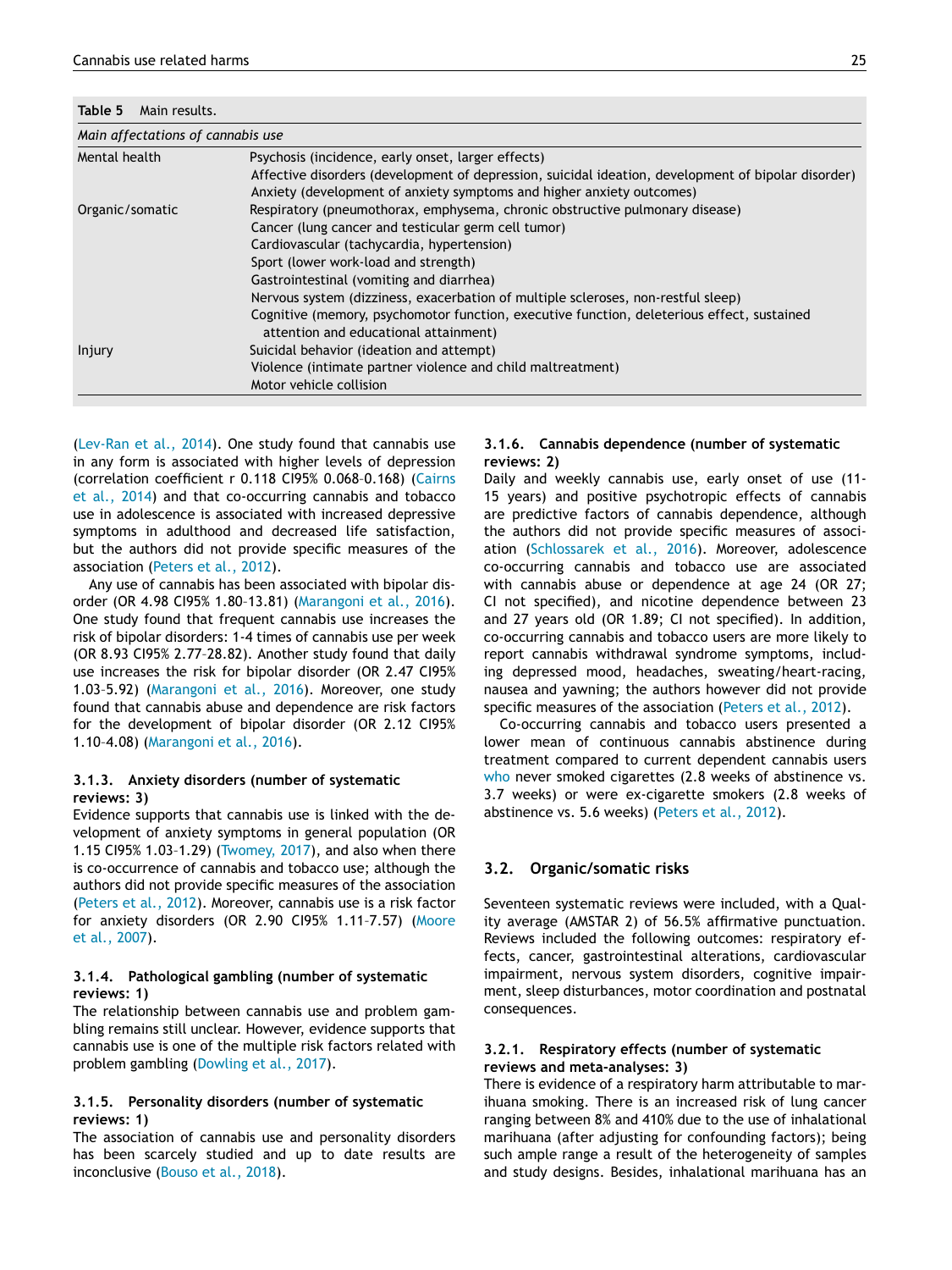impact on the development of spontaneous pneumothorax, bullous emphysema, bronchodilatation and chronic obstructive pulmonary disease. Moreover, a variety of symptoms are associated to current marijuana smoking including wheezing (OR 2.01 CI95% 1.50–2.70), shortness of breath, cough (OR 1.73 CI95% 1.21–2.47), phlegm production and chronic sputum production (OR 1.53 CI95% 1.08–2.18) [\(Ghasemiesfe](#page-32-0) et al., 2018; [Martinasek](#page-33-0) et al., 2016). Moderate to heavy marijuana smoking is associated with cough (OR 4.37 CI95% 1.71–11.19), sputum production (OR 3.40 CI95% 1.99–5.79), wheezing (OR 2.83 CI95% 1.89–4.23) and dyspnea (OR 1.56 CI95% 1.33–1.83) [\(Ghasemiesfe](#page-32-0) et al., 2018).

Only one review did not find any adverse effect on lung function due to [inhalational](#page-33-0) cannabis use (Nugent et al., 2017).

#### **3.2.2. Cancer (number of systematic reviews and meta-analyses: 2)**

Evidence supports that cannabis use has an impact on testicular germ cell tumor (TGCT) development. Cannabis use up to 10 years (OR 1.50 CI95% 1.08–2.09), as well as using it weekly or more often (OR 1.92 CI95% 1.35–2.72), has an impact on TGCT development. More specifically, current cannabis use, defined as using at least on a weekly basis, is a risk factor for non-seminoma development (OR 2.09 CI95% 1.29–3.37) (OR 2.59 CI95% 1.60–4.19) [\(Gurney](#page-32-0) et al., 2015).

At the present time, there is no evidence of a relationship between cannabis use and head and neck cancer [development](#page-31-0) (OR 1.021 CI 95% 0.912–1.14; *p* = 0.718) (de Carvalho et al., 2015).

#### **3.2.3. Cardiovascular (number of systematic reviews and meta-analyses: 2)**

It is claimed that cannabis use increases the risk for cardiovascular diseases, particularly ischemic strokes (OR 2.68 CI95% 1.03–6.99), hemorrhagic strokes (OR 1.18 CI95% 1.12– 1.24), ischemic heart disease (OR 4.8 CI95% 2.9–9.5) and thromboangiitis obliterans (TAO) (OR 3.5 CI95% 1.08–5.08) [\(Jouanjus](#page-32-0) et al., 2017).

Marihuana precipitates angina at a lower work-load and probably reduces subject's strength. Also aerobic exercise causes small rises in THC concentrations  $(<1$  ng/mL) [\(Kennedy,](#page-32-0) 2017).

#### **3.2.4. Gastrointestinal (number of systematic reviews and meta-analyses: 1)**

Intensive vomiting and persistent diarrhea are the most prevalent side effects associated to medical use of cannabis [\(Wang](#page-34-0) et al., 2008).

#### **3.2.5. Nervous system (number of systematic reviews and meta-analyses: 2)**

Dizziness (15.5%) and relapse of multiple scleroses (12.8%) in patients with this disorder are the most common side effects reported in medical cannabis use [\(Wang](#page-34-0) et al., 2008).

Recreational use of cannabis accounts for non-restful sleep, and may particularly interrupt slow wave sleep [\(Gates](#page-32-0) et al., 2014).

## **3.2.6. Cognitive impairment (number of systematic reviews and meta-analyses: 6)**

There is enough evidence to endorse the claim of a negative impact of cannabis use on cognition, even after the person is no longer acutely intoxicated ("stoned") by cannabis use. Memory is the most consistently impaired cognitive domain (*g* = -0.761 CI95% −1.30 to −0.22) (Bogaty et al., 2018). [Moreover,](#page-31-0) cannabis use leads to cognitive adverse effects on multiple aspects of cognition. Cannabis use has detrimental effects on everyday cognition and reduces educational [attainment](#page-32-0) (OR 5.6 95%CI 2.0–1.5) (Macleod et al.,  $2004$ ), leading to memory and learning deficits ( $r = 0.229$ , 95%CI [0.130–0.323\)](#page-31-0) [\(Bogaty](#page-31-0) et al., 2018; Broyd et al., 2016; [Carrigan](#page-31-0) and Barkus, 2016; [Ganzer](#page-32-0) et al., 2016). Chronic cannabis use alters psychomotor (*r*= 0.478, 95%CI 0.394–0.555), executive functions [\(Broyd](#page-31-0) et al., 2016), attention and concentration ( $r = 0.273$ , 95%CI 0.109-0.423) [\(Ganzer](#page-32-0) et al., 2016). Adolescent co-occurring cannabis and tobacco use is associated with fewer years of education, although the authors did not provide specific measures of the association [\(Peters](#page-33-0) et al., 2012).

Evidence supports that an older age of users is predictive of worse performance in processing speed, sustained attention and verbal memory [\(Bogaty](#page-31-0) et al., 2018).

## **3.2.7. Maternal-fetal health (number of systematic reviews and meta-analyses: 2)**

Cognitive functioning and behavioral disturbances are the most significant outcomes of impairment due to maternal marijuana use, although the authors did not provide specific measures of the association [\(Irner,](#page-32-0) 2012).

The other systematic review is inconclusive regarding the impact of maternal cannabis use on offspring behavior (OR 1.29 CI95% 0.93-1.81;  $12 = 0$ ) [\(Ruisch](#page-33-0) et al., 2018).

## **3.3. Injury risks and social consequences**

Ten systematic reviews were eligible for the injury dimension and had a quality average of 52.4% affirmative punctuation. Reviews included the following outcomes: impact on suicidal behavior and mortality, intimate partner violence, child maltreatment, motor vehicle collision.

#### **3.3.1. Suicidal behavior (number of systematic reviews and meta-analyses: 3)**

Cannabis use has an impact on suicidal behavior. Suicidal ideation and suicide attempts are linked to cannabis use (OR 1.43 CI95% 1.13–1.83) (OR 2.23 CI95% 1.24–4.00). Moreover, depressive symptoms and cannabis use are predominant risk factors for suicide commitment [\(Coentre](#page-31-0) et al., 2017). In addition, heavy cannabis use is associated with higher risk of suicide ideation (OR 2.53 CI95% 1.00–6.39) and attempt (OR 3.20 CI95% 1.72–5.94) [\(Borges](#page-31-0) et al., 2016). Suicidal ideation is also linked to frequent use (OR=4.55, 95% CI 1.37–15.11) [\(Moore](#page-33-0) et al., 2007).

Association of cannabis use and other forms of mortality has been scarcely studied and up to date results are inconclusive [\(Calabria](#page-31-0) et al., 2010).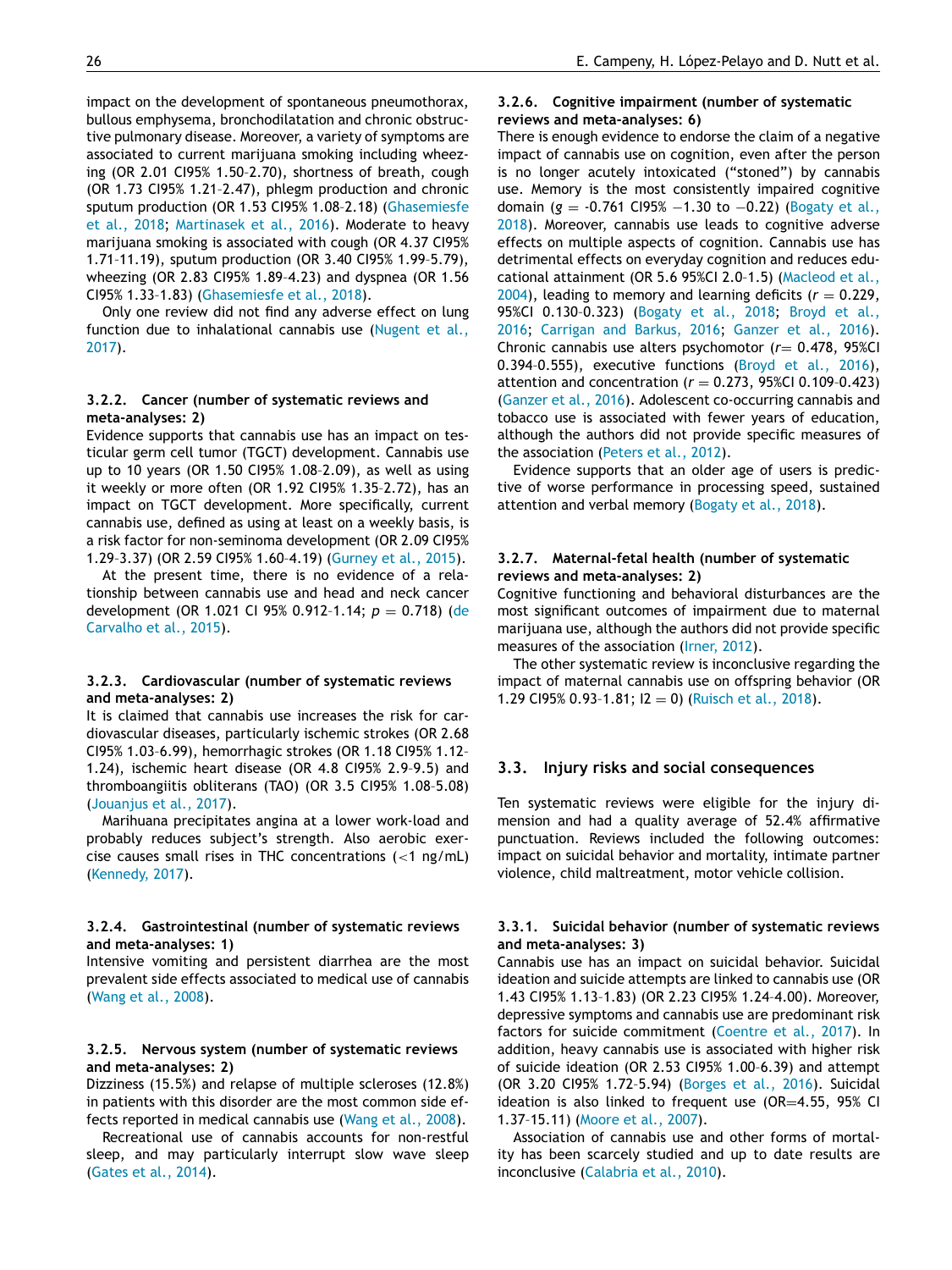#### **3.3.2. Violence (number of systematic reviews and meta-analyses: 3)**

There is evidence of a relationship between cannabis use and violence. Cannabis use is reported to be associated with intimate partner violence and child maltreatment [perpetration,](#page-31-0) but effect sizes are not provided (Choenni et al., 2017). Moreover, there is a relationship (small, positive and statistically significant) between cannabis use and being a victim of homicide as 6% of them tested positive on marihuana use (CI95% 2–17%) (Kuhns et al., 2009). In addition, [co-occurring](#page-32-0) cannabis and tobacco users have more legal problems and are more likely to have been drunk in the previous 30 days, although these results did not differ from tobacco users. Authors did not provide specific measures of association [\(Peters](#page-33-0) et al., 2012).

#### **3.3.3. Motor vehicle collision (number of systematic reviews and meta-analyses: 5)**

Evidence clearly supports an association between cannabis use and risk of collision (OR 1.92 CI95% 1.35–2.73). Being considered responsible of the collision (OR 1.65 CI95% 1.11-2.46;  $p = 0.07$ ), non-fatal collisions (OR 1.74 CI95%) 0.88-3.46;  $p = 0.11$ , becoming involved in an accident (OR 2.66 CI95% 2.07–3.41) and increased crash risk (OR 1.92 CI95% 1.35–2.73) are [attributable](#page-31-0) to cannabis use (Asbridge et al., 2012; [Elvik,](#page-31-0) 2013; Li et al., [2012\)](#page-32-0). Fatal collisions are also associated to cannabis use (OR 2.10 CI95% 1.31–3.36) (OR 1.56 CI95% [1.16–2.09\)](#page-32-0) [\(Elvik,](#page-31-0) 2013; Hostiuc et al.,  $2018$ ). Moreover, heavy cannabis use (>50 times by age 18 years, or  $>10$  joints per week) has also an impact on fatal motor vehicle accidents [\(Calabria](#page-31-0) et al., 2010).

## **4. Discussion**

This systematic review aimed to identify the impact of cannabis use on different health outcomes in order to generate a global picture of cannabis-related harms. We identified 44 systematic reviews, which included 1,053 articles covering a broad spectrum of negative health outcomes directly linked to cannabis use. However, some difficulties arise when pulling together the results.

Frequency and more particularly quantity of cannabis used are usually vaguely defined. More specifically, there is no consensus on the definition of heavy use and in some cases this variable is not even defined or specified (Borges et al., 2016; [Ghasemiesfe](#page-31-0) et al., 2018; Marconi et al., 2016b; [Peters](#page-33-0) et al., 2012). The revised evidence does not discriminate either between the different types of marijuana (mixed delta-9THC/cannabidiol, mixtures from "skunk"). Patterns of use are not clearly described, and tobacco and alcohol are often confounding factors difficult to isolate. Moreover, the quality of most of the systematic reviews is between low and moderate according to AMSTAR 2 (60.1% affirmative punctuation). Moreover, according to AMSTAR 2, the quality of the reviews varies quite dramatically within the 3 studied domains. Mental health reviews have the highest quality average (65.1%) and scores range between 37.5% and 87.5% [\(Table](#page-4-0) 2); reviews included in the organic domain have a quality average of 56.5% and scores range between 81.3% in the case of gastrointestinal disorders and 25% for respiratory problems [\(Table](#page-11-0) 3). Injury

has the lowest quality average (52.4%), and scores range from 12.5% to 78.1%, with higher quality scores found in studies linking cannabis use to traffic accidents and social sequelae [\(Table](#page-20-0) 4). These results compel us to interpret the following conclusions with caution.

Moreover, causal inference is difficult to demonstrate in observational studies of environmental risk factors (Rothman and [Greenland,](#page-33-0) 2005; [Vandenbroucke](#page-33-0) et al., 2016). Despite this, we have screened for those systematic reviews with at least a 70% AMSTAR quality and we have searched for Mendelian Randomization studies (MR). In case there weren't, the Bradford Hill criterions for causality were applied [\(Bradford](#page-31-0) et al., 1965). MR uses genetic variants to determine whether an observational association between a risk factor and an outcome is consistent with a causal effect. Remarkably, these studies are of great importance given their high level of evidence. In line with this, MR showed a strong impact of cannabis use on psychotic disorders [\(Gage](#page-32-0) et al., 2017; [Vaucher](#page-33-0) et al., 2018), and a causal relationship between cannabis use and alcohol use and tobacco smoking [\(Verweij](#page-33-0) et al., 2018).

According to the Bradford Hill criterions, 11 associated outcomes (anxiety, depression, cognition, TGCT, respiratory outcomes, non-serious adverse events, lung cancer, motor vehicle collision, suicidal ideation, educational attainment and other drugs use) were found (strength), and had at least one longitudinal study that found association (temporality). Then, six of the previous eleven outcomes (motor vehicle collisions, suicidal ideation, anxiety, depression, educational attainment and respiratory outcomes) had two or more prospective studies that support association to cannabis use (consistency).

Regarding these last six final outcomes, we can affirm that there is a causal relationship, since the following Bradford Hill criteria were met: dose-response, plausibility, coherence and experiment [\(Table](#page-27-0) 6). Cannabis use effects were comparable with those of tobacco (combustion) and alcohol (cognitive impairment). The criteria of specificity may be hard to reach in this field since cannabis use is often mixed with tobacco, alcohol and other psychoactive substances. Focusing on the mental health domain, we have found a causal association for psychosis, anxiety and depression. In line with these outcomes, several studies have reaffirmed that adolescent cannabis use has a strong impact on psychosis and incidence of [schizophrenia](#page-31-0) (Di Forti et al., 2019; Hall and [Degenhardt,](#page-32-0) 2009; Hjorthoj et al., 2018; [Shahzade](#page-33-0) et al., 2018; [Volkow](#page-34-0) et al., 2016). Recent studies reported that higher levels of cannabis use increase the risk for developing major depression and bipolar disorder, as well as for maintaining high levels of anxiety over time (Jacqueline [Duperrouzel](#page-32-0) et al., 2018; Rasic et al., 2013).

We have found a causal association for lower educational attainment and respiratory outcomes. Additional evidence supports these outcomes, showing that regular cannabis smokers are more prone to report chronic bronchitis and increased respiratory infections (Hall and [Degenhardt,](#page-32-0) 2009; [Shahzade](#page-33-0) et al., 2018). More recent studies report a significant association between marijuana use and respiratory diseases, lung cancer and chronic obstructive pulmonary disease [\(Berthiller](#page-31-0) et al., 2008; José Miguel Chatkin et al., 2017). [Additionally,](#page-32-0) reviewed evidence shows that chronic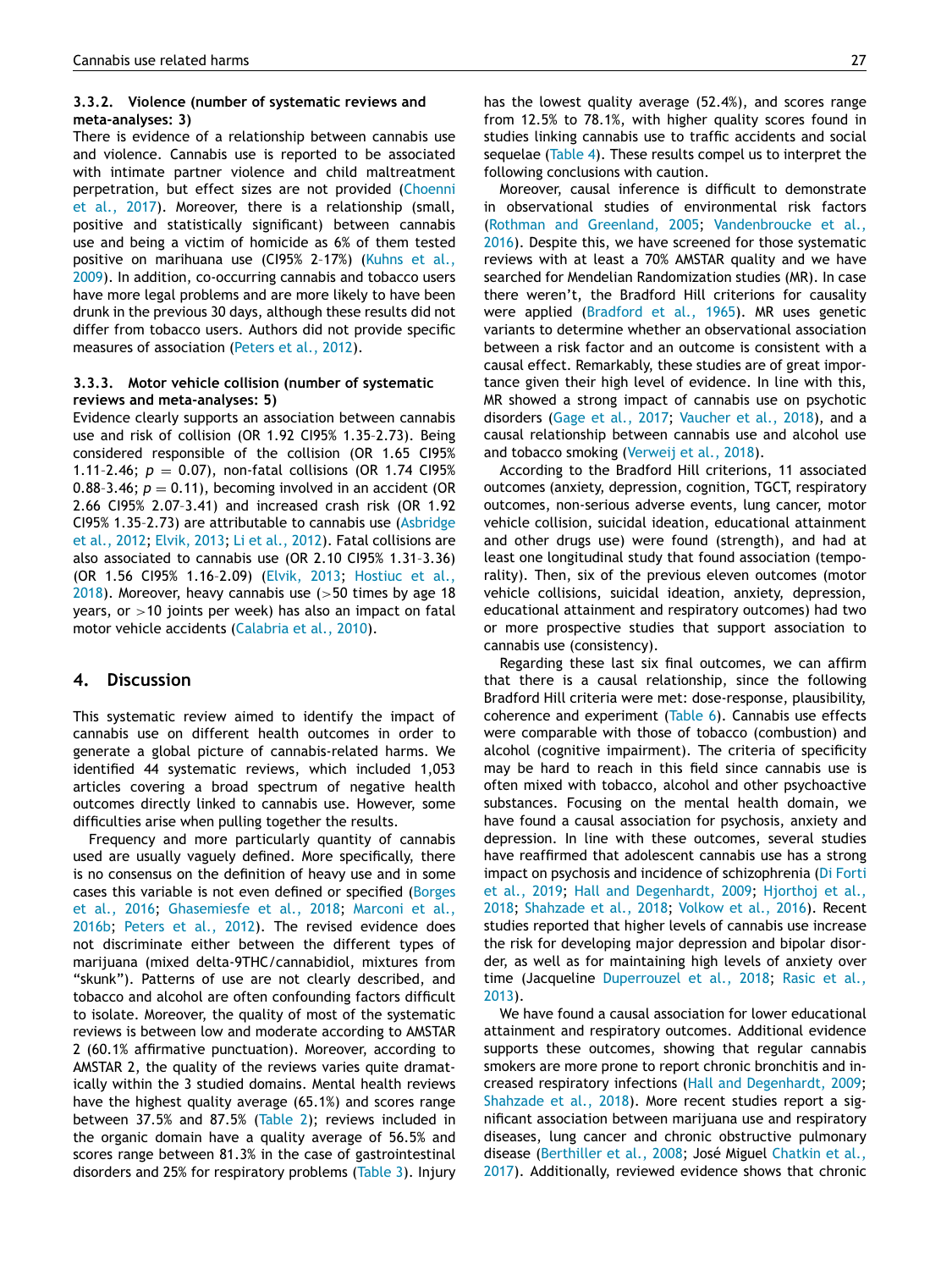<span id="page-27-0"></span>

|                     | Strength (Odds<br>Ratio, CI95%)                                                                                                                                            | Temporality<br>(num. cohort<br>studies) | Consistency (Odds<br>Ratio and CI95%<br>prospective studies)                                                                                                                                                                                                                                                                                                                            | Dose-response                                                                                                                              | Plausibility                                                                                                                                                                                                                                                                                                                                                                                                                                                                                                                                                                                                                                                                                                                                                                                                                                                                                                                                                                                                                                                                                                                                       |         | Coherence Experiment                                                                                                                                                                                                                                  |
|---------------------|----------------------------------------------------------------------------------------------------------------------------------------------------------------------------|-----------------------------------------|-----------------------------------------------------------------------------------------------------------------------------------------------------------------------------------------------------------------------------------------------------------------------------------------------------------------------------------------------------------------------------------------|--------------------------------------------------------------------------------------------------------------------------------------------|----------------------------------------------------------------------------------------------------------------------------------------------------------------------------------------------------------------------------------------------------------------------------------------------------------------------------------------------------------------------------------------------------------------------------------------------------------------------------------------------------------------------------------------------------------------------------------------------------------------------------------------------------------------------------------------------------------------------------------------------------------------------------------------------------------------------------------------------------------------------------------------------------------------------------------------------------------------------------------------------------------------------------------------------------------------------------------------------------------------------------------------------------|---------|-------------------------------------------------------------------------------------------------------------------------------------------------------------------------------------------------------------------------------------------------------|
| Anxiety<br>disorder | 2.90<br>$(1.11 - 7.57)^{15}$                                                                                                                                               | $3^{15}$ .                              | Colombia: 1.48<br>$(1.10-2.00)$ ; ECA:<br>$2.90(1.11-7.57);$<br><b>NY State: 1.16</b><br>$(1.00-1.35)^{15}$                                                                                                                                                                                                                                                                             | A biphasic effects of<br>9-THC on anxiety<br>(lower doses<br>generally being<br>anxiolytic and higher<br>doses being<br>anxiogenic) $87$ . | Effect of 9-THC on amygdala<br>activation, which play a key role in<br>the processing of fear <sup>87</sup> .                                                                                                                                                                                                                                                                                                                                                                                                                                                                                                                                                                                                                                                                                                                                                                                                                                                                                                                                                                                                                                      | Yes**   | In a sample of healthy male<br>subjects, a pure,<br>synthetic i.v. preparation<br>of THC elicited anxiety <sup>88</sup> .                                                                                                                             |
| Depression          | CU:<br>1.17<br>$(1.05-1.30)^{15}$ .<br><b>HCU: 1.49</b><br>$(1.15-1.94)^{24}$ ;<br>1.62<br>$(1.21 - 2.16)^{24}$ .<br>CU in any form:<br>$r^* = .118$<br>$(.068-.168)^{24}$ | 8 1524                                  | $1.70(1.03-2.79)$<br>CHDS <sup>15</sup><br>1.62 (1.11-2.36) NY<br>State <sup>15</sup><br>4.00 (1.23-12.99)<br>ECA <sup>15</sup><br>$1.90(1.10-3.29)$<br>Victoria <sup>15</sup><br>cannabis use in any<br>form:<br>1.46 $(1.00-2.15)^{24}$<br>1.62 $(1.06 - 2.48)^{24}$<br>Heavy cannabis use:<br>4.00 (1.23-12.99) <sup>24</sup><br>$2.18(1.53-3.11)^{24}$<br>2.54 $(1.40 - 4.60)^{24}$ | Weekly users of<br>cannabis and subjects<br>with CUD had<br>depressive scores<br>that were higher than<br>the scores of CU in<br>any form  | First, "THC acts upon the<br>cannabinoid system in the brain,<br>related to regulation of emotional<br>experience (and therefore of<br>depression). There is evidence<br>linking rimonabant, a cannabinoid<br>CB1 receptor antagonist, and<br>depression. Increased rates of<br>depression have been observed in<br>clinical trials using rimonabant, a<br>finding that has led to the<br>suspension of rimonabant by both<br>the European Medicines Agency and<br>the United States Food and Drug<br>Administration"8990.Second, "CU<br>causes life events or circumstances<br>that increase the likelihood of<br>depression <sup>8991</sup> , meaning that the<br>perceived association between CU<br>and increased risk for depression is<br>socially mediated <sup>89</sup> . CU is<br>associated with reduced<br>educational attainment <sup>92</sup> ,<br>unemployment and crime <sup>9293</sup> , all<br>factors that may increase risks of<br>depression"91. Third, "there may be<br>a neurobiological link, by which<br>cannabis impacts on serotonin and<br>other neurotransmitters causing an<br>increase in depressive<br>symptoms"25. | $Yes**$ | "There are human studies<br>showing depressive<br>symptoms following acute<br>administration of<br>rimonabant, implying that<br>cannabinoids may<br>actually have an<br>antidepressant action.<br>There is no evidence of<br>experimental studies"24. |
|                     |                                                                                                                                                                            |                                         |                                                                                                                                                                                                                                                                                                                                                                                         |                                                                                                                                            |                                                                                                                                                                                                                                                                                                                                                                                                                                                                                                                                                                                                                                                                                                                                                                                                                                                                                                                                                                                                                                                                                                                                                    |         | (continued on next page)                                                                                                                                                                                                                              |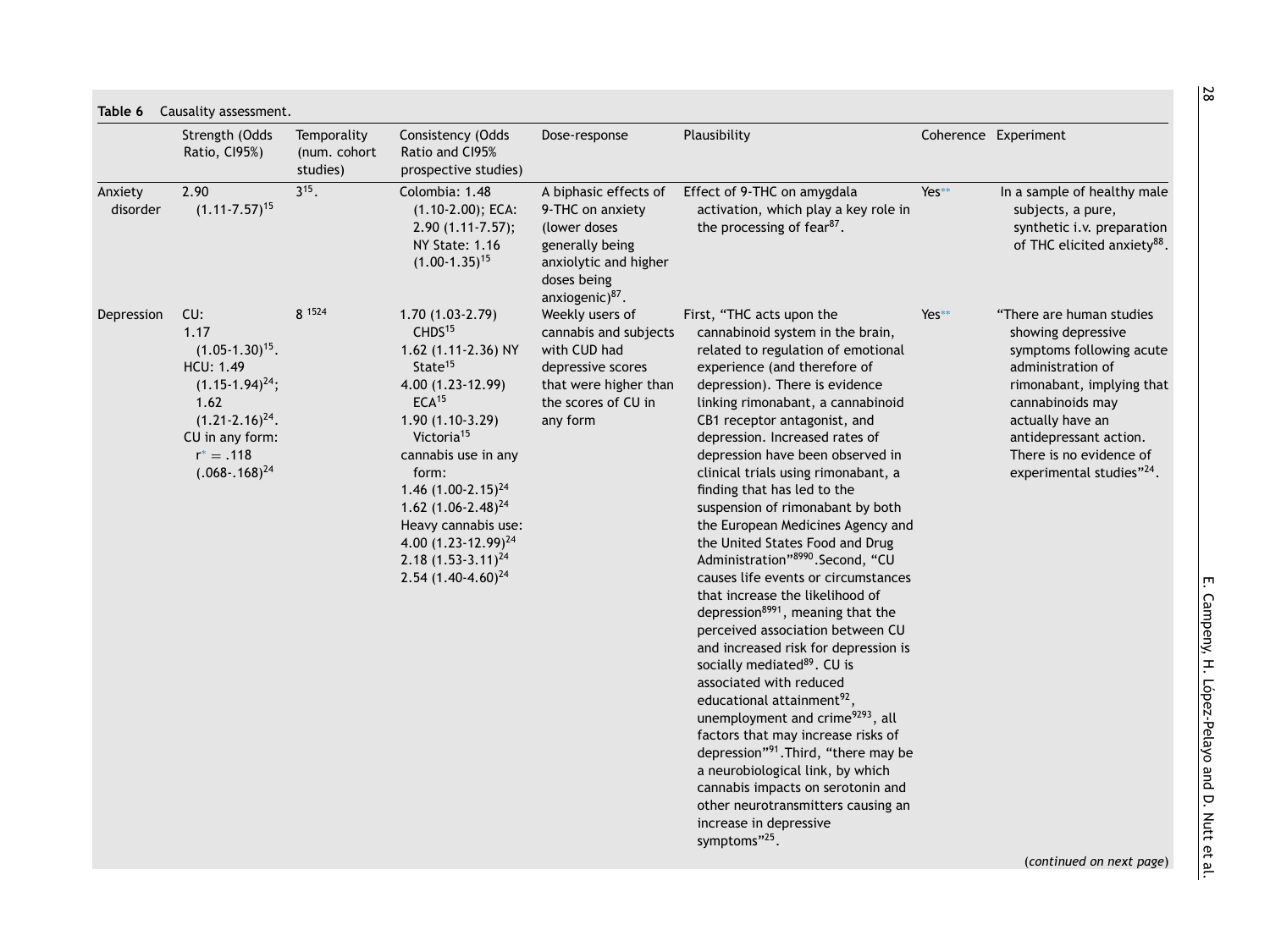| Table 6 (continued)     |                                                                                                                                                                            |                                         |                                                                                                                                                           |                                                                                                                                                                                                                                                                                                                                                                                                                                                                                                                                            |                                                                                                                                                                                                                                                                                                                                                                                                                                                                                                                     |       |                                                                                                                                                                                                                                                                                                                                                                                                                                                                                                                                                                                                                                                                                    |  |  |
|-------------------------|----------------------------------------------------------------------------------------------------------------------------------------------------------------------------|-----------------------------------------|-----------------------------------------------------------------------------------------------------------------------------------------------------------|--------------------------------------------------------------------------------------------------------------------------------------------------------------------------------------------------------------------------------------------------------------------------------------------------------------------------------------------------------------------------------------------------------------------------------------------------------------------------------------------------------------------------------------------|---------------------------------------------------------------------------------------------------------------------------------------------------------------------------------------------------------------------------------------------------------------------------------------------------------------------------------------------------------------------------------------------------------------------------------------------------------------------------------------------------------------------|-------|------------------------------------------------------------------------------------------------------------------------------------------------------------------------------------------------------------------------------------------------------------------------------------------------------------------------------------------------------------------------------------------------------------------------------------------------------------------------------------------------------------------------------------------------------------------------------------------------------------------------------------------------------------------------------------|--|--|
|                         | Strength (Odds<br>Ratio, CI95%)                                                                                                                                            | Temporality<br>(num. cohort<br>studies) | Consistency (Odds<br>Ratio and C195%<br>prospective studies)                                                                                              | Dose-response                                                                                                                                                                                                                                                                                                                                                                                                                                                                                                                              | Plausibility                                                                                                                                                                                                                                                                                                                                                                                                                                                                                                        |       | Coherence Experiment                                                                                                                                                                                                                                                                                                                                                                                                                                                                                                                                                                                                                                                               |  |  |
| Suicidal<br>ideation    | OR 4.55<br>$(1.37-15.11)^{15}$                                                                                                                                             | $3^{15}$                                | <b>Baltimore cohort:</b><br>$1.80(1.02-3.17)$<br>CHDS cohort: 1.43<br>$(1.22 - 1.67)$<br>ECA cohort: 4.55<br>$(1.37-15.11).$                              | Association with<br>suicidal ideation<br>increases when<br>cannabis use is<br>greater: ever used<br>cannabis before age<br>16 OR 1.80<br>$(1.02 - 3.17)$ vs.<br>cannabis misuse<br>disorder OR 4.55<br>$(1.37-15.11).$ <sup>15</sup>                                                                                                                                                                                                                                                                                                       | Mediated by psychiatric disorders<br>associated to CU <sup>15</sup> .                                                                                                                                                                                                                                                                                                                                                                                                                                               | Yes** | Up to our knowledge, there<br>is no evidence of<br>experimental studies<br>indicating cannabis users<br>suicidal ideation after<br>using cannabis.                                                                                                                                                                                                                                                                                                                                                                                                                                                                                                                                 |  |  |
| Respiratory<br>outcomes | Wheezing 2.83<br>$(1.89 - 4.23)^{32}$<br>Cough 4.37<br>$(1.71 - 11.19)^{32}$<br>Sputum<br>production<br>3.40<br>$(1.99-5.79)^{32}$<br>Dyspnea 1.56<br>$(1.33 - 1.83)^{32}$ | $2^{32}$ .                              | 2 cohort studies for<br>each outcome <sup>32</sup> :<br>Cough (overall) 2.04<br>$(1.02 - 4.06)$<br>Sputum production<br>(overall) 3.84<br>$(1.62 - 9.07)$ | Association with<br>chronic cough and<br>chronic sputum<br>production increases<br>when CU is more<br>intense $32$ :<br>Current marijuana<br>smoking and chronic<br>cough association has<br>an OR 1.73<br>$(1.21 - 2.47)$ , and<br>chronic sputum<br>production has an OR<br>2.01 (1.50-2.70). CU<br>at least once a week<br>at least for a year has<br>an increased<br>association with both<br>outcomes, chronic<br>cough OR 2.04<br>$(1.02 - 4.06)$ and with<br>chronic sputum<br>production OR 3.84<br>$(1.62 - 9.07).$ <sup>32</sup> | "Marijuana cigarettes are believed to Yes**<br>contain particulate matter, toxic<br>gases and reactive oxygen species<br>and plycyclic aromatic<br>hydrocarbons at a concentration<br>possibly 20 times that of tobacco<br>smoke. Studies have shown that<br>marijuana is associated with<br>histiopathologic changes in<br>bronchial inflammation that are<br>similar to changes seen with<br>smoking tobacco. THC may have<br>adverse immunomodulatory effects<br>that could lead to infections and<br>cancer"32. |       | First, "experimental<br>findings in humans are<br>consistent with a major<br>role of the autonomic<br>nervous system in the<br>cardiovascular responses<br>that occur in response to<br>THC"32. Second,<br>"marijuana smoke<br>contains particulate<br>matter and compounds<br>that induce oxidative<br>stress and inflammation in<br>the lung. Findings among<br>marijuana users are<br>consistent with chronic<br>airway inflammation and<br>epithelial injury,<br>including basal cell<br>hyperplasia, goblet cell<br>hyperplasia, and<br>subepithelial<br>inflammation, suggesting<br>a mechanistic link<br>between long-term<br>marijuana use and<br>respiratory symptoms"32. |  |  |
|                         |                                                                                                                                                                            |                                         |                                                                                                                                                           |                                                                                                                                                                                                                                                                                                                                                                                                                                                                                                                                            |                                                                                                                                                                                                                                                                                                                                                                                                                                                                                                                     |       | (continued on next page)                                                                                                                                                                                                                                                                                                                                                                                                                                                                                                                                                                                                                                                           |  |  |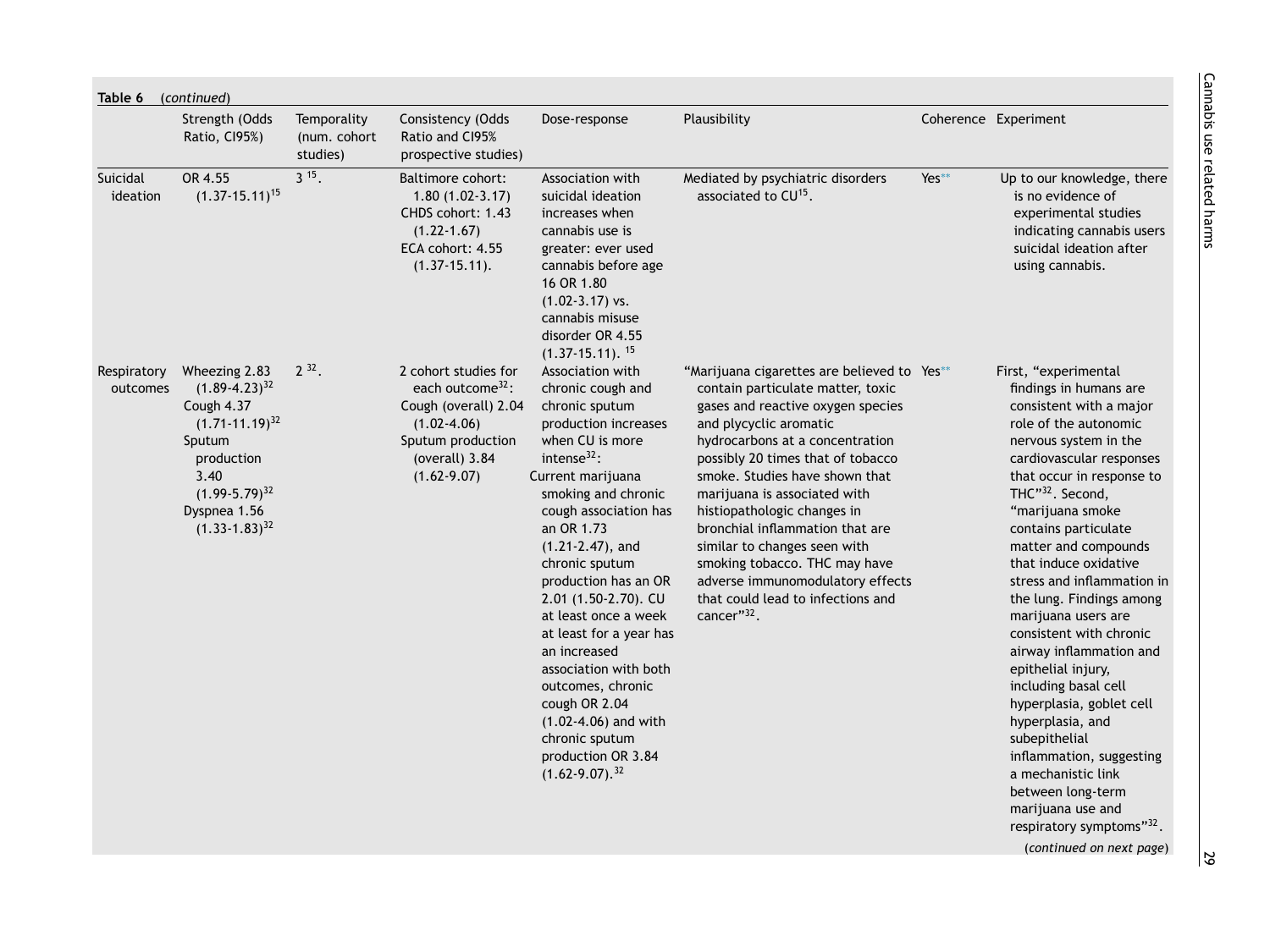|                           | Strength (Odds<br>Ratio, CI95%)                                                                                                              | Temporality<br>(num. cohort<br>studies) | Consistency (Odds<br>Ratio and CI95%<br>prospective studies)                         | Dose-response                                                                                                                                                                                                                                                                                                                                                                                                                 | Plausibility                                                                                                                                                                                                                                                                                                                                                                                                               |       | Coherence Experiment                                                                                                                                                                                                                                                                                                                                                                                       |
|---------------------------|----------------------------------------------------------------------------------------------------------------------------------------------|-----------------------------------------|--------------------------------------------------------------------------------------|-------------------------------------------------------------------------------------------------------------------------------------------------------------------------------------------------------------------------------------------------------------------------------------------------------------------------------------------------------------------------------------------------------------------------------|----------------------------------------------------------------------------------------------------------------------------------------------------------------------------------------------------------------------------------------------------------------------------------------------------------------------------------------------------------------------------------------------------------------------------|-------|------------------------------------------------------------------------------------------------------------------------------------------------------------------------------------------------------------------------------------------------------------------------------------------------------------------------------------------------------------------------------------------------------------|
| attain-<br>ment           | Educational 5.6 (2.0-1.5); 3.1 2 <sup>40</sup><br>$(1.2 - 7.9)^{40}$                                                                         |                                         | Christchurch 3.1<br>$(1.2 - 7.9)^{40}$<br>Australian schools<br>5.6 $(2.0-1.5)^{40}$ | Any use $<$ 15 years<br>old and OR for school<br>dropout:<br>Christchurch 3.1<br>$(1.2 - 7.9)^{40}$ .<br>Weekly use at ages<br>15-17 years and OR<br>for early school<br>leaving $40$ :<br>Australian schools 5.6<br>$(2.0-1.5)^{40}$ .<br>Association with school<br>dropout increases<br>when CU is greater:<br>any use $<$ 15 years old<br>OR 3.1 (1.2-7.9) vs.<br>weekly use at ages<br>15-17 OR 5.6<br>$(2.0-15)^{40}$ . | "It is plausible that impaired<br>educational outcomes are<br>attributable to a combination of a<br>higher pre-existing risk of<br>educational problems in regular<br>CU, the adverse effects of regular<br>CU on learning in school, increased<br>affiliation by regular CU with peers<br>who reject school, and a strong<br>desire among younger CU to make<br>an early transition to adulthood by<br>leaving school"94. | Yes** | "In a sample of healthy<br>male subjects, a pure,<br>synthetic i.v. preparation<br>of THC elicited working<br>memory/executive<br>function deficits"88.                                                                                                                                                                                                                                                    |
| Motor<br>vehicle<br>crash | Risk: 1.92<br>$(1.35 - 2.73)$<br>Fatal: 2.10<br>$(1.31 - 3.36)$<br>Culpability: 1.65<br>$(1.11 - 2.46)$<br>Involved: 2.66<br>$(2.07 - 3.41)$ | $2^{54}$                                | Cohort studies: 2.04<br>$(1.36 - 3.07)^{54}$                                         | Association with<br>motor vehicle crashes<br>increases when<br>cannabis use is<br>greater: low<br>concentrations of<br>THC OR 1.8 (1.0-3.5)<br>vs. medium<br>concentrations of<br>THC OR 3.3 (1.9-5.9).                                                                                                                                                                                                                       | "Cannabis impairs performance of<br>the cognitive and motor tasks<br>necessary for safe driving,<br>increasing the risk of collision"86.<br>"Cannabis seems to impair automatic<br>behaviors, such as tracking, at low<br>doses and impair ability to perform<br>more complex tasks at higher<br>doses"54.                                                                                                                 | Yes** | "Drivers attempt to<br>compensate by driving<br>more slowly after<br>smoking cannabis, but<br>control deteriorates with<br>increasing task<br>complexity. Cannabis<br>smoking increases lane<br>weaving and impaired<br>cognitive function.<br>Critical-tracking tests,<br>reaction times,<br>divided-attention tasks,<br>and lane-position<br>variability all show<br>cannabis-induced<br>impairment." 90 |

E. Campeny, H. López-Pelayo and D. Nutt et

 $\overline{8}$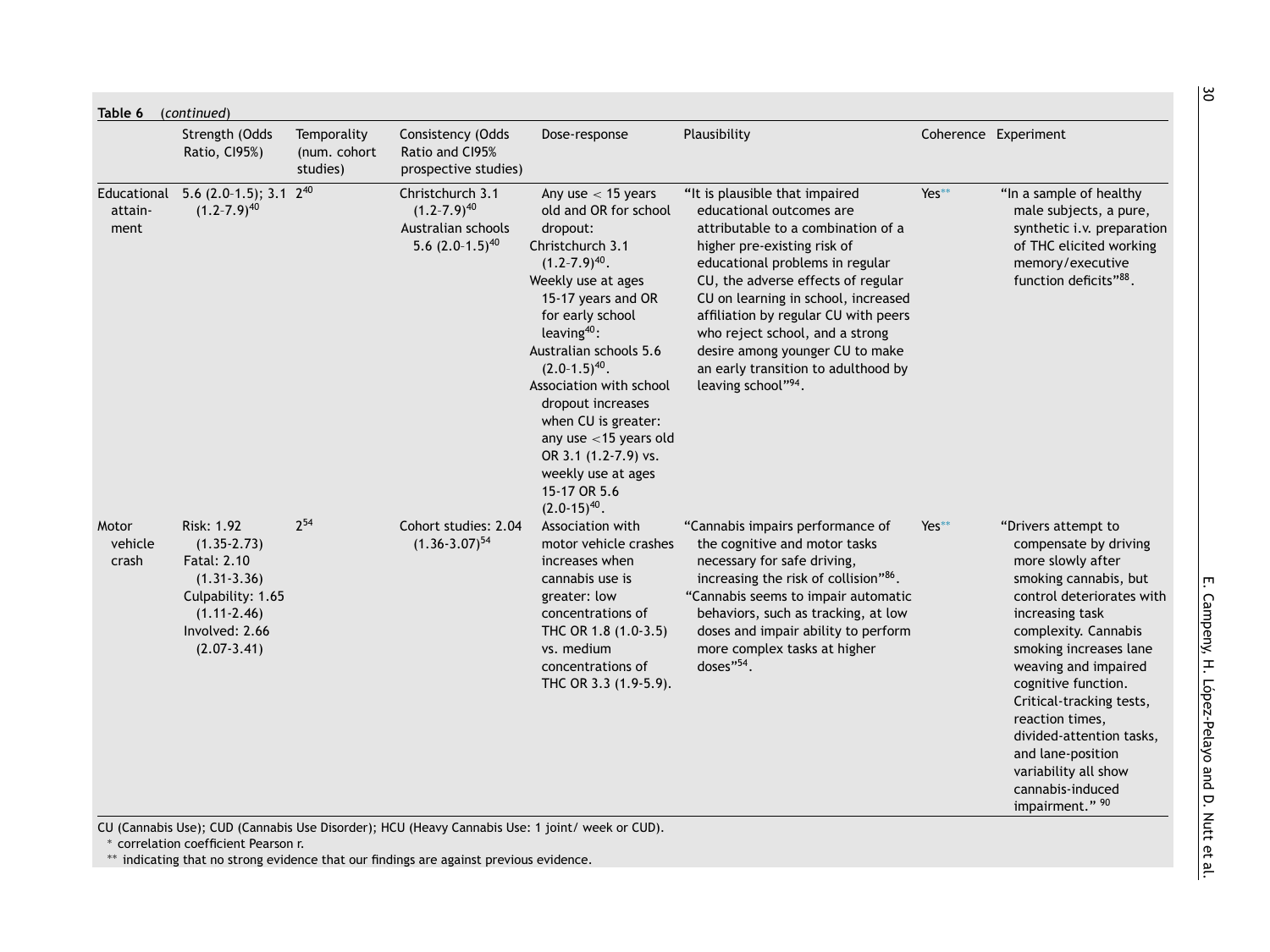heavy use may impact fluency abilities and acutely impair attention, concentration, decision making, inhibition, impulsivity and working memory [\(Crean](#page-31-0) et al., 2011), and similar results have been shown in daily chronic users (10 years or more) (Hall and [Degenhardt,](#page-32-0) 2009). In line with this, young people [who](#page-34-0) use cannabis are at increased risk for poor school performance, reduced educational attainment and early school leaving and [\(Danielsson](#page-31-0) et al., 2015; Hall, [2015;](#page-32-0) [Boden](#page-32-0) et al., 2017; Tu et al., [2008\)](#page-33-0). However, temporality was difficult to establish, since only one of the included studies was longitudinal, and as a consequence chronicity of alterations was not able to define.

Referring to injury, we found a causal relationship between cannabis use and both motor vehicle crashes and suicidal ideation. Recent studies confirm that cannabis use increases the risk of suffering motor vehicle accidents (Balzo et al., 2018; [Wettlaufer](#page-31-0) et al., 2017), but much of this data has been criticized for systematic bias [\(Rogeberg,](#page-33-0) 2019).

Moreover, our review found that cannabis use is associated with some other outcomes, even though causality was not well established. Recent studies support that cannabis use leads to cannabis withdrawal syndrome (Budney et al., 2019; [Livnea](#page-33-0) et al., 2019). Also, using cannabis [immediately](#page-31-0) prior to or while gambling was associated with greater gambling amounts, frequency, negative consequences and problem severity [\(Cronce](#page-31-0) et al., 2017). In the organic domain, a recent study found that cannabis use during pregnancy was a risk factor leading to adverse outcomes in the newborn [\(Petrangelo](#page-33-0) et al., 2018). Another study found that depressive symptoms and shorter breastfeeding in the baby are linked to marijuana use (Ko et al., [2018\)](#page-32-0). In the injury domain, one study showed a significant association between marijuana use and psychological, physical and sexual intimate partner violence [perpetration](#page-33-0) (Shorey et al., 2018). In the same line, a study reported that persistency of cannabis use is associated with an increased risk of subsequent violence [\(Dugré et](#page-31-0) al., 2017). Moreover, cannabis use during adolescence increases levels of callous-unemotional traits, which in turn lead to [problematic](#page-32-0) behaviors (Hawes et al., n.d.).

The National Academies of Science (2017) reported evidence concerning to cannabis use related harm and, even though we found similar outcomes, our results partially differ. In fact, our systematic review adds to the NAS report evidence for cardiovascular risk (ischemic strokes, hypertension and TAO), cognitive attainment (fewer years of education, lower education attainment, concentration alteration and detrimental effects on everyday cognition), injury implications (violence perpetration, homicide victims, crash responsibility and crash involvement) and prenatal exposure (cognitive dysfunction and behavioral disturbances) (National Academies of Sciences, [Engineering,](#page-33-0) 2017).

When comparing cannabis-related harms with those associated to alcohol use, evidence is stronger for the latest. Particularly, the following diseases are more intensely related to alcohol rather than cannabis: unipolar depressive disorders, ischemic heart disease, ischemic stroke, road traffic accidents, self-inflicted injuries and violence (Rehm et al., 2009). In the case of tobacco smoking [related-harms,](#page-33-0) evidence is more conclusive than that of cannabis use. Strong evidence supports that tobacco smoking causes lung cancer, chronic obstructive pulmonary disease and coronary heart [disease,](#page-34-0) which are the main causes of death (West, 2017).

This review has several limitations. Firstly, a systematic review of systematic reviews may not include all the relevant recent studies, and some breaking advances on cannabis-related harms might have been excluded. Nevertheless, we can guarantee that the results gathered in our study, and their discussion, are strongly supported by previous systematic reviews. Secondly, gender differences cannot be taken into account, since most studies do not provide results by gender. Further studies in the field should address this issue. Thirdly, dose and frequency are not precisely described in most of the reviewed literature, which limits the accurate interpretation of specific dose-effect relationships. This highlights the pressing need to include data on quantity, frequency and patterns of use in future studies. Despite these limitations, our systematic review of systematic reviews provides a comprehensive overview of the multiple harms related to cannabis use that can pave the way both for future research and policies.

In conclusion, cannabis use is associated to relevant harms in the mental health domain (psychosis, bipolar disorder, depression, anxiety and cannabis dependence), the organic domain (respiratory, cardiovascular, gastrointestinal, nervous system, cognitive functions and some cancers) and injuries (motor vehicle collisions, violence and suicidal behavior). However, evidence of causality for many of these outcomes is missing. Therefore, the reviewed evidence shows that cannabis use related harms are not limited to the more widely-studied psychosis or other mental health issues, and that these effects compel us to considerate cannabis use as a relevant public health problem. However, there is still little data on the dose-dependency of these effects; evidence that is essential in order to define, from a public health perspective, what can be considered risky use of cannabis. This definition should be based on quantitative and qualitative criteria that informs and permits the evaluation of current approaches to a regulated cannabis market.

#### **Funding**

This study is funded by the Spanish grant of Plan Nacional Sobre Drogas, Ministerio de Sanidad y Consumo (PNSD 132373 - 2017I053 - 603; Antoni Gual Solé). The conclusions of the article are only the responsibility of the authors and do not necessarily represent the official views of the institutions, [who](#page-34-0) had no further role in study design, collection, analysis and interpretation of the data; in the writing of the paper; or in the decision to submit the paper for publication.

H.L.-P. received funding from the Spanish Ministry of Economy and Competitiveness, Instituto de Salud Carlos III through a 'Rıo Hortega' contract (CM17/00123, to Dr. López-Pelayo), FEDER.

This work is supported by the following institutions: Institut d'Investigacions Biomèdiques August Pi i Sunyer (IDIBAPS), University of Barcelona, Hospital Clínic i Universitari de Barcelona and CERCA Programme / Generalitat de Catalunya.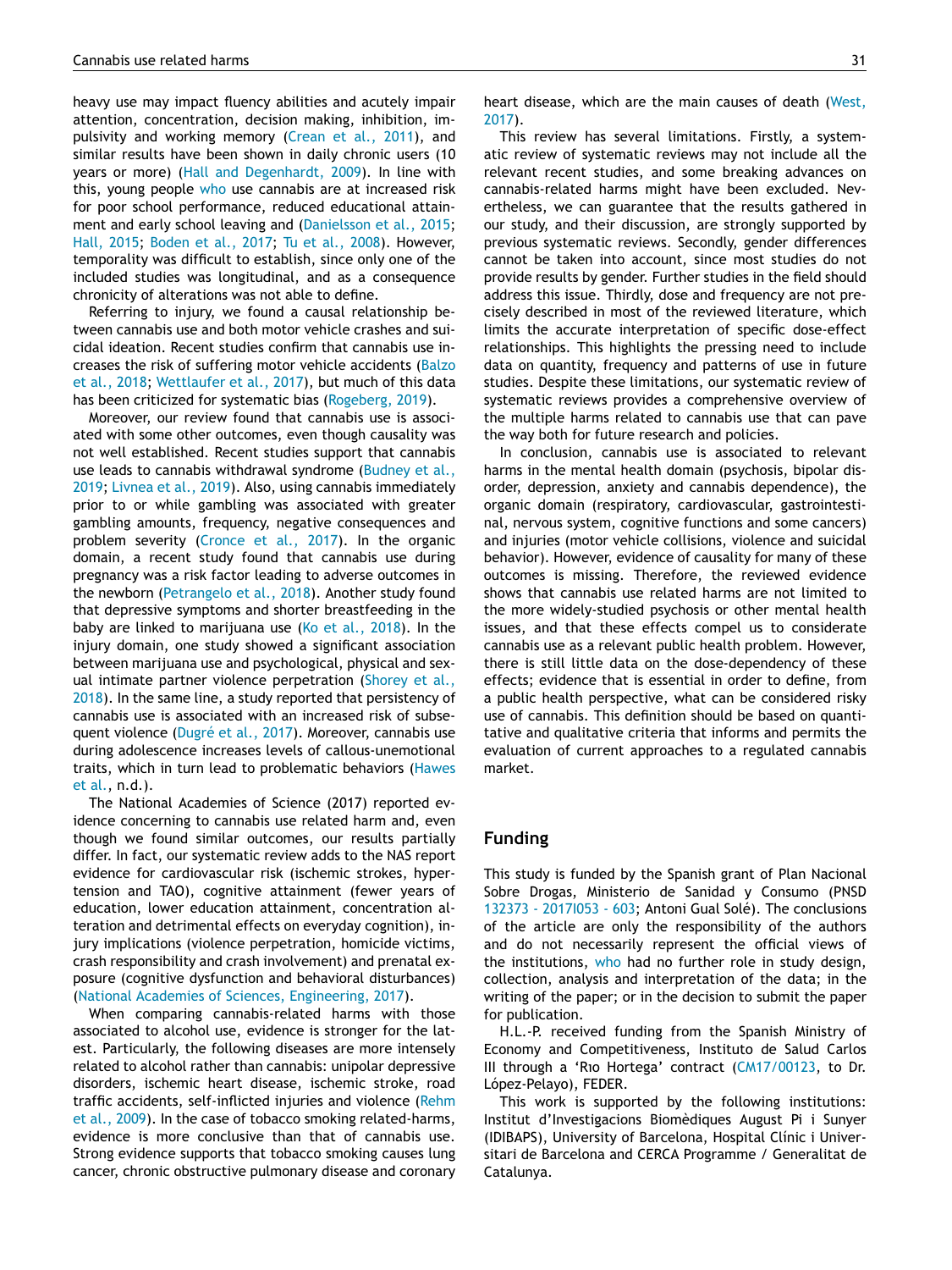## <span id="page-31-0"></span>**Contributions**

MB, AG and HL-P designed the study. EC, HL-P, MB and AG wrote the first draft of the manuscript. All the other authors reviewed and approved the final paper.

# **Conflict of interest**

H.L.-P.: has received travel grants from the laboratories honoraria and travel grants from Janssen and Lundbeck, none of these COI are related to the current research. The other authors declare that they have no known conflicts of interest.

## **Acknowledgements**

CERCA Programme / Generalitat de Catalunya.

Institut d'Investigacions Biomèdiques August Pi i Sunyer (IDIBAPS), University of Barcelona, Hospital Clínic i Universitari de Barcelona.

Plan Nacional Sobre Drogas, Ministerio de Sanidad y Consumo.

Ministry of Economy and Competitiveness, Instituto de Salud Carlos III through a 'Rıo Hortega'

Janssen and Lundbeck.

## **References**

- Abuhasira, R., Shbiro, L., Landschaft, Y., 2018. Medical use of cannabis and cannabinoids containing products – regulations in Europe and North America. Eur. J. Internal Med. 49, 2–6. [https://doi.org/10.1016/j.ejim.2018.01.001.](https://doi.org/10.1016/j.ejim.2018.01.001)
- Asbridge, M., Hayden, J.A., Cartwright, J.L., 2012. Acute cannabis consumption and motor vehicle collision risk: systematic review of observational studies and meta-analysis. BMJ 344, e536. Retrieved from [http://www.ncbi.nlm.nih.gov/pubmed/](http://www.ncbi.nlm.nih.gov/pubmed/22323502) 22323502.
- Balzo, G.Del, Gottardo, R., Mengozzi, S., Dorizzi, R.M., Bortolotti, F., Appolonova, S., Tagliaro, F., 2018. " Positive Equot; urine testing for Cannabis is associated with increased risk of traffic crashes. J. Pharm. Biomed. Anal. 151, 71–74. [https://doi.org/10.1016/j.jpba.2017.12.059.](https://doi.org/10.1016/j.jpba.2017.12.059)
- Berthiller, J., Straif, K., Boniol, M., Voirin, N., Benhaïm-Luzon, V., Ayoub, W.Ben, … Sasco, A.J., 2008. Cannabis Smoking and Risk of Lung Cancer in Men: A Pooled Analysis of Three Studies in Maghreb [https://doi.org/10.1097/JTO.0b013e31818ddcde.](https://doi.org/10.1097/JTO.0b013e31818ddcde)
- Bogaty, S.E.R., Lee, R.S.C., Hickie, I.B., Hermens, D.F., 2018. Metaanalysis of neurocognition in young psychosis patients with current cannabis use. J. Psychiatr. Res. 99, 22–32. https://doi.org/ [10.1016/j.jpsychires.2018.01.010.](https://doi.org/10.1016/j.jpsychires.2018.01.010)
- Borges, G., Bagge, C.L., Orozco, R., 2016. A literature review and meta-analyses of cannabis use and suicidality. J. Affect. Disord. 195, 63–74. [https://doi.org/10.1016/j.jad.2016.02.007.](https://doi.org/10.1016/j.jad.2016.02.007)
- Bouso, J.C., dos Santos, R.G., Alcázar-Córcoles, M.Á., Hallak, J.E.C., 2018. Serotonergic psychedelics and personality: a systematic review of contemporary research. Neurosci. Biobehav. Rev. 87, 118–132. [https://doi.org/10.1016/j.neubiorev.](https://doi.org/10.1016/j.neubiorev.2018.02.004) 2018.02.004.
- Bradford, S.A., Cbe, H., Frcp, D., 1965. The environment and disease: association or causation? Proc. R. Soc. Med. 295–300. Retrieved from [https://journals.sagepub.com/doi/pdf/10.1177/](https://journals.sagepub.com/doi/pdf/10.1177/003591576505800503) 003591576505800503.
- Broyd, S.J., van Hell, H.H., Beale, C., Yücel, M., Solowij, N., 2016. Acute and chronic effects of cannabinoids on human cognition a systematic review. Biol. Psychiatry 79 (7), 557–567. https:// [doi.org/10.1016/j.biopsych.2015.12.002.](https://doi.org/10.1016/j.biopsych.2015.12.002)
- [Budney,](http://refhub.elsevier.com/S0924-977X(20)30062-6/sbref0010) A.J., [Sofis,](http://refhub.elsevier.com/S0924-977X(20)30062-6/sbref0010) M.J., [Borodovsky,](http://refhub.elsevier.com/S0924-977X(20)30062-6/sbref0010) J.T., 2019. An Update on Cannabis Use Disorder with Comment on the Impact of Policy Related to Therapeutic and [Recreational](http://refhub.elsevier.com/S0924-977X(20)30062-6/sbref0010) Cannabis Use, 269, pp. 73–86.
- Cairns, K.E., Yap, M.B.H., Pilkington, P.D., Jorm, A.F., 2014. Risk and protective factors for depression that adolescents can modify: a systematic review and meta-analysis of longitudinal studies. J. Affect. Disord. 169, 61–75. [https://doi.org/10.1016/j.](https://doi.org/10.1016/j.jad.2014.08.006) jad.2014.08.006.
- CALABRIA, B., DEGENHARDT, L., HALL, W., LYNSKEY, M., 2010. Does cannabis use increase the risk of death? Systematic review of epidemiological evidence on adverse effects of cannabis use. Drug Alcohol Rev. 29 (3), 318–330. [https://doi.org/10.1111/j.](https://doi.org/10.1111/j.1465-3362.2009.00149.x) 1465-3362.2009.00149.x.
- Carrigan, N., Barkus, E., 2016. A systematic review of the relationship between psychological disorders or substance use and selfreported cognitive failures. Cogn. Neuropsychiatry 21 (6), 539– 564. [https://doi.org/10.1080/13546805.2016.1250620.](https://doi.org/10.1080/13546805.2016.1250620)
- Casajuana, C., López-Pelayo, H., Balcells, M.M., Miquel, L., Colom, J., Gual, A., 2016. Definitions of risky and problematic cannabis use: a systematic review. Subst. Use Misuse 51 (13), 1760–1770. [https://doi.org/10.1080/10826084.](https://doi.org/10.1080/10826084.2016.1197266) 2016.1197266.
- Choenni, V., Hammink, A., van de Mheen, D., 2017. Association between substance use and the perpetration of family violence in industrialized countries. Trauma, Violence Abuse 18 (1), 37–50. [https://doi.org/10.1177/1524838015589253.](https://doi.org/10.1177/1524838015589253)
- Coentre, R., Talina, M.C., Góis, C., Figueira, M.L., 2017. Depressive symptoms and suicidal behavior after first-episode psychosis: a comprehensive systematic review. Psychiatry Res. 253, 240–248. [https://doi.org/10.1016/j.psychres.2017.04.010.](https://doi.org/10.1016/j.psychres.2017.04.010)
- [Crean,](http://refhub.elsevier.com/S0924-977X(20)30062-6/sbref0017) R.D., [Crane,](http://refhub.elsevier.com/S0924-977X(20)30062-6/sbref0017) N.A., [Mason,](http://refhub.elsevier.com/S0924-977X(20)30062-6/sbref0017) B.J., 2011. An Evidence Based Review of Acute and [Long-Term](http://refhub.elsevier.com/S0924-977X(20)30062-6/sbref0017) Effects of Cannabis Use on Executive Cognitive Functions, 5, pp. 1–8.
- Cronce, J.M., Bittinger, J.N., Lodovico, C.M.Di, Liu, J., 2017. Independent versus co-occurring substance use in relation to gambling outcomes in older adolescents and young adults HHS public access. J. Adolesc. Health 60 (5), 528–533. https://doi.org/10. [1016/j.jadohealth.2016.10.021.](https://doi.org/10.1016/j.jadohealth.2016.10.021)
- Danielsson, A.-K., Falkstedt, D., Hemmingsson, T., Allebeck, P., Agardh, E., 2015. Cannabis use among Swedish men in adolescence and the risk of adverse life course outcomes: results from a 20 year-follow-up study. Addiction 110 (11), 1794–1802. [https://doi.org/10.1111/add.13042.](https://doi.org/10.1111/add.13042)
- de Carvalho, M.F.F., Dourado, M.R., Fernandes, I.B., Araújo, C.T.P., Mesquita, A.T., Ramos-Jorge, M.L., 2015. Head and neck cancer among marijuana users: a meta-analysis of matched case– control studies. Arch. Oral. Biol. 60 (12), 1750–1755. https: [//doi.org/10.1016/j.archoralbio.2015.09.009.](https://doi.org/10.1016/j.archoralbio.2015.09.009)
- Di Forti, M., Quattrone, D., Freeman, T.P., Tripoli, G., Gayer-Anderson, C., Quigley, H., … van der Ven, E., 2019. The contribution of cannabis use to variation in the incidence of psychotic disorder across Europe (EU-GEI): a multicentre case-control study. Lancet Psychiatry. [https://doi.org/10.1016/](https://doi.org/10.1016/S2215-0366(19)30048-3) S2215-0366(19)30048-3.
- Dowling, N.A., Merkouris, S.S., Greenwood, C.J., Oldenhof, E., Toumbourou, J.W., Youssef, G.J., 2017. Early risk and protective factors for problem gambling: A systematic review and meta-analysis of longitudinal studies. Clin. Psychol. Rev. 51, 109–124. [https://doi.org/10.1016/j.cpr.2016.10.008.](https://doi.org/10.1016/j.cpr.2016.10.008)
- Dugré, J.R., Dellazizzo, L., Giguère, C.-É., Potvin, S., Dumais, A., 2017. Persistency of cannabis use predicts violence following acute psychiatric discharge. Front. Psychiatry 8, 176. https: [//doi.org/10.3389/fpsyt.2017.00176.](https://doi.org/10.3389/fpsyt.2017.00176)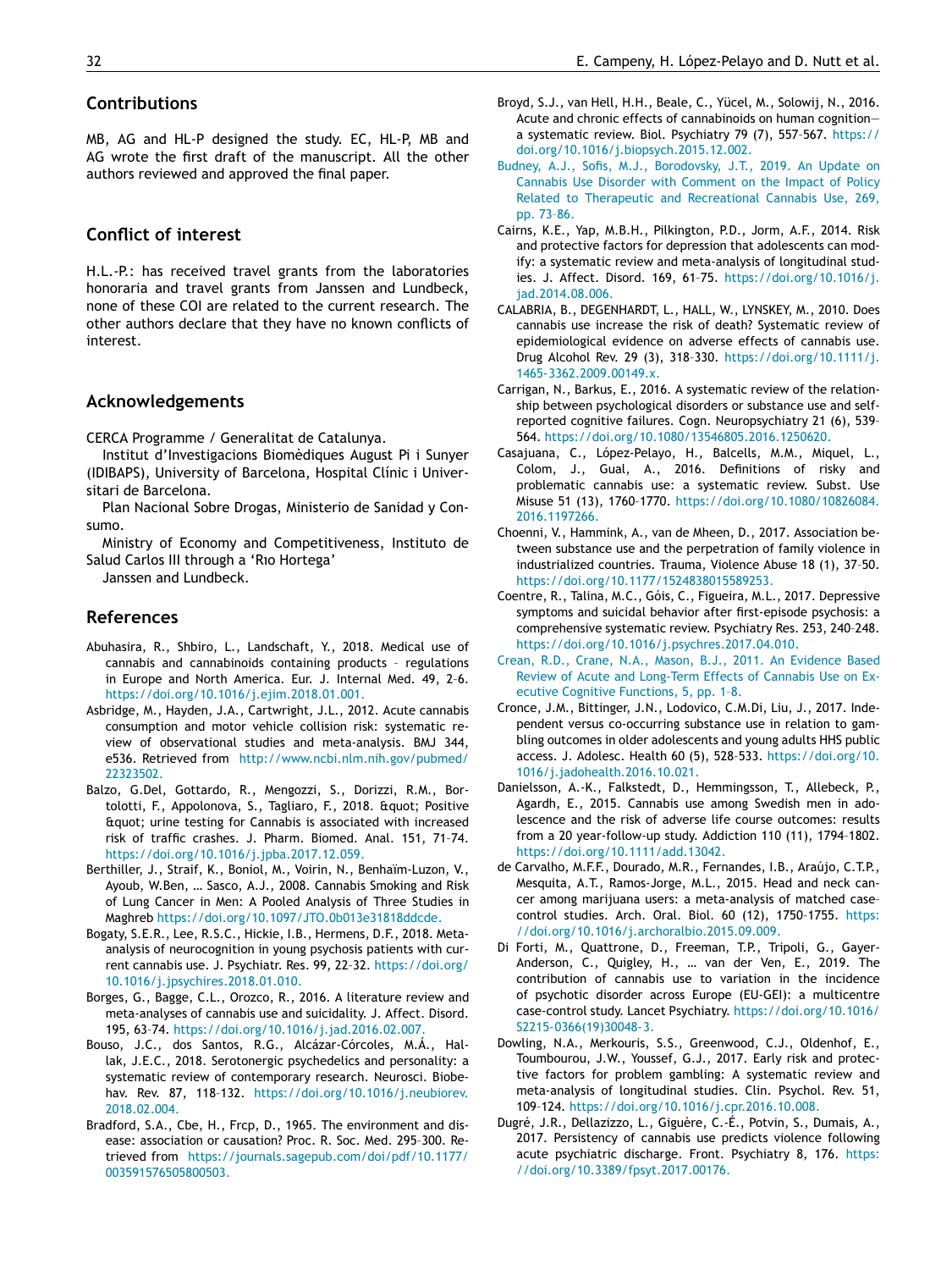- <span id="page-32-0"></span>Elvik, R., 2013. Risk of road accident associated with the use of drugs: a systematic review and meta-analysis of evidence from epidemiological studies. Accid. Anal. Prevent. 60, 254–267. [https://doi.org/10.1016/j.aap.2012.06.017.](https://doi.org/10.1016/j.aap.2012.06.017)
- Fischer, B., Rehm, J., & Hall, W. (n.d.). Cannabis use in Canada: the need for a "public health" approach. Can. J. Public Health, 100(2), 101–103. Retrieved from [http://www.ncbi.nlm.nih.gov/](http://www.ncbi.nlm.nih.gov/pubmed/19839283) pubmed/19839283
- Gage, S.H., Jones, H.J., Burgess, S., Bowden, J., Davey Smith, G., Zammit, S., Munafò, M.R., 2017. Assessing causality in associations between cannabis use and schizophrenia risk: a twosample Mendelian randomization study. Psychol. Med. 47 (05), 971–980. [https://doi.org/10.1017/S0033291716003172.](https://doi.org/10.1017/S0033291716003172)
- Ganzer, F., Bröning, S., Kraft, S., Sack, P.-M., Thomasius, R., 2016. Weighing the evidence: a systematic review on long-term neurocognitive effects of cannabis use in abstinent adolescents and adults. Neuropsychol. Rev. 26 (2), 186–222. https://doi.org/10. [1007/s11065-016-9316-2.](https://doi.org/10.1007/s11065-016-9316-2)
- Gates, P.J., Albertella, L., Copeland, J., 2014. The effects of cannabinoid administration on sleep: a systematic review of human studies. Sleep Med. Rev. 18 (6), 477–487. https://doi.org/ [10.1016/j.smrv.2014.02.005.](https://doi.org/10.1016/j.smrv.2014.02.005)
- Ghasemiesfe, M., Ravi, D., Vali, M., Korenstein, D., Arjomandi, M., Frank, J., … Keyhani, S., 2018. Marijuana use, respiratory symptoms, and pulmonary function. Ann. Intern. Med. 169 (2), 106. [https://doi.org/10.7326/M18-0522.](https://doi.org/10.7326/M18-0522)
- Government of Canada, 2018. What You Need to Know About Cannabis Retrieved October 25, 2018, from [https://www.canada.ca/en/services/health/campaigns/](https://www.canada.ca/en/services/health/campaigns/cannabis/canadians.html) cannabis/canadians.html.
- Gurney, J., Shaw, C., Stanley, J., Signal, V., Sarfati, D., 2015. Cannabis exposure and risk of testicular cancer: a systematic review and meta-analysis. BMC Cancer 15 (1), 897. https://doi. [org/10.1186/s12885-015-1905-6.](https://doi.org/10.1186/s12885-015-1905-6)
- Hall, W., 2015. What has research over the past two decades revealed about the adverse health effects of recreational cannabis use? Addiction 110 (1), 19–35. [https://doi.org/10.1111/add.](https://doi.org/10.1111/add.12703) 12703.
- Hall, W., Degenhardt, L., 2009. Adverse health eff ects of nonmedical cannabis use. Lancet North Am. Ed. 374, 1383–1391. [https://doi.org/10.1016/S0140-6736\(09\)61037-0.](https://doi.org/10.1016/S0140-6736(09)61037-0)
- Hawes, S. W., Pacheco-Colón, I., Ross, J. M., & Gonzalez, R. (n.d.). Adolescent Cannabis Use and Conduct Problems: the Mediating Influence of Callous-Unemotional Traits. https://doi.org/10. [1007/s11469-018-9958-9](https://doi.org/10.1007/s11469-018-9958-9)
- Hjorthoj, C., Albert, N., Nordentoft, M., 2018. O9.1. Cannabis and other substance use disorders predict conversion from schizotypal disorder to schizophrenia. Schizophr. Bull. 44 (suppl\_1), S99. –S99 [https://doi.org/10.1093/schbul/sby015.245.](https://doi.org/10.1093/schbul/sby015.245)
- Hostiuc, S., Moldoveanu, A., Negoi, I., Drima, E., 2018. The association of unfavorable traffic events and cannabis usage: a meta-analysis. Front. Pharmacol. 9, 99. https://doi.org/10. [3389/fphar.2018.00099.](https://doi.org/10.3389/fphar.2018.00099)
- Irner, T.B., 2012. Substance exposure in utero and developmental consequences in adolescence: a systematic review. Child Neuropsychol. 18 (6), 521–549. [https://doi.org/10.1080/09297049.](https://doi.org/10.1080/09297049.2011.628309) 2011.628309.
- Duperrouzel, J., Hawes, S.W., Lopez-Quintero, C., Pacheco-Colón, I., Comer, J., Gonzalez, R., 2018. The association between adolescent cannabis use and anxiety: a parallel process analysis. Addict. Behav. 78, 107–113. Retrieved from https://ac-els-cdn-com.sire.ub.edu/ [S0306460317304148/1-s2.0-S0306460317304148-main.pdf?](https://ac-els-cdn-com.sire.ub.edu/S0306460317304148/1-s2.0-S0306460317304148-main.pdf?_tid=0ad5a5ed-c5b3-41fc-bb22-b5e94c7a27d4&acdnat=1526299502_934345f434a2b47a753389c0e3c1b1cf) \_tid=0ad5a5ed-c5b3-41fc-bb22-b5e94c7a27d4&acdnat= 1526299502\_934345f434a2b47a753389c0e3c1b1cf.
- Chatkin, J.M., Zabert, A.G., Zabert, I., Chatkin, G., Jiménez-Ruiz, C.A., de Granda-Orive, J.I., … Riesco Miran, J.A., 2017. Lung disease associated with marijuana use. Arch Bronconeumol

53 (9), 510–515. Retrieved from https://ac-els-cdn-com.sire. [ub.edu/S1579212917302240/1-s2.0-S1579212917302240-main.](https://ac-els-cdn-com.sire.ub.edu/S1579212917302240/1-s2.0-S1579212917302240-main.pdf?_tid=ecc37678-2c79-4855-a5e3-6a3c9be3c4b3&acdnat=1525939556_9d8556e0ef6da3a64eb4beffcd8bebb9) pdf?\_tid=ecc37678-2c79-4855-a5e3-6a3c9be3c4b3&acdnat= 1525939556\_9d8556e0ef6da3a64eb4beffcd8bebb9.

- Boden, J.M., Lee, J.O., John Horwood, L., Grest, C.V., McLeod, G.F.H., 2017. Modelling possible causality in the associations between unemployment, cannabis use, and alcohol misuse. Soc. Sci. Med. 175, 127–134. Retrieved from https://ac-els-cdn-com.sire.ub.edu/S0277953617300011/ [1-s2.0-S0277953617300011-main.pdf?\\_tid=94c0f0e5-273b-](https://ac-els-cdn-com.sire.ub.edu/S0277953617300011/1-s2.0-S0277953617300011-main.pdf?_tid=94c0f0e5-273b-4630-99b9-6e93afeb8cb0&acdnat=1526295997_ceb6b3f1757b55a3fdc59038dea2d3c7)4630-99b9-6e93afeb8cb0&acdnat=1526295997\_ ceb6b3f1757b55a3fdc59038dea2d3c7.
- Jouanjus, E., Raymond, V., Lapeyre-Mestre, M., Wolff, V., 2017. What is the current knowledge about the cardiovascular risk for users of cannabis-based products? A systematic review. Curr. Atheroscler. Rep. 19 (6), 26. [https://doi.org/10.1007/](https://doi.org/10.1007/s11883-017-0663-0) s11883-017-0663-0.
- Kennedy, M.C., 2017. Cannabis: exercise performance and sport. A systematic review. J. Sci. Med. Sport 20 (9), 825–829. https: [//doi.org/10.1016/j.jsams.2017.03.012.](https://doi.org/10.1016/j.jsams.2017.03.012)
- Ko, J.Y., Tong, V.T., Bombard, J.M., Hayes, D.K., Davy, J., Perham-Hester, K.A., 2018. Marijuana use during and after pregnancy and association of prenatal use on birth outcomes: a populationbased study. Drug Alcohol Depend. 187, 72–78. https://doi.org/ [10.1016/J.DRUGALCDEP.2018.02.017.](https://doi.org/10.1016/J.DRUGALCDEP.2018.02.017)
- Kraan, T., Velthorst, E., Koenders, L., Zwaart, K., Ising, H.K., van den Berg, D., … van der Gaag, M., 2016. Cannabis use and transition to psychosis in individuals at ultra-high risk: review and meta-analysis. Psychol. Med. 46 (04), 673–681. https://doi.org/ [10.1017/S0033291715002329.](https://doi.org/10.1017/S0033291715002329)
- Kuhns, J.B., Wilson, D.B., Maguire, E.R., Ainsworth, S.A., Clodfelter, T.A., 2009. A meta-analysis of marijuana, cocaine and opiate toxicology study findings among homicide victims. Addiction 104 (7), 1122–1131. [https://doi.org/10.1111/j.1360-0443.2009.](https://doi.org/10.1111/j.1360-0443.2009.02583.x) 02583.x.
- Large, M., Mullin, K., Gupta, P., Harris, A., Nielssen, O., 2014. Systematic meta-analysis of outcomes associated with psychosis and co-morbid substance use. Aust. N Z J. Psychiatry 48 (5), 418–432. [https://doi.org/10.1177/0004867414525838.](https://doi.org/10.1177/0004867414525838)
- Large, M., Sharma, S., Compton, M.T., Slade, T., Nielssen, O., 2011. Cannabis use and earlier onset of psychosis. Arch. Gen. Psychiatry 68 (6), 555. [https://doi.org/10.1001/archgenpsychiatry.](https://doi.org/10.1001/archgenpsychiatry.2011.5) 2011.5.
- Le Bec, P.-Y., Fatséas, M., Denis, C., Lavie, E., Auriacombe, M., 2009. Cannabis et psychose: recherche d'un lien de causalité à partir d'une revue critique systématique de la littérature. L'Encéphale 35 (4), 377–385. [https://doi.org/10.1016/j.encep.](https://doi.org/10.1016/j.encep.2008.02.012) 2008.02.012.
- Lev-Ran, S., Roerecke, M., Le Foll, B., George, T.P., McKenzie, K., Rehm, J., 2014. The association between cannabis use and depression: a systematic review and meta-analysis of longitudinal studies. Psychol. Med. 44 (04), 797–810. https://doi.org/10. [1017/S0033291713001438.](https://doi.org/10.1017/S0033291713001438)
- Li, M.-C., Brady, J.E., DiMaggio, C.J., Lusardi, A.R., Tzong, K.Y., Li, G., 2012. Marijuana use and motor vehicle crashes. Epidemiol. Rev. 34 (1), 65–72. [https://doi.org/10.1093/epirev/](https://doi.org/10.1093/epirev/mxr017) mxr017.
- Liberati, A., Altman, D.G., Tetzlaff, J., Mulrow, C., Gøtzsche, P.C., Ioannidis, J.P.A., … Moher, D., 2009. The PRISMA statement for reporting systematic reviews and meta-analyses of studies that evaluate healthcare interventions: explanation and elaboration. BMJ 339, b2700. [https://doi.org/10.1136/BMJ.B2700.](https://doi.org/10.1136/BMJ.B2700)
- Linscott, R.J., van Os, J., 2013. An updated and conservative systematic review and meta-analysis of epidemiological evidence on psychotic experiences in children and adults: on the pathway from proneness to persistence to dimensional expression across mental disorders. Psychol. Med. 43 (06), 1133–1149. [https://doi.org/10.1017/S0033291712001626.](https://doi.org/10.1017/S0033291712001626)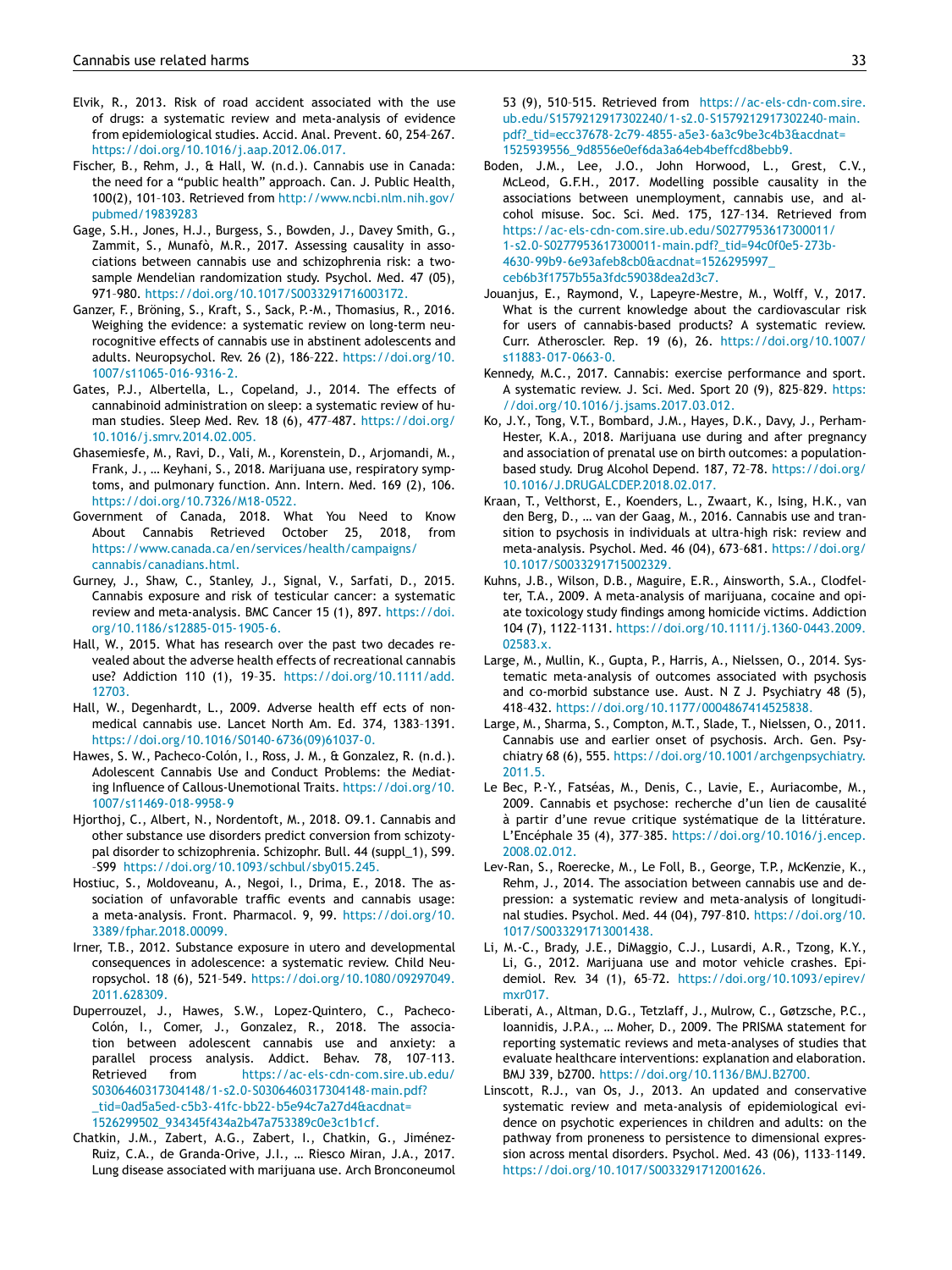- <span id="page-33-0"></span>Macleod, J., Oakes, R., Copello, A., Crome, I., Egger, M., Hickman, M., … Smith, G.D., 2004. Psychological and social sequelae of cannabis and other illicit drug use by young people: a systematic review of longitudinal, general population studies. Lancet North Am. Ed. 363 (9421), 1579–1588. [https://doi.org/10.1016/](https://doi.org/10.1016/S0140-6736(04)16200-4) S0140-6736(04)16200-4.
- Marangoni, C., Hernandez, M., Faedda, G.L., 2016. The role of environmental exposures as risk factors for bipolar disorder: a systematic review of longitudinal studies. J. Affect. Disord. 193, 165–174. [https://doi.org/10.1016/j.jad.2015.12.055.](https://doi.org/10.1016/j.jad.2015.12.055)
- Marconi, A., Di Forti, M., Lewis, C.M., Murray, R.M., Vassos, E., 2016a. Meta-analysis of the association between the level of cannabis use and risk of psychosis. Schizophr. Bull. 42 (5), 1262– 1269. [https://doi.org/10.1093/schbul/sbw003.](https://doi.org/10.1093/schbul/sbw003)
- Marconi, A., Di Forti, M., Lewis, C.M., Murray, R.M., Vassos, E., 2016b. Meta-analysis of the association between the level of cannabis use and risk of psychosis. Schizophr. Bull. 42 (5), 1262– 1269. [https://doi.org/10.1093/schbul/sbw003.](https://doi.org/10.1093/schbul/sbw003)
- Martinasek, M.P., McGrogan, J.B., Maysonet, A., 2016. A systematic review of the respiratory effects of inhalational marijuana. Respir. Care 61 (11), 1543–1551. https://doi.org/10. [4187/respcare.04846.](https://doi.org/10.4187/respcare.04846)
- Misiak, B., Stramecki, F., Gaweda, Ł., Prochwicz, K., Sąsiadek, M.M., Moustafa, A.A., Frydecka, D., 2017. Interactions between variation in candidate genes and environmental factors in the etiology of schizophrenia and bipolar disorder: a systematic review. Mol. Neurobiol.. [https://doi.org/10.1007/s12035-017-0708-y.](https://doi.org/10.1007/s12035-017-0708-y)
- Moore, T.H., Zammit, S., Lingford-Hughes, A., Barnes, T.R., Jones, P.B., Burke, M., Lewis, G., 2007. Cannabis use and risk of psychotic or affective mental health outcomes: a systematic review. Lancet North Am. Ed. 370 (9584), 319–328. https: [//doi.org/10.1016/S0140-6736\(07\)61162-3.](https://doi.org/10.1016/S0140-6736(07)61162-3)
- National Academies of Sciences, Engineering, 2017. The Health Effects of Cannabis and Cannabinoids [https://doi.org/10.17226/](https://doi.org/10.17226/24625) 24625.
- Nugent, S.M., Morasco, B.J., O'Neil, M.E., Freeman, M., Low, A., Kondo, K., … Kansagara, D., 2017. The effects of cannabis among adults with chronic pain and an overview of general harms. Ann. Intern. Med. 167 (5), 319. [https://doi.org/10.7326/](https://doi.org/10.7326/M17-0155) M17-0155.
- Livnea, Ofir, Shmulewitzb, Dvora, Lev-Rana, Shaul, Hasin, Deborah S., 2019. DSM-5 cannabis withdrawal syndrome: demographic and clinical correlates in U.S. adults. Drug Alcohol Depend. 195, 170–177. Retrieved from https://ac-els-cdn-com.sire. [ub.edu/S0376871618307142/1-s2.0-S0376871618307142-main.](https://ac-els-cdn-com.sire.ub.edu/S0376871618307142/1-s2.0-S0376871618307142-main.pdf?_tid=cf13e32c-76d6-4bc5-aa48-97995d7fac22&acdnat=1551440784_572c564b8b77947462dc34239aaaeda7) pdf?\_tid=cf13e32c-76d6-4bc5-aa48-97995d7fac22&acdnat= 1551440784\_572c564b8b77947462dc34239aaaeda7.
- Parker, M.A., Anthony, J.C., 2018. Population-level predictions from cannabis risk perceptions to active cannabis use prevalence in the United States, 1991–2014. Addict. Behav. 82, 101–104. https: [//doi.org/10.1016/J.ADDBEH.2018.02.030.](https://doi.org/10.1016/J.ADDBEH.2018.02.030)
- Peters, E.N., Budney, A.J., Carroll, K.M., 2012. Clinical correlates of co-occurring cannabis and tobacco use: a systematic review. Addiction 107 (8), 1404–1417. [https://doi.org/10.1111/j.](https://doi.org/10.1111/j.1360-0443.2012.03843.x) 1360-0443.2012.03843.x.
- Petrangelo, A., Czuzoj-Shulman, N., Abenhaim, H.A., 2018. 774: Obstetrical and neonatal outcomes in pregnancies affected by cannabis abuse or dependence. Am. J. Obstet. Gynecol. 218 (1), S462. [https://doi.org/10.1016/J.AJOG.2017.11.306.](https://doi.org/10.1016/J.AJOG.2017.11.306)
- Rasic, D., Weerasinghe, S., Asbridge, M., Langille, D.B., 2013. Longitudinal associations of cannabis and illicit drug use with depression, suicidal ideation and suicidal attempts among Nova Scotia high school students. Drug Alcohol Depend. 129, 49–53. [https://doi.org/10.1016/j.drugalcdep.2012.09.009.](https://doi.org/10.1016/j.drugalcdep.2012.09.009)
- Rehm, J., Mathers, C., Popova, S., Thavorncharoensap, M., Teerawattananon, Y., Patra, J., 2009. Global burden of disease and injury and economic cost attributable to alcohol use and

alcohol-use disorders. Lancet (London, England) 373 (9682), 2223–2233. [https://doi.org/10.1016/S0140-6736\(09\)60746-7.](https://doi.org/10.1016/S0140-6736(09)60746-7)

- Rogeberg, O., 2019. A meta-analysis of the crash risk of cannabispositive drivers in culpability studies—avoiding interpretational bias. Accid. Anal. Prev. 123, 69–78. [https://doi.org/10.1016/j.](https://doi.org/10.1016/j.aap.2018.11.011) aap.2018.11.011.
- Rothman, K.J., Greenland, S., 2005. Causation and Causal Inference in Epidemiology. Am. J. Public Health 95 (S1), S144–S150. https: [//doi.org/10.2105/AJPH.2004.059204.](https://doi.org/10.2105/AJPH.2004.059204)
- Ruisch, I.H., Dietrich, A., Glennon, J.C., Buitelaar, J.K., Hoekstra, P.J., 2018. Maternal substance use during pregnancy and offspring conduct problems: a meta-analysis. Neurosci. Biobehav. Rev. 84, 325–336. [https://doi.org/10.1016/j.neubiorev.](https://doi.org/10.1016/j.neubiorev.2017.08.014) 2017.08.014.
- Ruiz-Veguilla, M., Callado, L.F., Ferrin, M., 2012. Neurological soft signs in patients with psychosis and cannabis abuse: a systematic review and meta-analysis of paradox. Curr. Pharm. Des. 18 (32), 5156–5164. Retrieved from [http://www.ncbi.nlm.nih.gov/](http://www.ncbi.nlm.nih.gov/pubmed/22716154) pubmed/22716154.
- Schlossarek, S., Kempkensteffen, J., Reimer, J., Verthein, U., 2016. Psychosocial determinants of cannabis dependence: a systematic review of the literature. Eur. Addict. Res. 22 (3), 131–144. [https://doi.org/10.1159/000441777.](https://doi.org/10.1159/000441777)
- Shahzade, C., Chun, J., DeLisi, L.E., Manschreck, T.C., 2018. Patterns in adolescent cannabis use predict the onset and symptom structure of schizophrenia-spectrum disorder. Schizophr. Res. 0 (0). [https://doi.org/10.1016/j.schres.2018.01.008.](https://doi.org/10.1016/j.schres.2018.01.008)
- Shea, B.J., Reeves, B.C., Wells, G., Thuku, M., Hamel, C., Moran, J., … Henry, D.A., 2017. AMSTAR 2: a critical appraisal tool for systematic reviews that include randomised or nonrandomised studies of healthcare interventions, or both. BMJ (Online) 358, 1–9. [https://doi.org/10.1136/bmj.j4008.](https://doi.org/10.1136/bmj.j4008)
- Shorey, R.C., Haynes, E., Brem, M., Florimbio, A., Stuart, G.L., Grigorian, H., 2018. Marijuana use is associated with intimate partner perpetration among men arrested for domestic violence. Psychol. Sci. 4 (1), 108–118. Retrieved from http:// [psycnet.apa.org.sire.ub.edu/fulltext/2018-12688-011.pdf.](http://psycnet.apa.org.sire.ub.edu/fulltext/2018-12688-011.pdf)
- Szoke, A., Galliot, A.-M., Richard, J.-R., Ferchiou, A., Baudin, G., Leboyer, M., Schürhoff, F., 2014. Association between cannabis use and schizotypal dimensions – a meta-analysis of crosssectional studies. Psychiatry Res. 219 (1), 58–66. https://doi. [org/10.1016/j.psychres.2014.05.008.](https://doi.org/10.1016/j.psychres.2014.05.008)
- Tu, A.W., Ratner, P.A., Johnson, J.L., 2008. Gender differences in the correlates of adolescents' cannabis use. Subst. Use Misuse 43 (10), 1438–1463. [https://doi.org/10.1080/](https://doi.org/10.1080/10826080802238140) 10826080802238140.
- Twomey, C.D., 2017. Association of cannabis use with the development of elevated anxiety symptoms in the general population: a meta-analysis. J. Epidemiol. Community Health 71 (8), 811–816. [https://doi.org/10.1136/jech-2016-208145.](https://doi.org/10.1136/jech-2016-208145)
- United Nations Office of Drugs and Crime, 2017. World Drug Report 2017 Retrieved May 4, 2018, from [https://www.unodc.org/](https://www.unodc.org/wdr2017/) wdr2017/.
- United Nations Office on Drugs and Crime, 2018. World Drug Report Viena. Retrieved from https://www.unodc.org/wdr2018/ [prelaunch/Pre-briefingAM-fixed.pdf.](https://www.unodc.org/wdr2018/prelaunch/Pre-briefingAM-fixed.pdf)
- Vandenbroucke, J.P., Broadbent, A., Pearce, N., 2016. Causality and causal inference in epidemiology: the need for a pluralistic approach. Int. J. Epidemiol. 45 (6), 1776–1786. https://doi. [org/10.1093/ije/dyv341.](https://doi.org/10.1093/ije/dyv341)
- Vaucher, J., Keating, B.J., Lasserre, A.M., Gan, W., Lyall, D.M., Ward, J., … Holmes, M.V., 2018. Cannabis use and risk of schizophrenia: a Mendelian randomization study. Mol. Psychiatry 23 (5), 1287–1292. [https://doi.org/10.1038/mp.2016.252.](https://doi.org/10.1038/mp.2016.252)
- Verweij, K.J.H., Treur, J.L., Vink, J.M., 2018. Investigating causal associations between use of nicotine, alcohol, caffeine and cannabis: a two-sample bidirectional Mendelian randomization